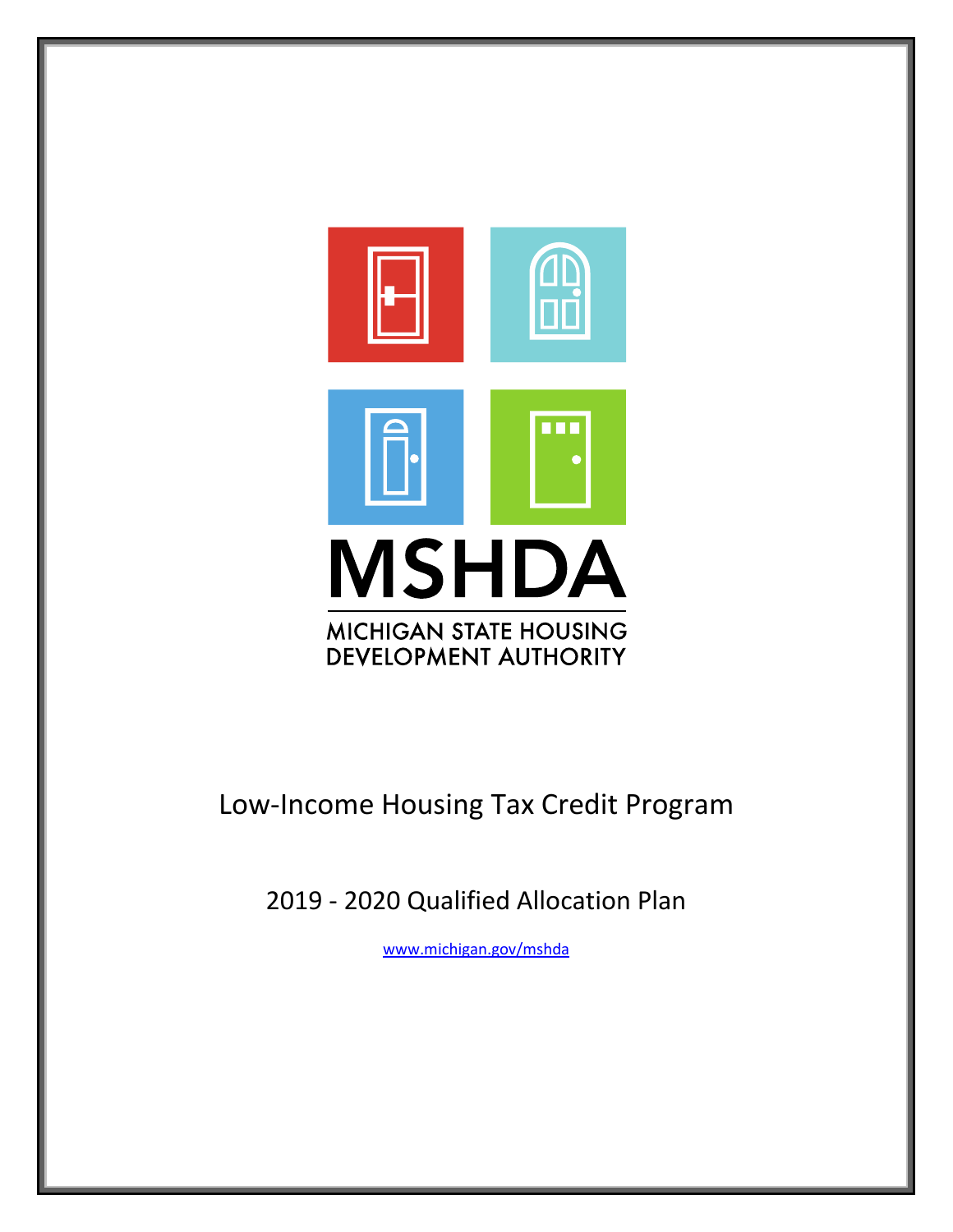# 2019-2020 QUALIFIED ALLOCATION PLAN

# TABLE OF CONTENTS

| $\mathbf{I}$ . |    |                                                                              |
|----------------|----|------------------------------------------------------------------------------|
| Ш.             |    | Tax-Exempt Financed Projects Not Subject to Housing Credit Ceiling 1         |
| Ш.             |    |                                                                              |
| Α.             |    |                                                                              |
| <b>B.</b>      |    |                                                                              |
| IV.            |    |                                                                              |
| V.             |    |                                                                              |
| А.             |    |                                                                              |
| <b>B.</b>      |    |                                                                              |
|                | 1. |                                                                              |
|                | 2. |                                                                              |
|                | 3. |                                                                              |
|                | 4. |                                                                              |
|                | 5. |                                                                              |
| C.             |    |                                                                              |
| D.             |    |                                                                              |
| Ε.             |    |                                                                              |
| VI.            |    |                                                                              |
| А.             |    |                                                                              |
| <b>B.</b>      |    | Funding Round #2: April 2019 & 2020 (apprx 45% of annual credit ceiling)  10 |
| C.             |    |                                                                              |
| VII.           |    |                                                                              |
| Α.             |    |                                                                              |
| В.             |    |                                                                              |
| VIII.          |    |                                                                              |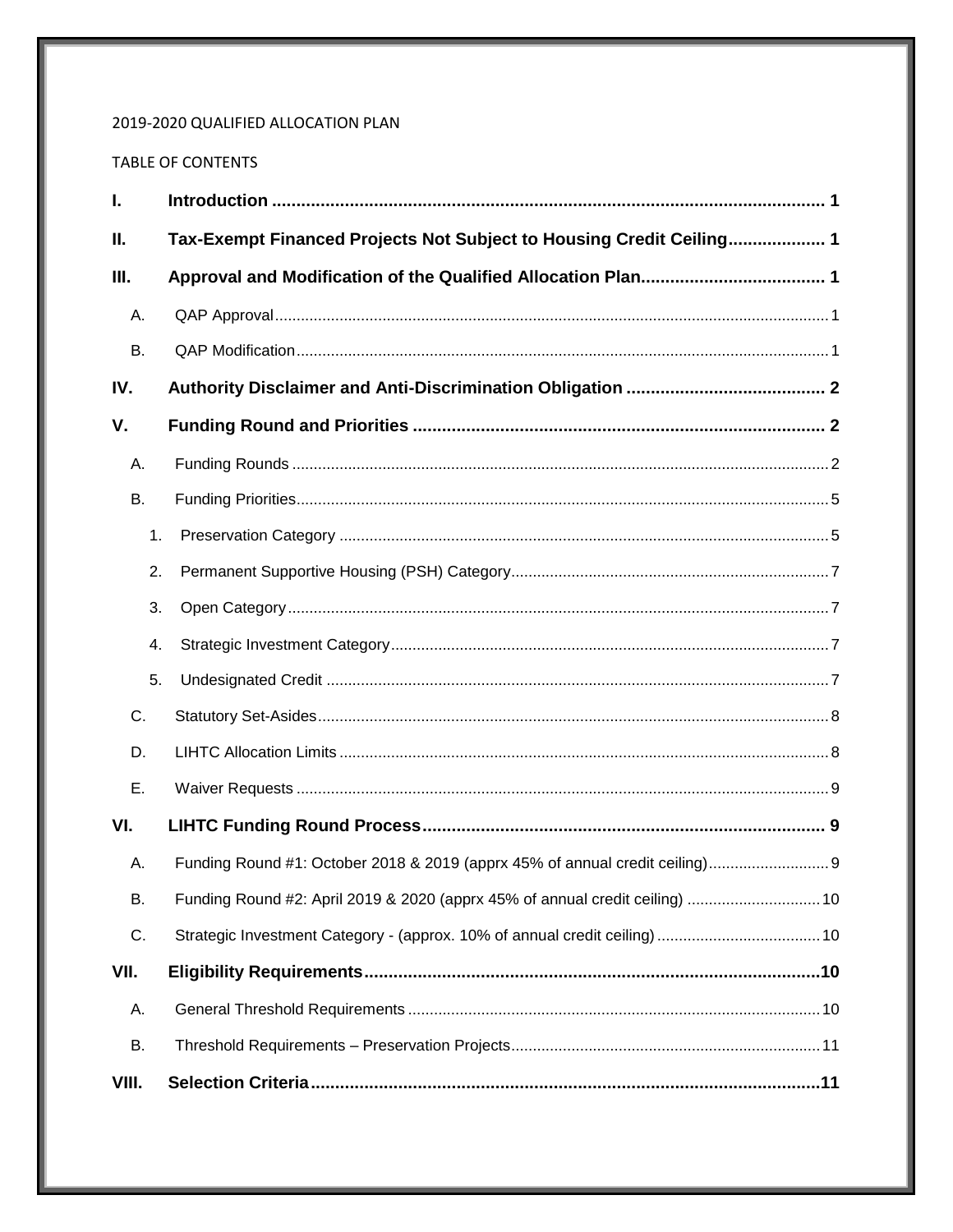| C.     |  |  |  |
|--------|--|--|--|
| IX.    |  |  |  |
| А.     |  |  |  |
| Χ.     |  |  |  |
| А.     |  |  |  |
| 1.     |  |  |  |
| 2.     |  |  |  |
| 3.     |  |  |  |
| В.     |  |  |  |
| C.     |  |  |  |
| D.     |  |  |  |
| XI.    |  |  |  |
| XII.   |  |  |  |
| XIII.  |  |  |  |
| XIV.   |  |  |  |
| XV.    |  |  |  |
| XVI.   |  |  |  |
| XVII.  |  |  |  |
| XVIII. |  |  |  |
| XIX.   |  |  |  |
|        |  |  |  |
| I.     |  |  |  |
| ΙΙ.    |  |  |  |
| III.   |  |  |  |
| IV.    |  |  |  |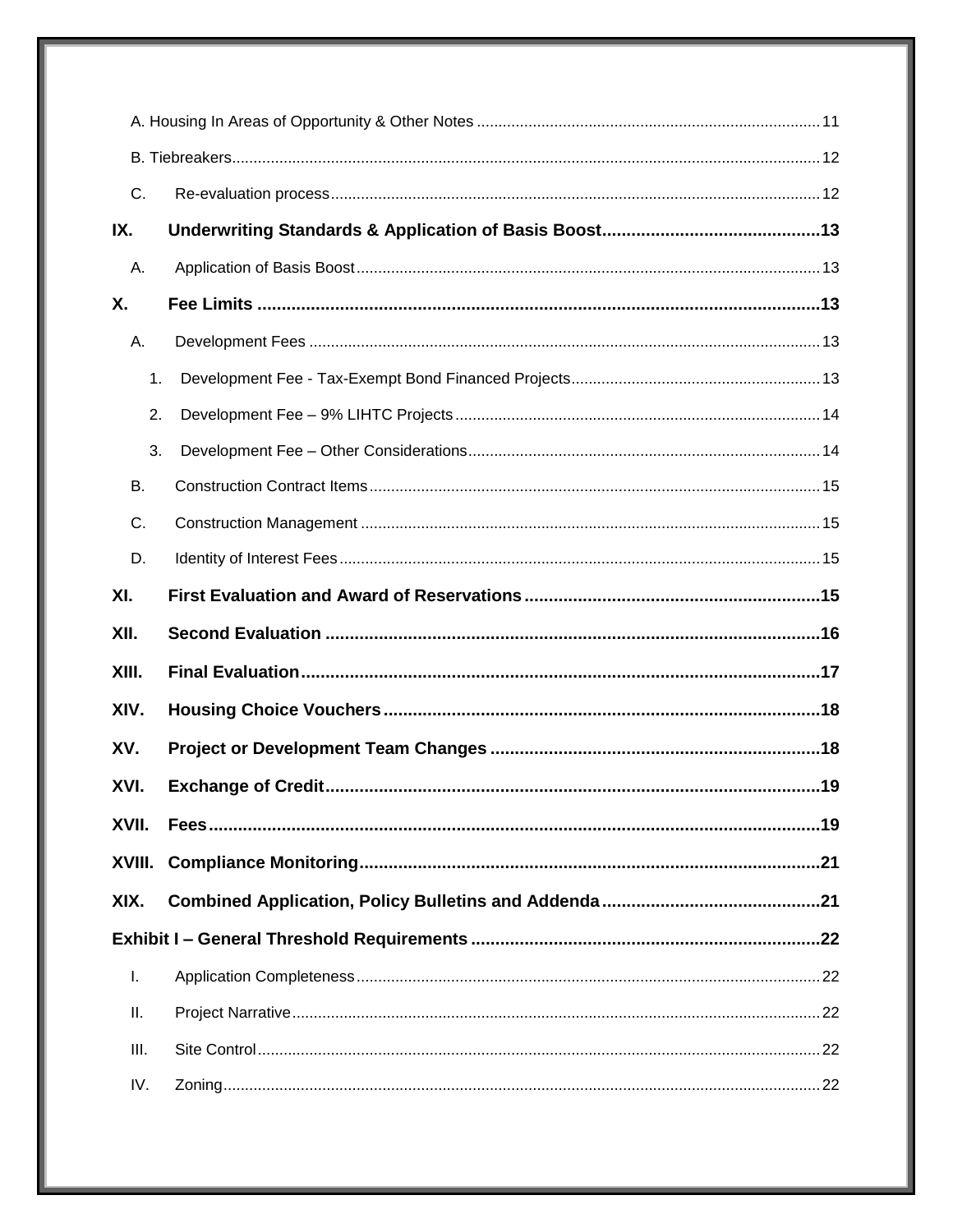| V.    |  |
|-------|--|
| VI.   |  |
| VII.  |  |
| VIII. |  |
| IX.   |  |
| Х.    |  |
| XI.   |  |
| XII.  |  |
| XIII. |  |
| XIV.  |  |
| XV.   |  |
| XVI.  |  |
|       |  |
|       |  |
| XIX.  |  |
| XX.   |  |
| XXI.  |  |
|       |  |
|       |  |
| Ι.    |  |
| Ш.    |  |
| III.  |  |
| IV.   |  |
|       |  |
|       |  |
| Τ.    |  |
| Ш.    |  |
|       |  |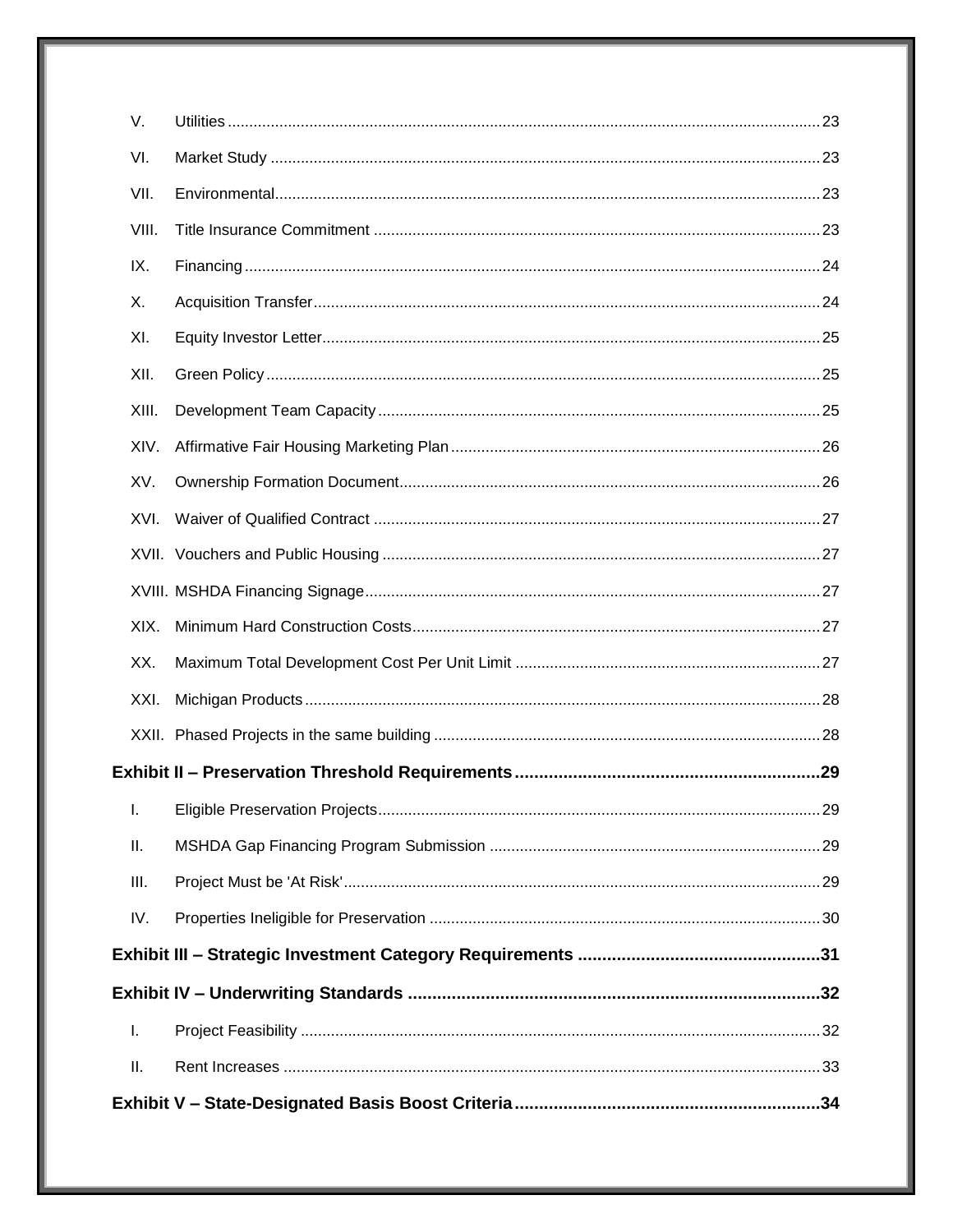|           | Exhibit VI – Compliance Monitoring & Notification of Noncompliance35 |  |
|-----------|----------------------------------------------------------------------|--|
| $\sim$ 1. |                                                                      |  |
| 2.        |                                                                      |  |
| 3.        |                                                                      |  |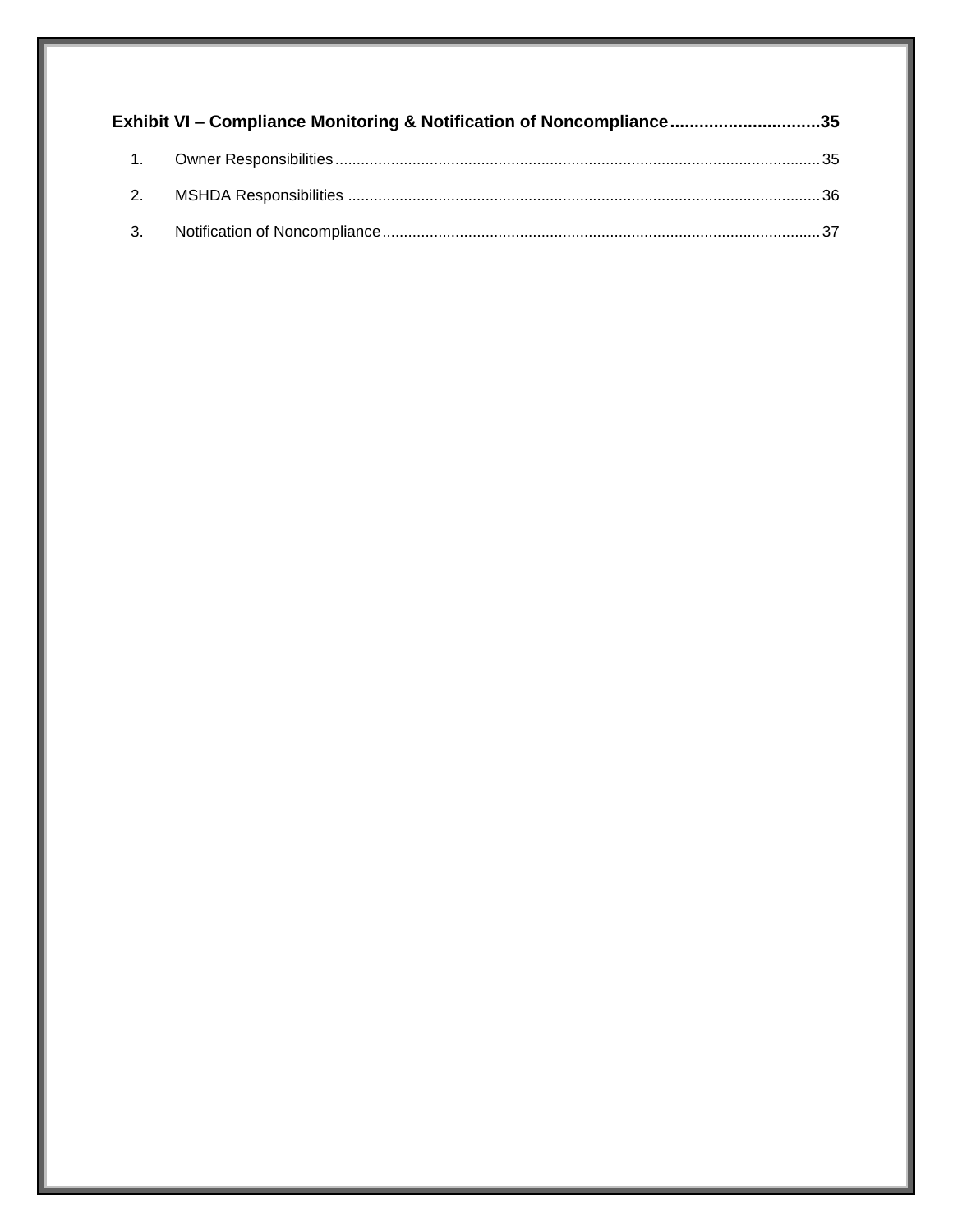# **2019-2020 QUALIFIED ALLOCATION PLAN**

# **STATE OF MICHIGAN LOW-INCOME HOUSING TAX CREDIT PROGRAM**

## <span id="page-5-0"></span>**I. INTRODUCTION**

The Low-Income Housing Tax Credit (LIHTC) program offers a financial incentive to construct, rehabilitate, and operate rental housing for low-income tenants. Under federal law, LIHTC is required to be allocated according to a Qualified Allocation Plan (QAP). The QAP is required to set forth selection criteria used to determine housing priorities appropriate to local conditions in Michigan.

## <span id="page-5-1"></span>**II. TAX-EXEMPT FINANCED PROJECTS NOT SUBJECT TO HOUSING CREDIT CEILING**

In accordance with Section 42 of the Internal Revenue Code (IRC), tax-exempt bond financed projects are required to satisfy certain basic requirements for allocation of LIHTC and are subject to the QAP. These projects are not, however, subject to the LIHTC allocation limits, other QAP requirements from which they are expressly excepted, or as determined by the Michigan State Housing Development Authority (MSHDA) (see Tab W – Policy Bulletins).

# <span id="page-5-2"></span>**III. APPROVAL AND MODIFICATION OF THE QUALIFIED ALLOCATION PLAN**

## <span id="page-5-3"></span>A. QAP APPROVAL

Pursuant to federal and state law, the QAP (including the LIHTC Scoring Criteria) shall be prepared by MSHDA, submitted to the legislature, and approved by the Governor after notice to the public and public hearing. Notice of the public hearing will be published on MSHDA's website and in newspapers of general circulation throughout the state at least fourteen (14) days prior to the public hearing. MSHDA will hold one informational hearing prior to publication of proposed changes to the QAP. After proposed changes have been published, MSHDA will conduct at least three public hearings, held at such time and place as determined by MSHDA; however, MSHDA shall give priority to locations that provide the greatest opportunity for public comment. Comments received shall be taken into consideration, and a written summary of such comments shall be provided to the Governor together with the request for approval of the QAP. The QAP, once approved, is valid until it is changed by MSHDA.

#### <span id="page-5-4"></span>B. QAP MODIFICATION

To the extent necessary to facilitate the award of LIHTCs that would not otherwise be awarded, the QAP may be modified by MSHDA from time to time pursuant to State law. This modification process will follow the approval process delineated above unless specifically stated otherwise in this document.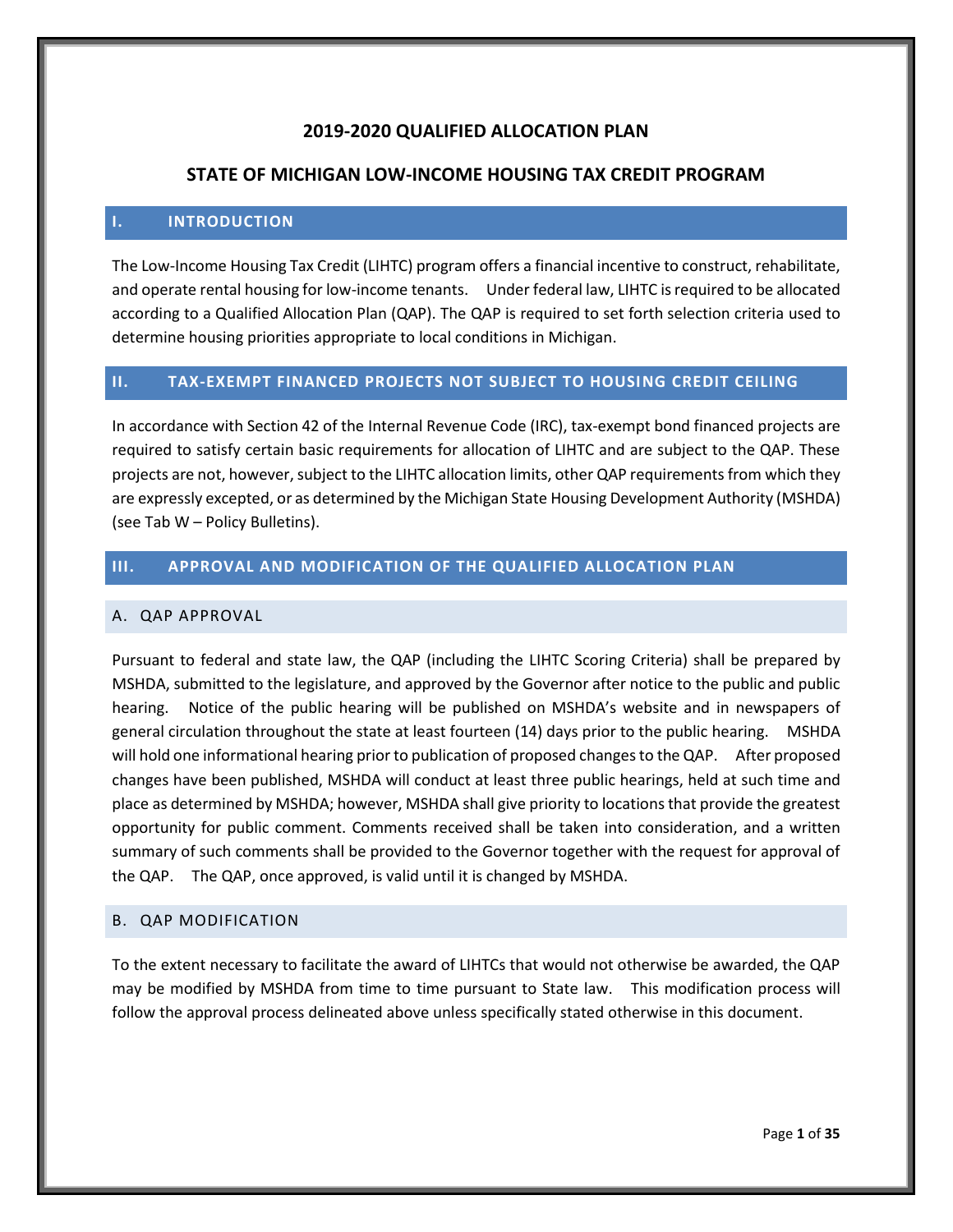## <span id="page-6-0"></span>**IV. AUTHORITY DISCLAIMER AND ANTI-DISCRIMINATION OBLIGATION**

MSHDA shall administer the QAP and the allocation of LIHTC in a manner consistent with both federal housing policy governing non-discrimination and MSHDA's statutory non-discrimination requirements. The allocation of LIHTCs is made at the sole discretion of MSHDA. MSHDA and its board members, directors, employees, and agents shall not be liable for any matters arising out of or in relation to the allocation or administration of LIHTC.

MSHDA may waive any requirements and/or conditions that are not mandated by Section 42 of the IRC on a case-by-case basis, including project-specific deadlines, as deemed necessary to facilitate the administration of the LIHTC Program, to address unforeseen circumstances, and that it determines are in the best interest of the State of Michigan. In the event a waiver is granted under any of these or other circumstances, a fee may be charged. Additionally, MSHDA may make adjustments to standard policies/procedures, if needed, to resolve any administrative errors made in the evaluation of an application brought to MSHDA's attention following conclusion of a funding round. Potential remedies may include, but are not limited to making an allocation of credit from a future funding round to a project that would have otherwise received an award of credit. To the extent that anything contained in this QAP does not meet the minimum requirements of federal law or regulation, or state law or regulation, such law or regulation shall take precedence over the QAP.

# <span id="page-6-1"></span>**V. FUNDING ROUND AND PRIORITIES**

## <span id="page-6-2"></span>A. FUNDING ROUNDS

The Authority intends to hold two competitive funding rounds for both 2019 LIHTC and for 2020 LIHTC, both of which, will be publicized on the Authority's website (www.michigan.gov/mshda).

Prior to each funding round, the following items must be completed:

- (1) Permanent Supportive Housing projects must have their initial meeting with the Continuum of Care (CoC)
- (2) All applicants will be required to submit a request for market study in accordance with the requirements found in Exhibit I.VI. attached hereto and the guidelines found in Tab C of MSHDA's Combined Application for Rental Housing Programs,
- (3) Preservation projects will be required to submit documentation prior to the funding round deadline to determine if the project is competitive under the MSHDA Gap Financing Program (please see Section B.1. for further information on this process)
- (4) Developments that are proposing the complete a 4%/9% Mixed Transaction will be required to submit documentation to MSHDA prior to the funding round deadline
- (5) Any projects requesting a waiver of any QAP provisions as part of an application for a competitive funding round must submit their request in writing prior to the funding round deadline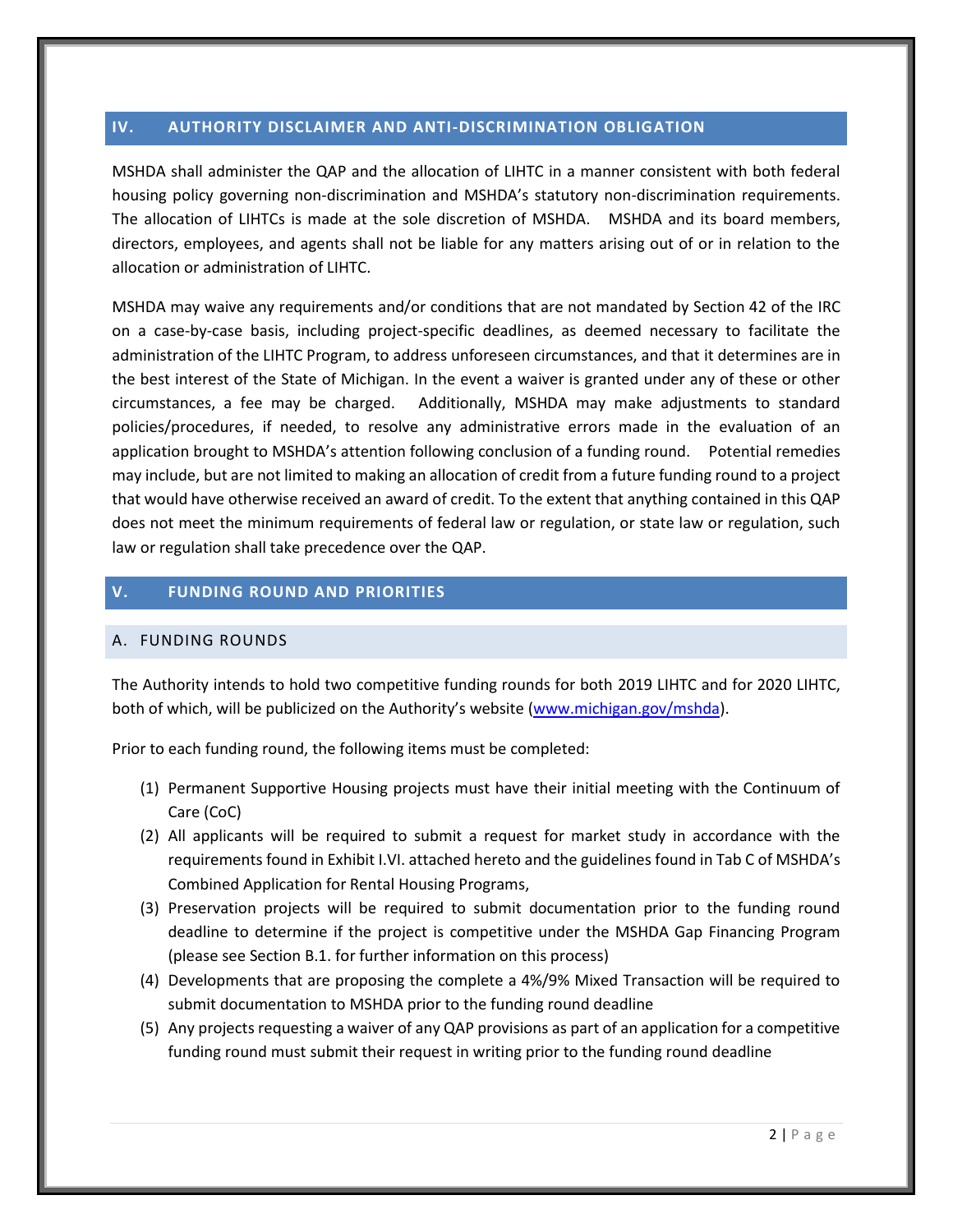- (6) Permanent Supportive Housing projects that are applying for the first time will be required to meet with the Addendum III Review Team prior to the deadline highlighted below
- (7) Affordable Assisted Living (AAL) projects must submit a review packet to the AAL Steering Committee for review and approval prior to the funding round deadline.
- (8) Projects applying for Section 811 assistance must submit a Section 811 application by the deadline shown below.

A timeline of applicable deadlines leading up to and including each funding round is included below: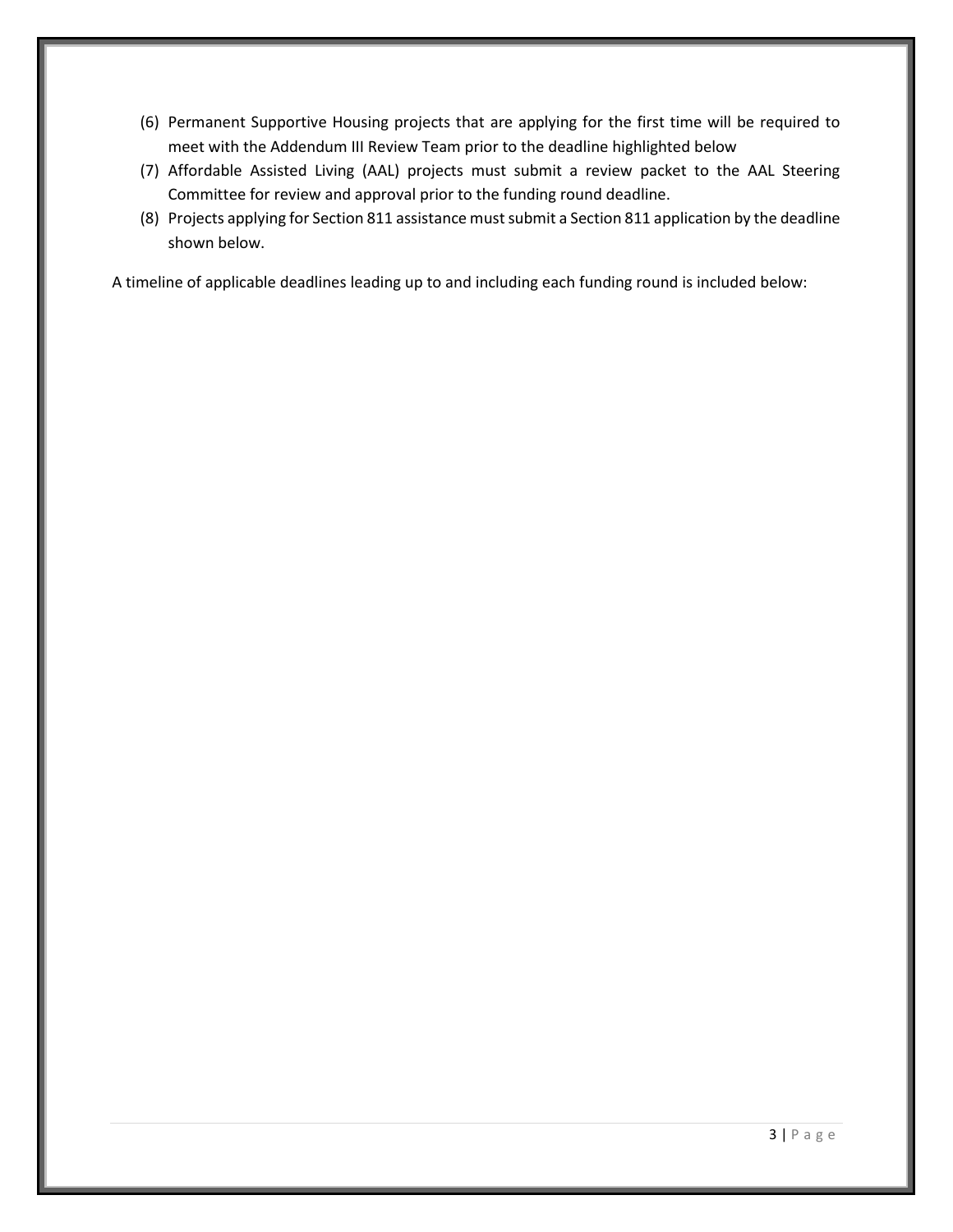| <b>STAGE OF PROCESS</b>                                                                                                            | <b>DUE DATE</b>                                        |
|------------------------------------------------------------------------------------------------------------------------------------|--------------------------------------------------------|
| Fall 2018 Funding Round                                                                                                            |                                                        |
| Initial Meeting with CoC Deadline (PSH Only)                                                                                       | Friday, July 16, 2018                                  |
| Market Study Request Due Date                                                                                                      | Monday, July 16, 2018                                  |
| Waiver Request Due Date                                                                                                            | Wednesday, August 1, 2018                              |
| Preservation Level 1 Review Due Date                                                                                               | Wednesday, August 15, 2018                             |
| 4%/9% Mixed Transaction Level 1 Review Due Date                                                                                    | Wednesday, August 15, 2018                             |
| Addendum III Initial Concept Letter Due Date (PSH Only)                                                                            | Wednesday, August 15, 2018                             |
| Affordable Assisted Living Steering Committee Review<br>Packet Due Date                                                            | Wednesday, August 15, 2018                             |
| Section 811 Application Deadline                                                                                                   | Friday, September 21, 2018                             |
| <b>Funding Round Due Date</b>                                                                                                      | Monday, October 1, 2018                                |
| <b>Expected Award Notification Date</b>                                                                                            | January of 2019                                        |
|                                                                                                                                    |                                                        |
| Spring 2019 Funding Round                                                                                                          |                                                        |
| Initial Meeting with CoC Deadline (PSH Only)                                                                                       | Monday, December 3, 2018                               |
| Market Study Request Due Date                                                                                                      | Tuesday, January 15, 2019                              |
| Waiver Request Due Date<br>Preservation Level 1 Review Due Date                                                                    | Friday, February 1, 2019                               |
|                                                                                                                                    | Friday, February 15, 2019                              |
| 4%/9% Mixed Transaction Level 1 Review Due Date<br>Addendum III Initial Concept Letter Due Date (PSH Only)                         | Friday, February 15, 2019<br>Friday, February 15, 2019 |
| Affordable Assisted Living Steering Committee Review<br>Packet Due Date                                                            | Friday, February 15, 2019                              |
| Section 811 Application Deadline                                                                                                   | Friday, March 22, 2019                                 |
| <b>Funding Round Due Date</b>                                                                                                      | Monday, April, 1, 2019                                 |
| Expected Award Notification Date                                                                                                   | July of 2019                                           |
|                                                                                                                                    |                                                        |
| Fall 2019 Funding Round                                                                                                            |                                                        |
| Initial Meeting with CoC Deadline (PSH Only)                                                                                       | Monday, June 3, 2019                                   |
| Market Study Request Due Date                                                                                                      | Monday, July 15, 2019                                  |
| Waiver Request Due Date                                                                                                            | Thursday, August 1, 2019                               |
| Preservation Level 1 Review Due Date                                                                                               | Thursday, August 15, 2019                              |
| 4%/9% Mixed Transaction Level 1 Review Due Date                                                                                    | Thursday, August 15, 2019                              |
| Addendum III Initial Concept Letter Due Date (PSH Only)<br>Affordable Assisted Living Steering Committee Review<br>Packet Due Date | Thursday, August 15, 2019<br>Thursday, August 15, 2019 |
| Section 811 Application Deadline                                                                                                   |                                                        |
| Funding Round Due Date                                                                                                             | Friday, September 20, 2019                             |
| <b>Expected Award Notification Date</b>                                                                                            | Tuesday, October 1, 2019<br>January of 2020            |
|                                                                                                                                    |                                                        |
| Spring 2020 Funding Round                                                                                                          |                                                        |
| Initial Meeting with CoC Deadline (PSH Only)                                                                                       | Monday, December 2, 2019                               |
| Market Study Request Due Date                                                                                                      | Wednesday, January 15, 2020                            |
| Waiver Request Due Date                                                                                                            | Monday, February 3, 2020                               |
| Preservation Level 1 Review Due Date                                                                                               | Tuesday, February 18, 2020                             |
| 4%/9% Mixed Transaction Level 1 Review Due Date                                                                                    | Tuesday, February 18, 2020                             |
| Addendum III Initial Concept Letter Due Date (PSH Only)                                                                            | Tuesday, February 18, 2020                             |
| Affordable Assisted Living Steering Committee Review<br>Packet Due Date                                                            | Tuesday, February 18, 2020                             |
| Section 811 Application Deadline                                                                                                   | Friday, March 20, 2020                                 |
|                                                                                                                                    |                                                        |
| <b>Funding Round Due Date</b>                                                                                                      | Wednesday, April 1, 2020                               |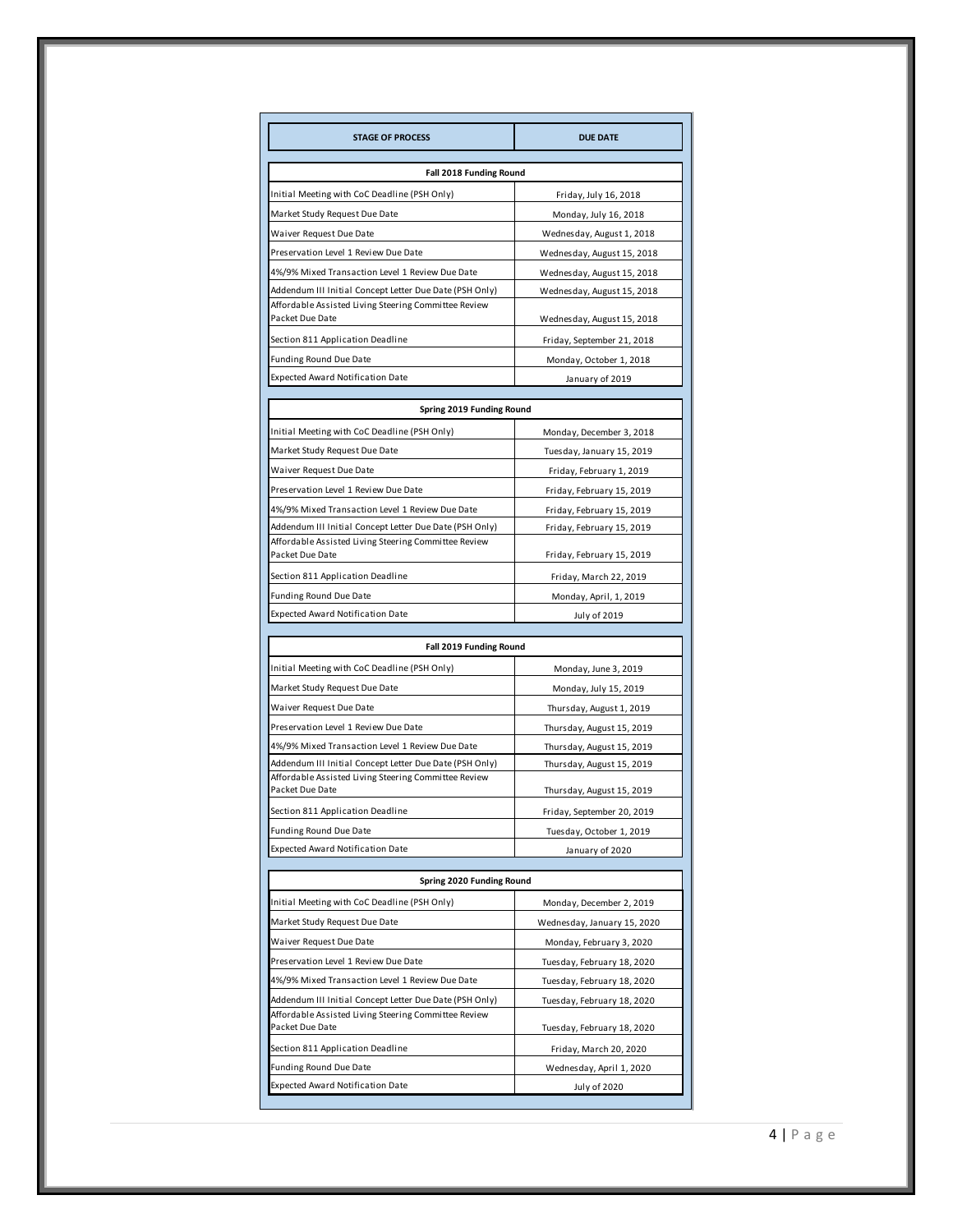Applications must be received in either MSHDA's Lansing office or MSHDA's Detroit office no later than 5:00 pm on the applicable application due date shown above. Applications may be sent via delivery service (e.g., post, overnight, and courier) or personal hand-delivered service. Applications received after the due date and time will not be processed. No waiver of the delivery time will be granted.

# <span id="page-9-0"></span>B. FUNDING PRIORITIES

MSHDA will award LIHTCs to different Categories of housing, as well as to meet Statutory Set-Asides (as further defined below) of the state's total credit ceiling.

| <b>Funding Priorities</b>                   | Percentage |
|---------------------------------------------|------------|
| <b>Categories</b>                           |            |
| <b>Preservation Category</b>                | 25%        |
| Permanent Supportive Housing (PSH) Category | 25%        |
| Open Category                               | 25%        |
| <b>Strategic Investment Category</b>        | 10%        |
| Undesignated                                | 15%        |

# <span id="page-9-1"></span>1. PRESERVATION CATEGORY

Allocated to Preservation projects meeting the requirements found in [Section VII.B.,](#page-15-0) [Exhibit II](#page-32-2) attached hereto, and that follow the process outlined below:

For a preservation project to be eligible to apply for 9% LIHTC, it must first be submitted to MSHDA in order to evaluate whether the project is likely to be competitive under the MSHDA Gap Financing Program. Please note that existing United States Department of Agriculture Rural Development ("USDA RD") financed preservation projects that are composed of 49 units or less will not be required to submit to MSHDA under the process outlined below before applying under the 9% Preservation Category. The Gap Financing Program makes available a certain amount of gap financing to be used in combination with MSHDA tax-exempt bond financing. To perform its evaluation, MSHDA will consider the following:

1. The financial viability of a project based on the pro-forma analysis, site, and preliminary market analysis;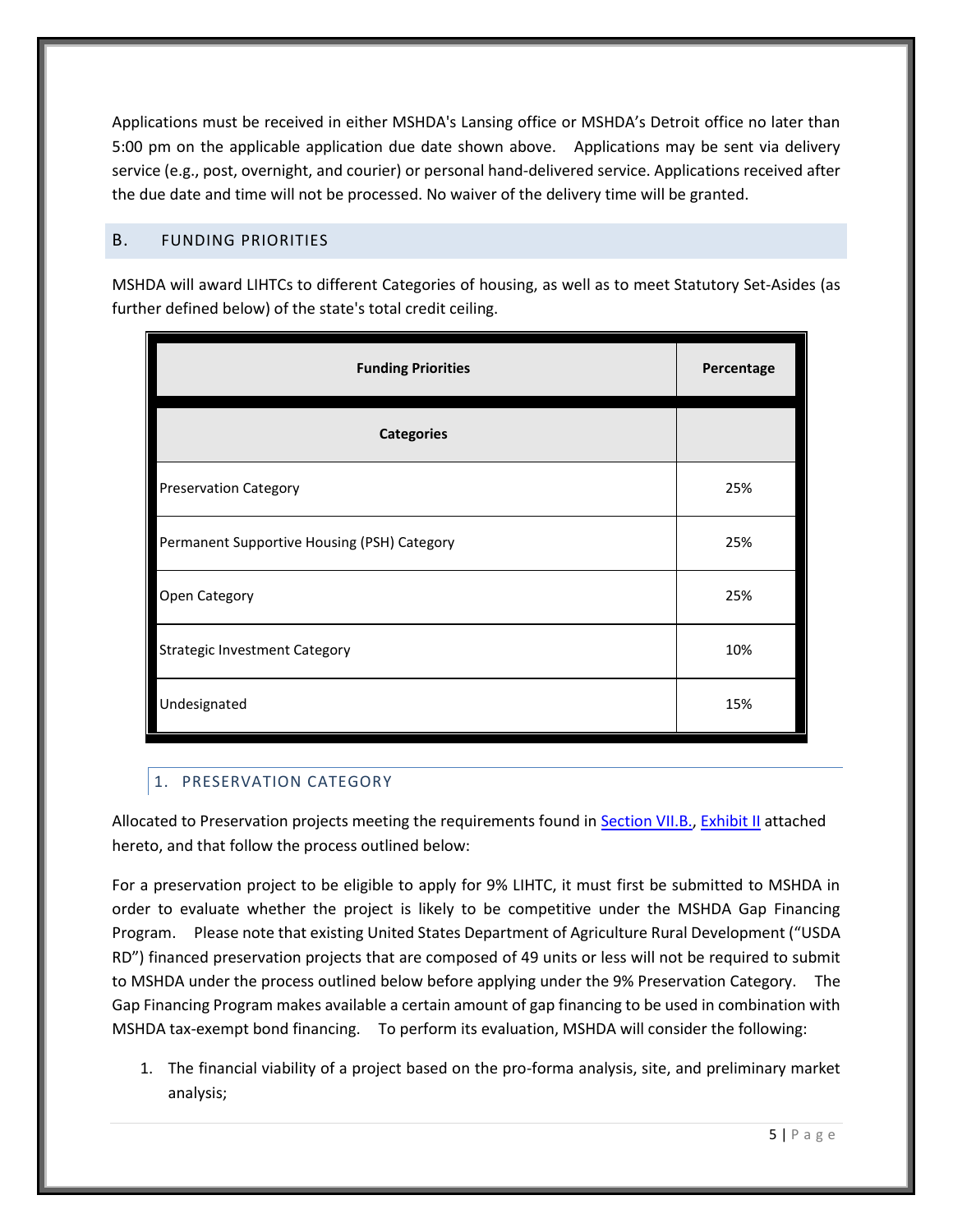- 2. The overall capacity and experience of the development team; and
- 3. The likelihood that the project will be competitive and be able to proceed with the funds available in the Gap Financing Program. To determine how competitive a project is likely to be, MSHDA will primarily evaluate a project's soft to hard debt ratio, which is used to rank the proposals in the Gap Financing Program, to determine if the project appears to be competitive as compared to the current or most recent Gap Financing Program funding round. Applicants are encouraged to view rankings of recent Gap Financing rounds on MSHDA's website to determine with more certainty whether or not their project has a competitive soft to hard debt ratio. All Preservation projects (with the exception of existing Rural Development financed preservation projects that are composed of 49 units less) will be required to submit under the MSHDA Gap Financing Program regardless of their soft to hard debt ratio. Applicants should note that MSHDA is now allowing all developments that have a low soft debt to hard debt ratio (the number will be updated by MSHDA from time to time) to submit for MSHDA Tax Exempt Bond/4% Credit/Gap Funding at any time, without being required to submit as part of the competitive Gap Financing Round.

Following the analysis above, if, based on MSHDA's determination, a project appears to be a strong candidate for the Gap Financing Program, the project will need to be completed using the Gap Financing Program and will be ineligible for 9% LIHTC. However, if, based on MSHDA's determination, a preservation project is unlikely to be competitive in the Gap Financing Program; the project will be eligible to submit for consideration as part of a 9% funding round under the Preservation Category. Additionally, following an evaluation based on the process outlined above, preservation projects that do compete under the Gap Financing Program, but that cannot move forward using gap financing with a MSHDA taxexempt loan (as determined by MSHDA as part of the Gap Financing Program) will be able to submit an application for credit as part of Preservation Category for 9% LIHTC in a future round. An applicant will not be able to submit a preservation project for 9% credit unless the project has been submitted to MSHDA, reviewed based on the criteria above, and MSHDA has determined that the project is unlikely to be competitive using the available gap funding paired with a tax-exempt bond loan.

The Preservation Category will be made available in both the October and April 9% LIHTC funding rounds of each year. Because of this timeline, an applicant may be evaluated by MSHDA at any time as long as the submission of the required documentation takes place at least 45 days in advance of the 9% funding round in which the applicant intends to apply. In order to complete the review outlined above, the applicant must submit the LIHTC Application and the documents listed under the Preliminary Project Assessment portion of MSHDA's [Addendum IV Exhibit Checklist](http://michigan.gov/documents/mshda/MSHDA-Addendum-IV-Exhibit-Checklist-2011-APPROVED_371266_7.pdf). MSHDA's determination of the project as it relates to this assessment and the project's eligibility for 9% LIHTC will be good for a period of one year provided that there are no changes made to the project that would cause it to be materially different from what was originally reviewed under the determination. After one year or in the case where there are material differences in the application, another assessment would need to be made by MSHDA to determine a project's eligibility for future 9% LIHTC funding rounds. For further clarity, "material differences" generally includes, but is not limited to, any differences in land and building costs, site work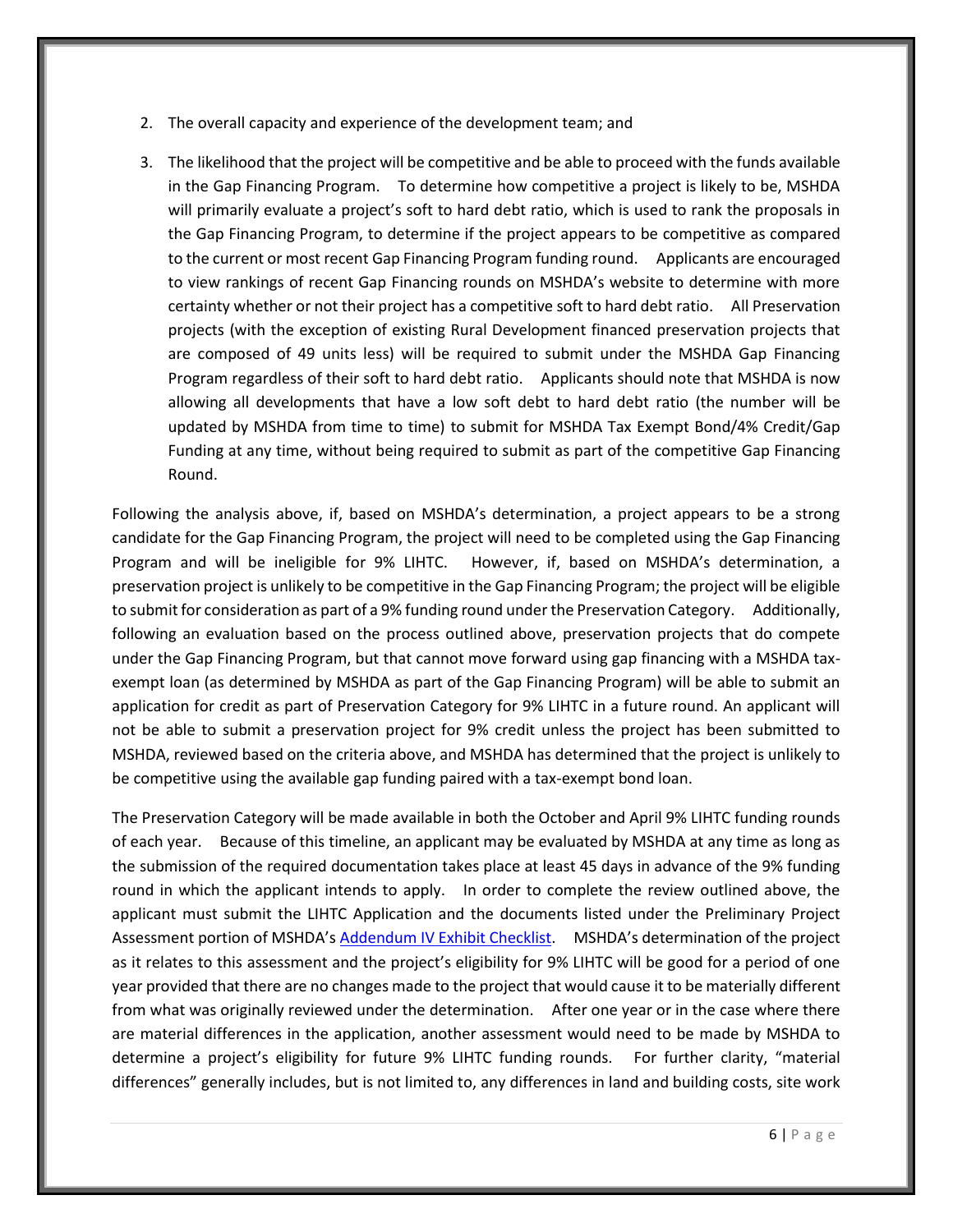and hard construction costs, soft costs, income projections, operating expense projections, replacement reserve projections, equity pricing, soft sources, seller financing, and any other funding sources from interim operations or transfers of existing escrows. MSHDA is aware that there are programmatic differences between the 9% LIHTC Program and MSHDA Gap Financing Program regarding developer fee calculations, financing fees, and capitalized reserve requirements and will generally not consider differences in these areas to be material differences if they are solely a result of the project taking advantage of differing program requirements.

Projects that are ultimately eligible to be submitted in the 9% Preservation Category portion of the funding round will be evaluated and awarded based on the scoring criteria, requirements, and process outlined in this Qualified Allocation Plan.

# <span id="page-11-0"></span>2. PERMANENT SUPPORTIVE HOUSING (PSH) CATEGORY

Allocated to projects setting aside at least the greater of 15 units or 35% of the units in the development for new tenants that are PSH-eligible or that are preserving an existing PSH project for which the project will remain a PSH project; and that also meet the requirements of Addendum III. A project that has more than 75 PSH units is not eligible to be submitted unless a waiver is granted by MSHDA. Projects meeting the definition of a PSH project, according to the Addendum III, must be submitted in this Category.

# <span id="page-11-1"></span>3. OPEN CATEGORY

Allocated to projects not meeting the requirements for either the Preservation Category or the PSH Category.

# <span id="page-11-2"></span>4. STRATEGIC INVESTMENT CATEGORY

Projects applying in any of the three Categories above can also apply in this Strategic Investment Category by submitting the documentation necessary to satisfy the requirements outlined in [Exhibit III](#page-35-0) attached hereto. Projects funded under this Strategic Investment Category will not be subject to the standard Scoring Criteria and will be evaluated solely based on the sufficiency of the proposal based on [Exhibit III](#page-35-0) attached hereto and the usual threshold requirements. If MSHDA determines that not all of the credit under this Strategic Investment Category will be used, the credit will be moved to the "Undesignated Credit" below for the funding rounds in which the Undesignated Category is applicable. It is anticipated that very few, if any, projects will meet the requirements to be funded under this Category.

# <span id="page-11-3"></span>5. UNDESIGNATED CREDIT

The Undesignated Credit in the April 2019 and 2020 funding rounds will be awarded in the following order:

a. MSHDA will use its discretion to place projects awarded from the Categories (including the Strategic Investment Category) in both the October and April funding rounds into the [Statutory](#page-14-2)  [Set-Asides,](#page-14-2) with the only goal being to fill the Statutory Set-Asides from the projects already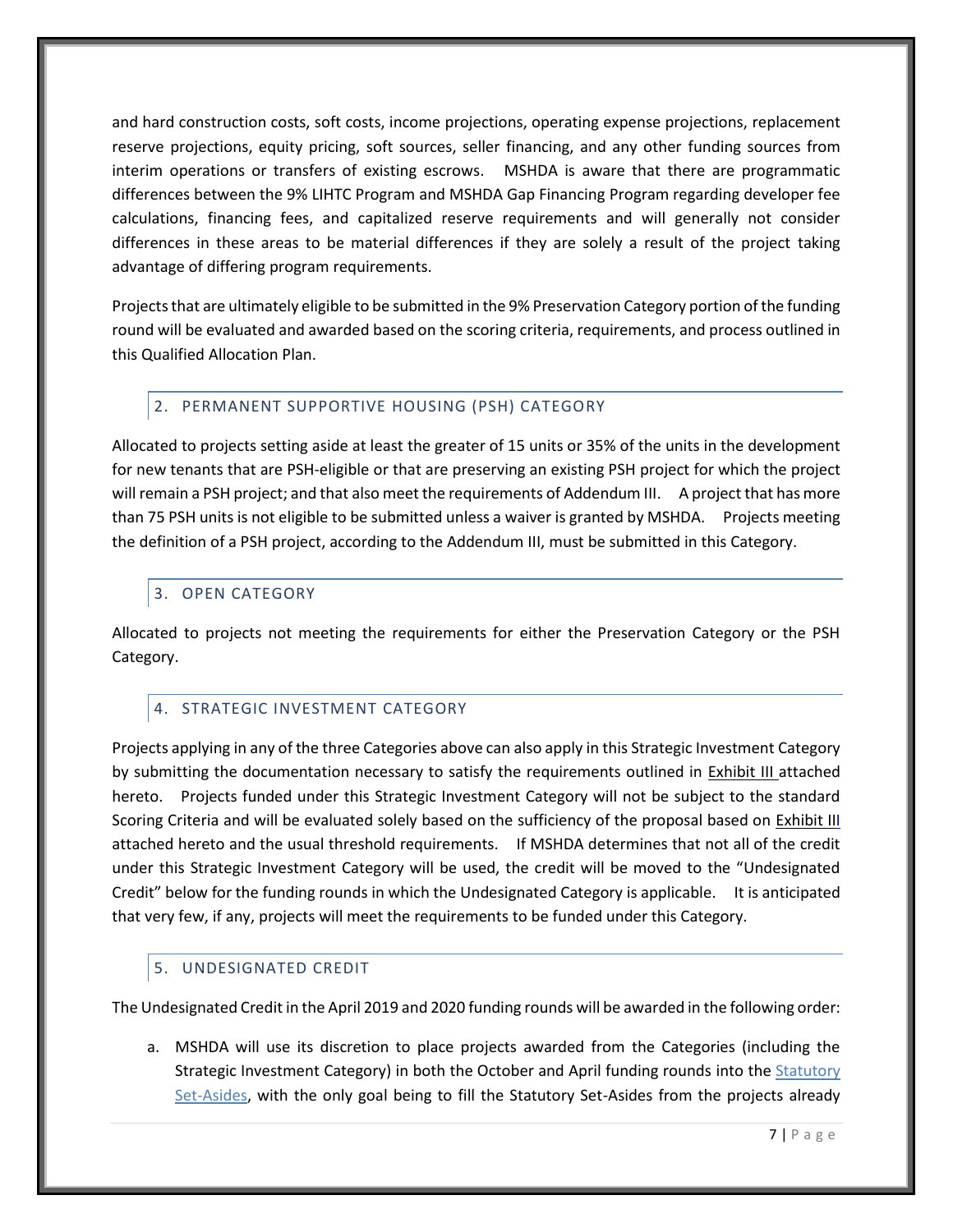awarded. If any Statutory Set-Asides remain unmet, Undesignated Credit will be used to fill the remaining Statutory Set-Asides. Following the conclusion of each funding round, MSHDA will post a list of awards, which will include an indication regarding which Statutory Set-Aside each project was awarded from.

b. After all Statutory Set-Asides have been met, any remaining Undesignated Credit will be allocated to the highest scoring unfunded projects in the round.

In performing its analysis of credit to be awarded in the Undesignated Category, MSHDA will not take into consideration any points for Permanent Supportive Housing awarded in Section F of the LIHTC Scoring Criteria. All other criteria outlined in the LIHTC Scoring Criteria will apply. PSH projects awarded from the Undesignated Credit will not be eligible to reduce the number of PSH units in the development or make changes to areas of the project for which points under the PSH section of the scoring criteria were awarded.

## <span id="page-12-0"></span>C. STATUTORY SET-ASIDES

- **Nonprofits, 10%** Qualified nonprofit organizations as required by Section 42 of the IRC and that meet the requirements outlined in Addendum I.
- **Rural Housing, 10%** Proposed or existing housing projects that fall into one or more of the following categories: a) financed by a loan guaranteed by Rural Housing Services or a successor agency; b) funded by a federal program for the development of rural housing; or c) is located in an area other than a metropolitan area. A list of non-eligible rural communities can be found on MSHDA's website: [Rural Communities List](http://www.michigan.gov/documents/mshda/mshda_li_ca_42_tab_gg_rural_small_comm_list_239066_7.pdf)
- **Elderly, 10%** Projects in which 100% of the units serve tenants that conform to the federal agency(s) definition of elderly or the MSHDA definition of elderly under the MSHDA Act.
- **Eligible Distressed Areas, 30%** Housing projects in eligible distressed areas, which include proposed or existing housing projects in distressed areas pursuant to MCL 125.1411(u). A list of Eligible Distressed Areas can be found on MSHDA's website at [Eligible Distressed Areas List](http://www.michigan.gov/documents/mshda/mshda_li_ca_17_tab_h_elig_dist_areas_183868_7.pdf)

*With the exception of the nonprofit set-aside, if the LIHTC allocated falls below the set-aside threshold by October 1 of the year in which that credit amount is authorized, MSHDA may reapportion unallocated LIHTC amounts thereafter.*

## <span id="page-12-1"></span>D. LIHTC ALLOCATION LIMITS

| 1. Maximum award per project:                           | \$1,500,000 |
|---------------------------------------------------------|-------------|
| 2. Maximum award per Principal (annual credit ceiling): | \$3,000,000 |

*Co-developers will be allocated tax credits against the per-Principal limit based upon the percentage of interest in the cash-paid (non-deferred) portion of the development fee, including any costs or other fees that would typically be included in and paid from the developer fee as described in [Section X](#page-17-2) below. For example, if co-developers retain a fifty percent (50%) interest each in the cash-paid (non-deferred) portion of the developer fee, fifty percent (50%) of the*  tax credits will be counted against each of the developer's per-Principal caps. Parties that have an identity of interest *may be treated as a single developer (or Principal) for purposes of the cap if MSHDA concludes, based on the relevant*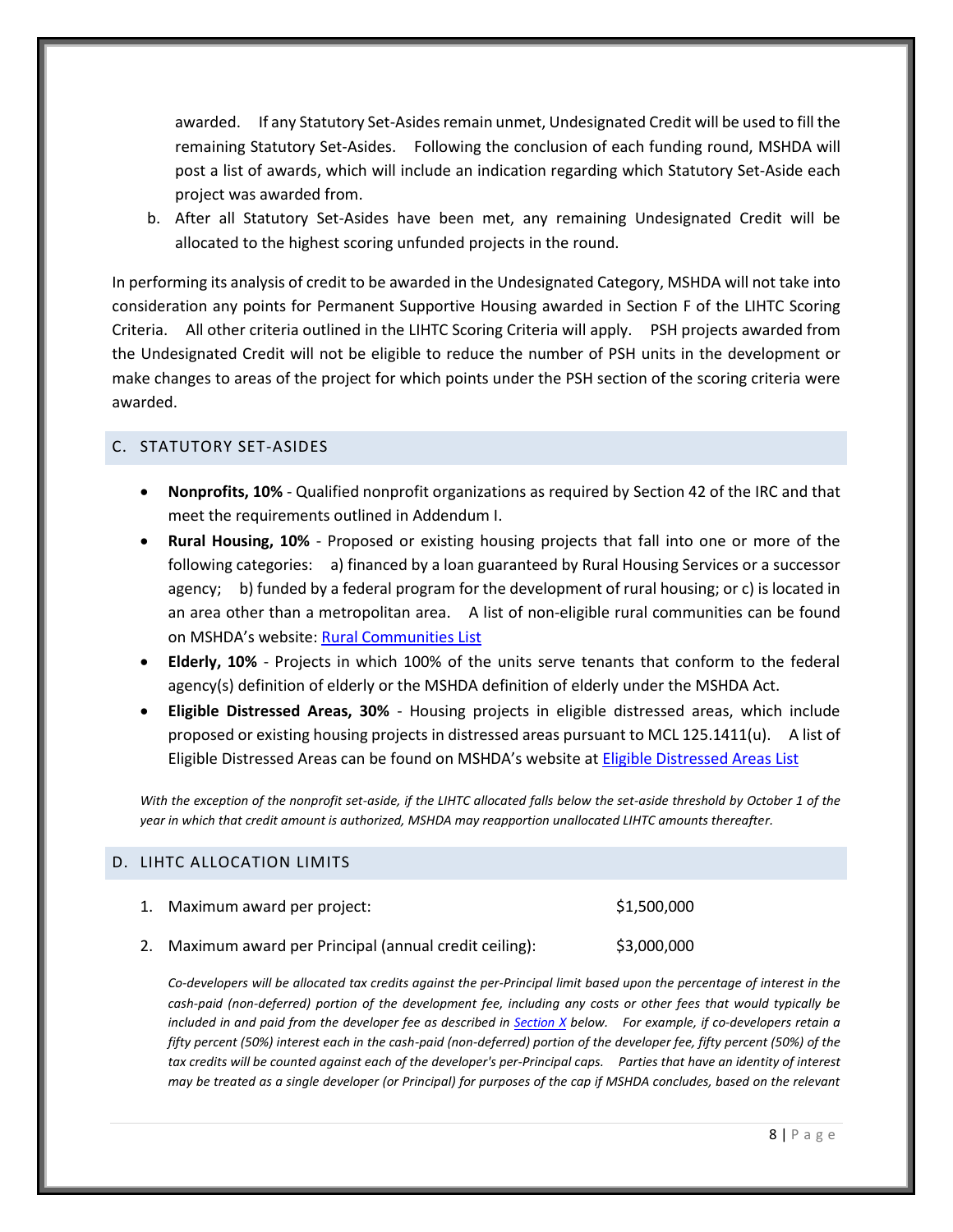*facts and circumstances, that the submission of an application by one or more of the applicants is intended, in whole or in part, as a means of circumventing the annual credit ceiling per-Principal cap. If a Principal has not exceeded its annual cap, and there is enough credit under the per Principal cap limits to fund 80% of the proposed project, then MSHDA, in its discretion, may consider 1) fully funding that project; 2) awarding an amount less than the amount requested, but that still makes the project feasible; or 3) awarding only the remaining 80% if it is enough credit to make the project financially viable.*

For this purpose, a Principal is defined as any person or entity receiving a portion of the development fee, which shall *also be reflected in the Development Team Information portion of the Low-Income Housing Tax Credit Program Application.*

3. If the credit remaining in a Category is sufficient to fund 80% of the credit amount approved for the next highest scoring project in the corresponding Category, MSHDA may 1) consider fully funding that project by taking the remaining credit from the 15% Undesignated Credit described above; 2) awarding an amount less than the amount requested, but that still makes the project feasible; or 3) award only the remaining amount of credit to a project if it is shown to be financially viable. Otherwise, MSHDA will either skip the project to fund the next highest scoring project that is financially viable with lesser credit or move the balance of the credit to the Undesignated Credit or the following funding round as applicable, at its sole discretion.

## <span id="page-13-0"></span>E. WAIVER REQUESTS

Applicants requesting a waiver of any QAP provisions as part of an application for a competitive funding round must submit their request in writing at least 60 days in advance of all competitive funding rounds. Any waiver request not submitted within these timeframes will not be considered. While it is not anticipated that many requests will be granted, MSHDA will endeavor to provide responses to all waiver requests no later than 30 days in advance of all funding rounds. **NOTE**: This waiver request process does not apply to projects seeking the use of alternative underwriting standards other than those published by MSHDA. Requests for the use of alternative underwriting standards may be made as part of a funding round submission.

# <span id="page-13-1"></span>**VI. LIHTC FUNDING ROUND PROCESS**

MSHDA will hold two funding rounds for both 2019 credit and 2020 credit as outlined below**.** In each of the funding rounds, allocations will be made to the highest scoring projects in each of the Categories; regardless of which Statutory Set-Aside(s) a project otherwise qualifies for. Any credit that is not utilized in any of the Categories from the October Funding Round will be moved to the April Funding Round for each respective year. Amounts below are based on an estimated annual credit ceiling of \$26 million.

# <span id="page-13-2"></span>A. FUNDING ROUND #1: OCTOBER 2018 & 2019 (APPRX 45% OF ANNUAL CREDIT CEILING)

- Preservation Category \$3,900,000 (approx. 15%)
- Permanent Supportive Housing Category \$3,900,000 (approx. 15%)
- Open Category \$3,900,000 (approx. 15%)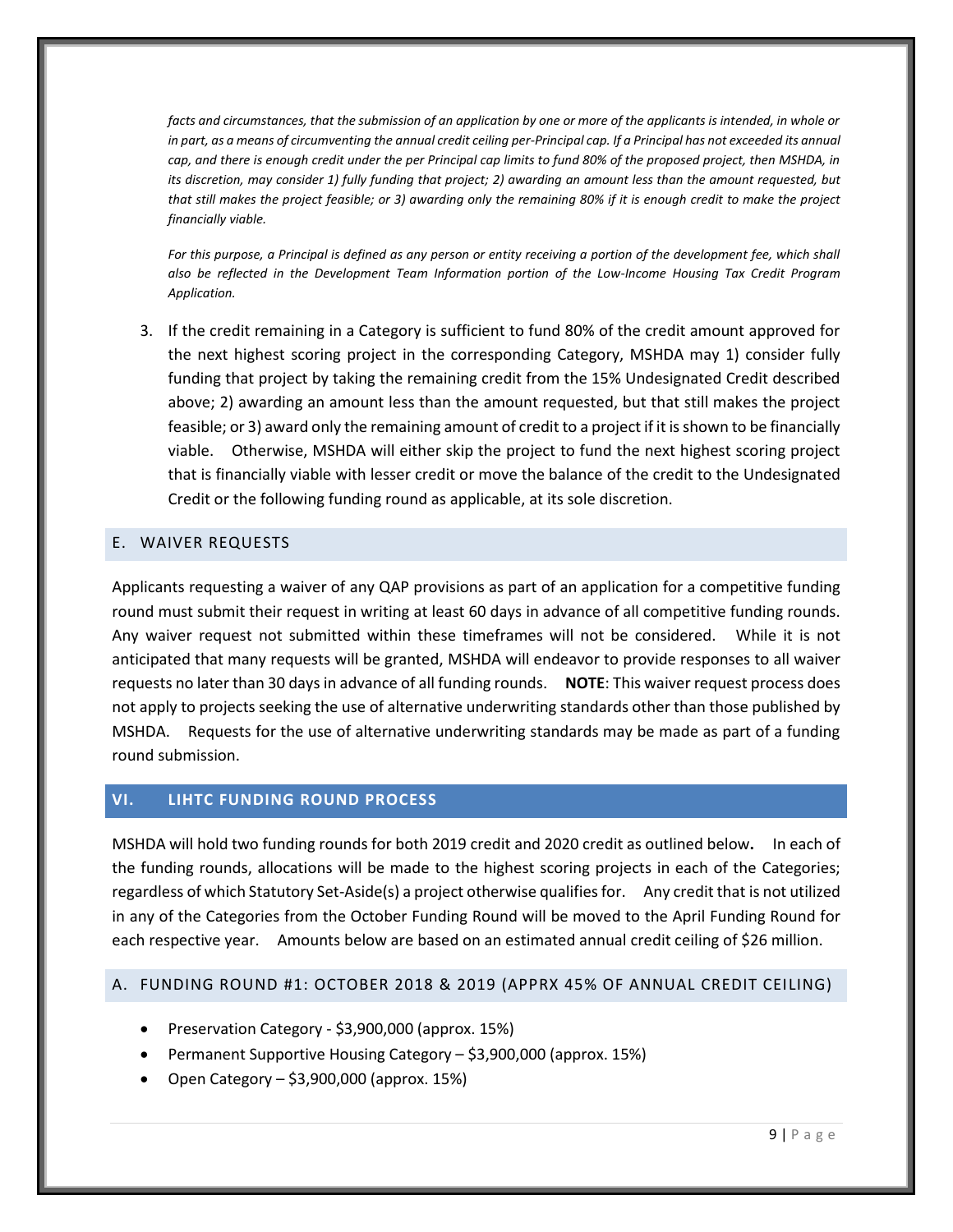## <span id="page-14-0"></span>B. FUNDING ROUND #2: APRIL 2019 & 2020 (APPRX 45% OF ANNUAL CREDIT CEILING)

- Preservation Category \$2,600,000 (approx. 10%)
- Permanent Supportive Housing Category \$2,600,000 (approx. 10%)
- Open Category  $-$  \$2,600,000 (approx. 10%)
- $\bullet$  Undesignated \$3,900,000 (approx. 15%)

## <span id="page-14-1"></span>C. STRATEGIC INVESTMENT CATEGORY - (APPROX. 10% OF ANNUAL CREDIT CEILING)

The Strategic Investment Category may be used to fund qualifying developments from any competitive funding round at any time at MSHDA's discretion. If MSHDA determines that not all of the credit under this Strategic Investment Category will be used, the credit will be moved to the "Undesignated Credit" in the April Funding Round of the corresponding year.

# <span id="page-14-2"></span>**VII. ELIGIBILITY REQUIREMENTS**

Certain threshold requirements must be met for all projects, unless otherwise stated in any Addenda or Policy Bulletins, or waived. Proposals not meeting threshold requirements will not be processed further.

## <span id="page-14-3"></span>A. GENERAL THRESHOLD REQUIREMENTS

The following Threshold requirements, described in greater detail i[n Exhibit I](#page-26-0) attached hereto, will apply to all projects:

- 1. [Application Completeness](#page-26-1)
- 2. [Project Narrative](#page-26-1)
- 3. [Site Control](#page-26-5)
- 4. [Zoning](#page-26-6)
- 5. [Utilities](#page-27-4)
- 6. [Market Study](#page-27-5)
- 7. [Environmental](#page-27-6)
- 8. [Title Insurance Commitment](#page-27-3)
- 9. [Financing](#page-28-2)
- 10. [Acquisition Transfer](#page-28-1)
- 11. [Equity Investor Letter](#page-28-3)
- 12. [Green Policy](#page-29-3)
- 13. [Development Team Capacity](#page-29-2)
- 14. [Affirmative Fair Housing Marketing Plan](#page-30-0)
- 15. [Ownership Formation](#page-30-1)
- 16. [Waiver of Qualified Contract](#page-30-2)
- 17. [Vouchers and Public Housing](#page-31-1)
- 18. [MSHDA Financing Signage](#page-31-2)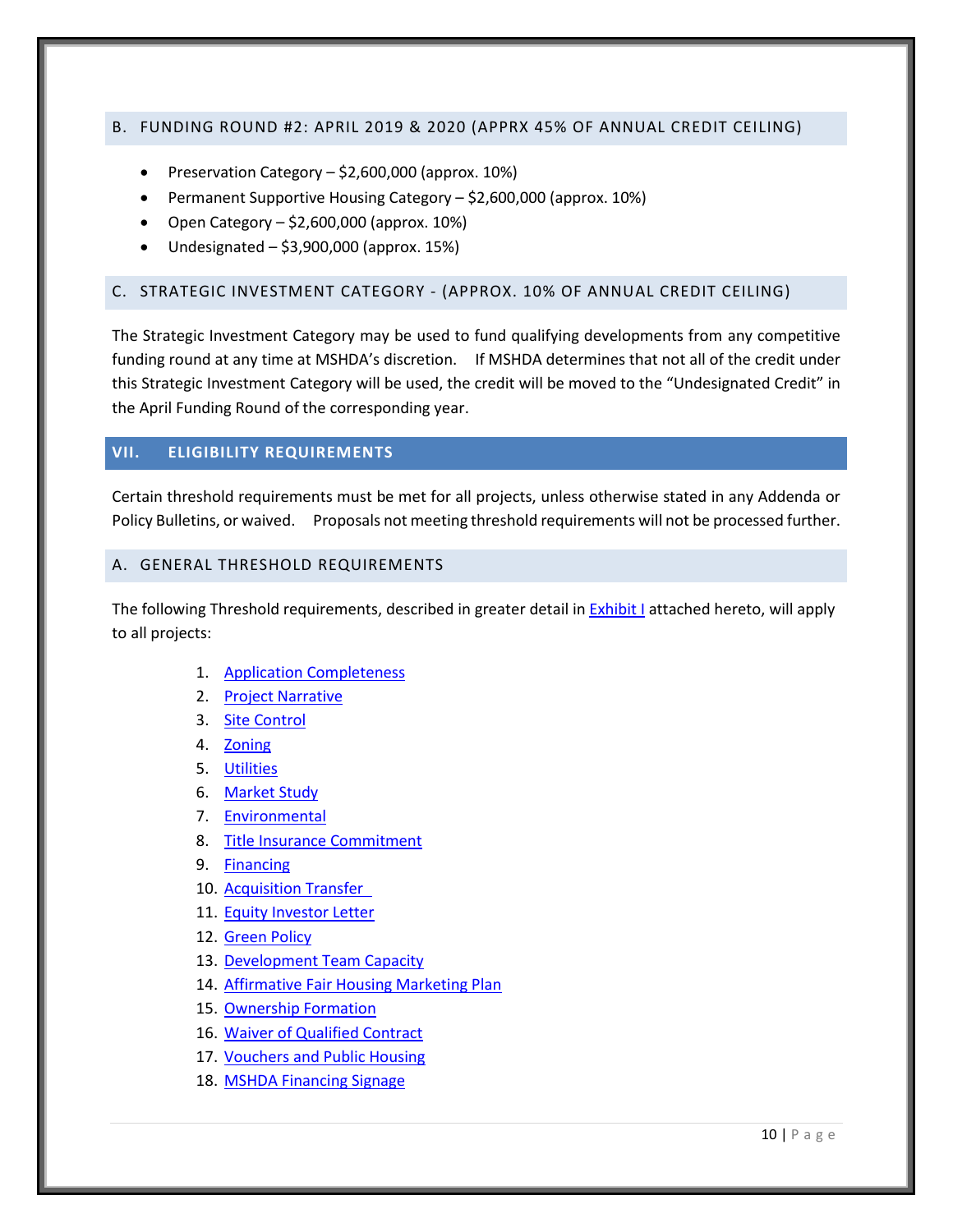- 19. [Minimum Hard Construction Costs](#page-31-3)
- 20. Maximum Total Development Cost Per Unit Limit
- 21. [Michigan Products](#page-32-0)
- 22. [Phased Developments in the Same Building](#page-32-1)

## <span id="page-15-0"></span>B. THRESHOLD REQUIREMENTS – PRESERVATION PROJECTS

'Preservation' applies to the acquisition and renovation of existing affordable properties, which are currently subject to a low income use restriction. For purposes of determining which category to apply under, adaptive reuse projects, entirely vacant residential buildings, and projects requiring demolition will be ineligible to apply under the Preservation category, regardless of whether or not project-based rental subsidies are being preserved. Only Preservation projects that meet this definition and the threshold requirements outlined in [Exhibit II](#page-32-2) attached hereto, in addition to the General Threshold Requirements may receive points for Preservation and apply under the Preservation Category.

# <span id="page-15-1"></span>**VIII. SELECTION CRITERIA**

MSHDA will evaluate applications for LIHTC in accordance with the requirements of federal and state law and the QAP (including any related Policy Bulletins and Addenda) based on the Scoring Criteria. The Scoring Criteria is incorporated herein as though it were a part of the body of this QAP. The general areas where projects can receive points in the Scoring Criteria include, but are not limited to: project location, project financing, project characteristics, and development team characteristics. For further information on the scoring criteria and specific point values, please refer to the **Scoring Criteria**. Under no circumstances will any application subject to a competitive scoring process give rise to an entitlement or legal right to an allocation of LIHTCs. The allocation of LIHTCs shall be entirely at the discretion of MSHDA.

## <span id="page-15-2"></span>A. HOUSING IN AREAS OF OPPORTUNITY & OTHER NOTES

As is outlined in greater detail throughout this QAP, the Scoring Criteria, and other applicable policy documents, many of the policies that are in place within the 2019-2020 QAP are designed with the intent of ensuring that affordable housing is available in areas of high opportunity. To accomplish this, the 2019-2020 QAP places a great amount of emphasis on the strength of a project's location by considering many factors as further highlighted below. It is the intention of these policies to develop and revitalize housing in areas that have a significant quantity of community amenities, offer tenants access to mobility and jobs, and that will be a focal point for further future investment.

The following are key criteria within the QAP and other related policies that have a direct correlation to creating and/or preserving affordable housing and allowing lower income residents to live in areas of greater opportunity:

- 1. Proximity to Transportation
- 2. Proximity to Amenities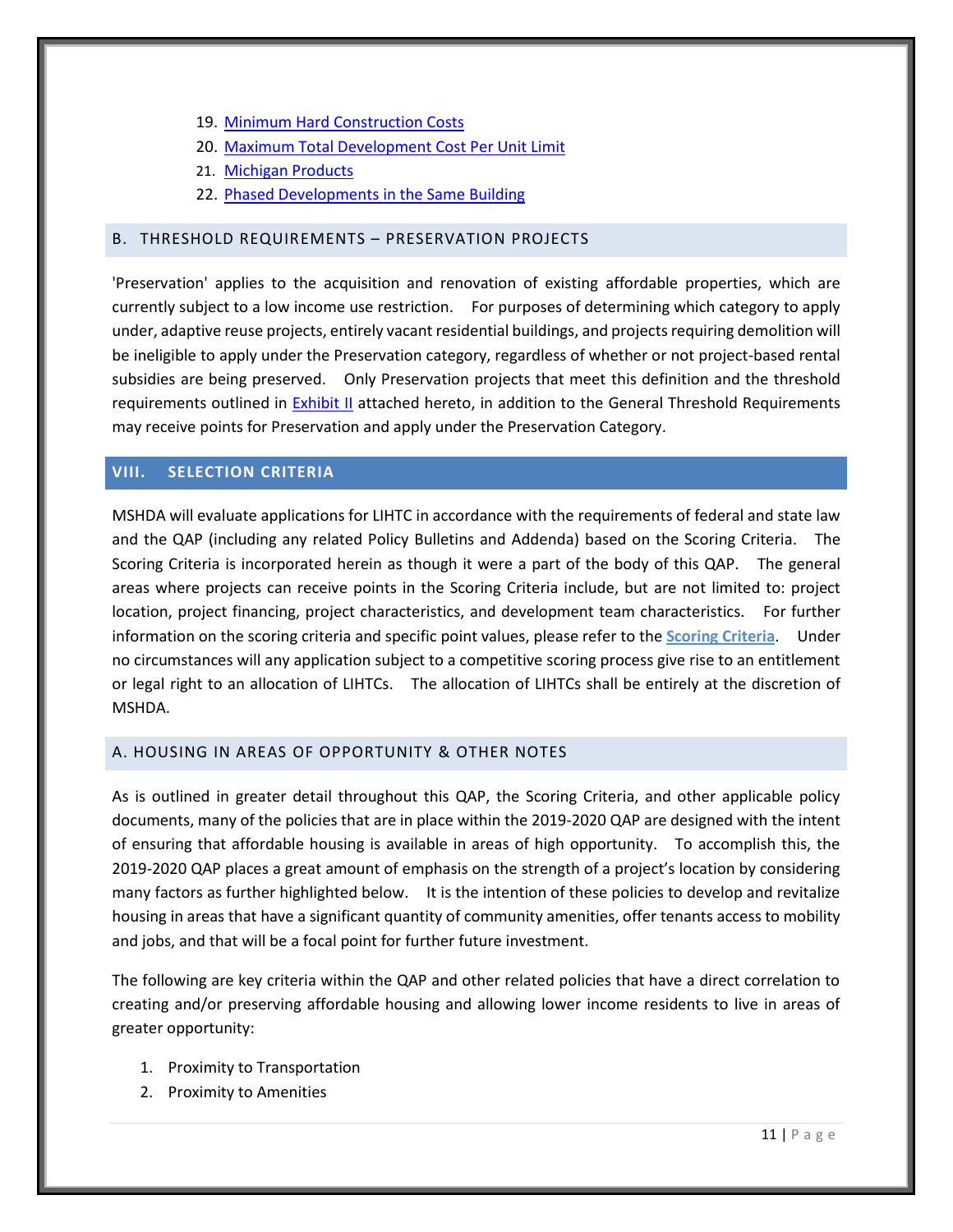- 3. Education, Health and Well-Being, Economic Security, and Jobs, Goods, and Services
- 4. Developments located within an Opportunity Zone and/or a Rising Tide Community
- 5. Developments near Downtowns/Corridors
- 6. Developments near an Employment Center
- 7. Neighborhood Investment Activity Areas
- 8. Affordable/Market Rent Differential
- 9. Mixed Income Development
- 10. Rural Set-Aside

The QAP has a heavy emphasis on location because strong locations have significant benefits for residents. Among these benefits are the potential for enhanced quality of life, proximity to employment, and reduced transportation costs associated with living in walkable areas. Residents desire to live and work in locations where there is a high quality of life and where there are a multitude of opportunities to continue to better their current situation. Residents that are in need of affordable housing are no different in what they desire and affordable housing should be no different in what it offers them. It is for these reasons that the QAP intentionally focuses on areas of opportunity.

Additionally, on March 7, 2013, the Violence Against Women Reauthorization Act (VAWA) of 2013 was signed into law. The reauthorization contained several updates to the housing provisions including a number of legal obligations for owners and managers of rental properties funded by LIHTC. The Authority is committed to working closely with property owners to ensure onsite compliance and enforcement when necessary.

## <span id="page-16-0"></span>B. TIEBREAKERS

If, after evaluating projects based on the Scoring Criteria, two projects have identical scores, MSHDA will select between them according to this order of priority: lowest actual amount of credit per unit; highest sum total score under Section A. Opportunity Criteria of the Scoring Criteria; lowest total development cost per unit.

## <span id="page-16-1"></span>C. RE-EVALUATION PROCESS

Following completion of a competitive funding round, if an applicant believes there was an error made during the review process or that an application was not evaluated correctly, an applicant may contact MSHDA to have a specific portion of the application that was submitted re-evaluated. Any such request must be made to MSHDA in writing within 7 days of MSHDA making the awards public by posting a list of awards to the MSHDA website. For purposes of this re-evaluation, MSHDA will not consider any additional documentation that was not provided with the application, but may consider information provided by an applicant intended to clarify portions of the application. MSHDA, in its sole discretion, will determine whether or not the re-evaluation of an application submission should warrant an award of LIHTC.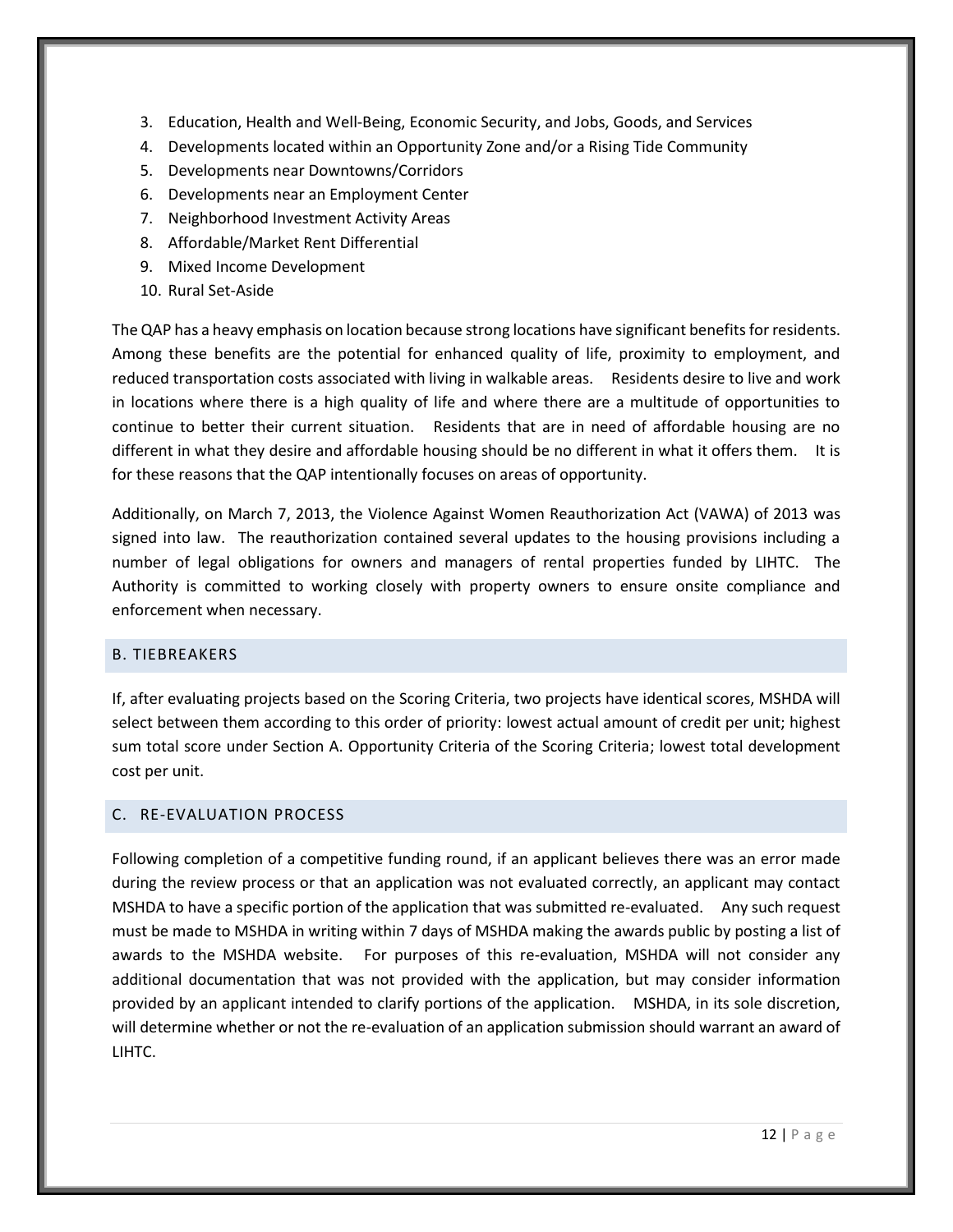# <span id="page-17-0"></span>**IX. UNDERWRITING STANDARDS & APPLICATION OF BASIS BOOST**

In making its determination of the LIHTC dollar amount necessary for the financial feasibility of a project and its viability as a qualified low income housing project throughout the initial credit period, MSHDA will consider the sources and uses of funds and the total financing planned for the project, and any proceeds or receipts expected to be generated by reason of tax benefits. HOWEVER, SUCH A DETERMINATION OF FEASIBILITY BY MSHDA SHALL NOT BE CONSTRUED TO BE A REPRESENTATION OR WARRANTY AS TO THE FEASIBILITY OR VIABILITY OF THE PROJECT. Please se[e Exhibit IV](#page-36-0) attached hereto for further information on the underwriting process and standards to be used.

## <span id="page-17-1"></span>A. APPLICATION OF BASIS BOOST

The "basis boost" has historically been applied to projects in two ways:

- i. Buildings located in a difficult to develop area (DDA) or in a qualified census tract (QCT)
- ii. Section 42(d)((5) provides that state housing credit agencies may award up to a 30 percent "basis boost" to buildings that States determine need the boost to be economically feasible, effective for buildings placed in service after July 30, 2008. This additional increase is not available to buildings located in a Qualified Census Tract, HUD-designated Difficult Development Areas, or tax-exempt bond financed projects; and it must be awarded prior to the issuance of 8609s, subject to tax credit ceiling being available.

The Protecting Americans from Tax Hikes (PATH) Act of 2015 made permanent the fixed 9% credit rate. As a result of that change, in an effort to ensure the efficient allocation of the LIHTC resource, the QAP is limiting the maximum allowable basis boost for any 9% LIHTC project to 20% based on the criteria outlined in Exhibit V.

Properties meeting any of the criteria found in [Exhibit V](#page-38-0) attached hereto are eligible for a basis boost up to the percentages listed therein, although they are still subject to the usual evaluation of minimum credits needed to achieve feasibility.

## <span id="page-17-2"></span>**X. FEE LIMITS**

#### <span id="page-17-3"></span>A. DEVELOPMENT FEES

The total amount of any (i) developer fees, (ii) developer guaranty fees, and (iii) consulting fees (excluding fees to a third party, non-related construction manager included and paid from the construction contract), will be no more than the maximum development fee allowed to a project as outlined below.

## <span id="page-17-4"></span>1. DEVELOPMENT FEE - TAX-EXEMPT BOND FINANCED PROJECTS

For projects financed with tax-exempt bonds eligible for 4% credit, the maximum development fee shall be calculated as follows: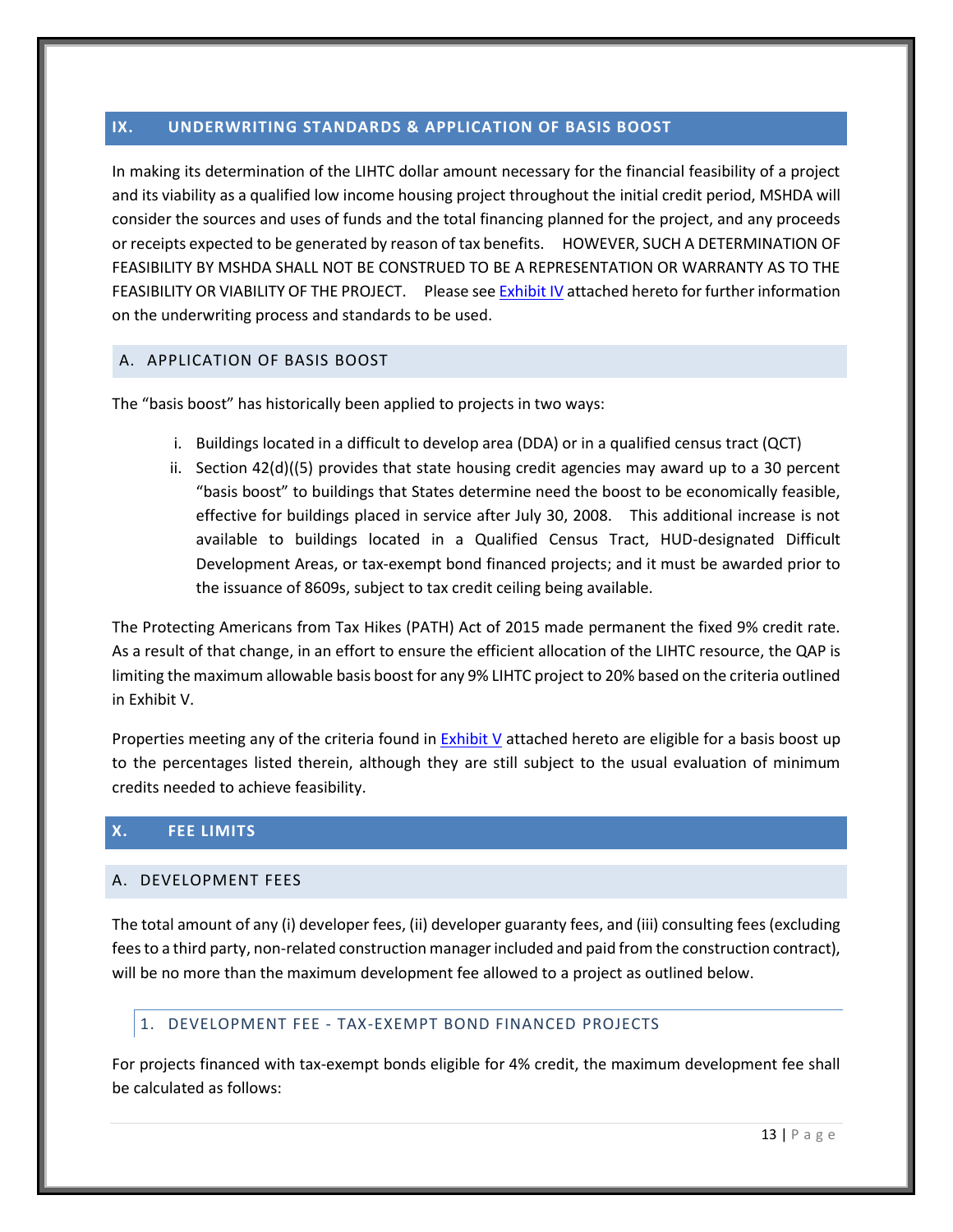- a. For projects of 49 units or fewer, the development fee will be the sum of the following:
	- i. 7.5% of acquisition costs
	- ii. 7.5% of project reserves
	- iii. 20% of all other development costs, excluding developer fee, developer overhead, and developer consulting fee.
- b. For projects of 50 units or more, the development fee will be the sum of the following:
	- i. 7.5% of acquisition costs
	- ii. 7.5% of project reserves
	- iii. 15% of all other development costs, excluding developer fee, developer overhead, and developer consulting fee.

NOTE: Tax-exempt bond financed projects seeking gap financing from MSHDA will be eligible to receive a maximum developer fee based on the calculations above. However, please note that for purposes of sizing the amount of gap financing that the project is eligible to receive, the maximum developer fee will be based on the lesser of the applicable calculation outlined above or \$2,100,000.

# <span id="page-18-0"></span>2. DEVELOPMENT FEE – 9% LIHTC PROJECTS

For all projects eligible for 9% LIHTC, the maximum development fee shall be the lesser of \$1,500,000 or the sum of the following:

- a. 7.5% of acquisition costs
- b. 7.5% of project reserves
- c. 15% of all other development costs, excluding developer fee, developer overhead, and developer consulting fee.

## <span id="page-18-1"></span>3. DEVELOPMENT FEE – OTHER CONSIDERATIONS

In addition to the fee limits outlined above, the following considerations must also be given with regard to the development fee:

- If either 1) a new building or physical structure is split into two or more phases, or (2) an existing project, building, or physical structure is split into two or more phases, the aggregate development fee for all phases shall not exceed the limitations stated above.
- For projects involving acquisition and rehabilitation, an amount equal to at least 5% of the acquisition cost of the land and building(s) must be allocated to the acquisition of the property (and the acquisition eligible basis, if applicable) for purposes of attribution to the development fee.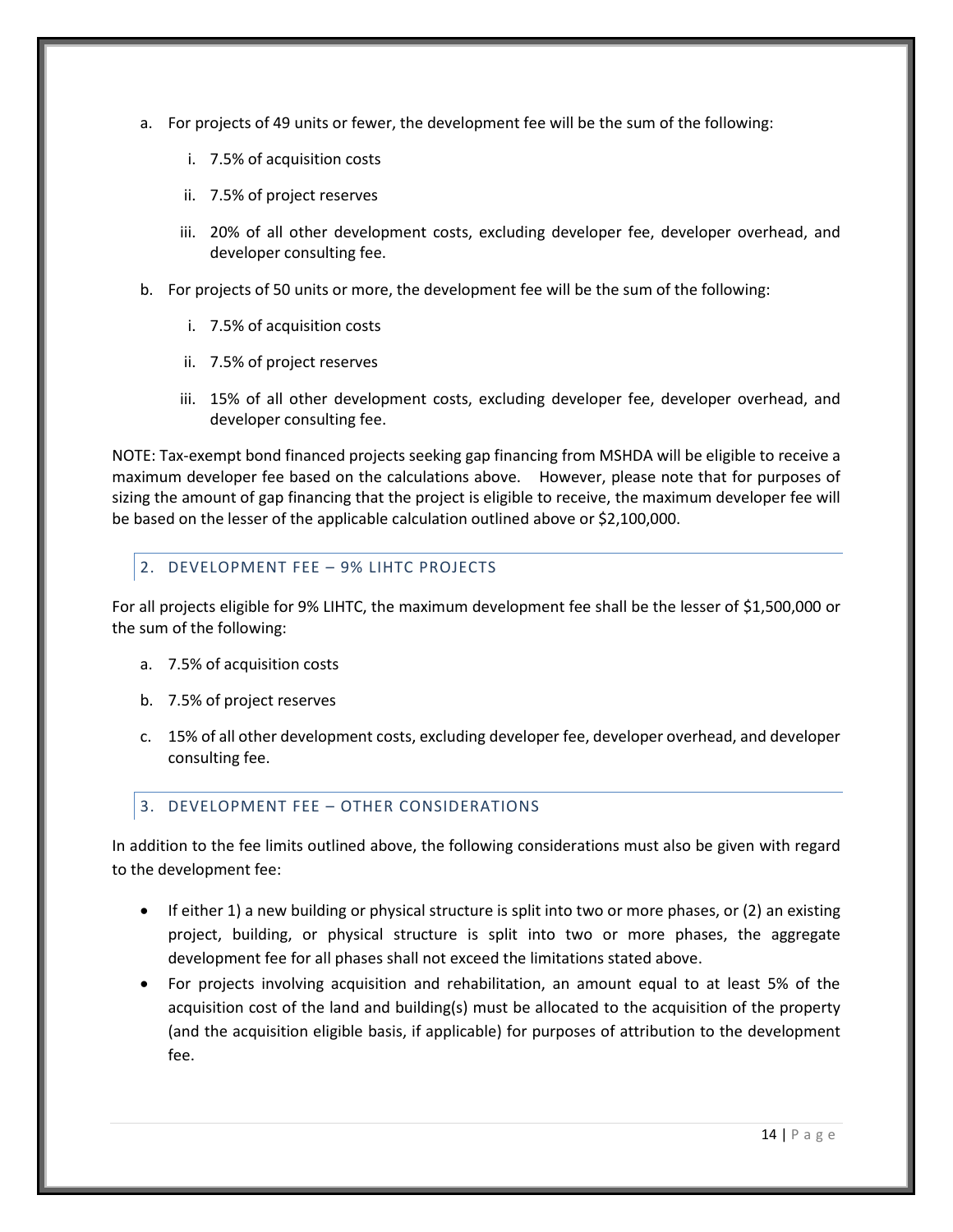Up to 50% of the total development fee can be deferred to cover a gap in funding sources as long as the entire amount will be paid within fifteen (15) years. If the proforma in the application indicates that cash flow is insufficient to repay the deferred development fee within 15 years, the Applicant must provide an explanation in the narrative as to how the deferred development fee will be repaid.

## <span id="page-19-0"></span>B. CONSTRUCTION CONTRACT ITEMS

- General Requirements 6% of construction costs, exclusive of builder profit, builder overhead and general requirements.
- Builder Overhead 2% of construction costs, exclusive of builder profit and builder overhead.
- Builder Profit 6% of construction costs, exclusive of builder profit.

## <span id="page-19-1"></span>C. CONSTRUCTION MANAGEMENT

If a construction manager or a consultant serving a similar capacity (as determined by MSHDA) is not included in the construction contract, then any construction management or consulting fee must be included in and paid from the developer's fee. If a construction management or consultant fee (paid to a related or unrelated third party) is included in the construction contract, it must be included in and subject to the above fee limits relating to General Requirements, Builder Overhead, and Builder Profit. Excess fees will be deducted from total development costs when performing the gap calculation.

# <span id="page-19-2"></span>D. IDENTITY OF INTEREST FEES

If an identity of interest exists between the Applicant and the General Contractor, incentive fees may only be paid to the extent that they are included in the above mentioned fee limitations. A general contractor may act as a subcontractor and may be entitled to additional overhead and profit otherwise payable to an independent subcontractor as long as the overhead and profit is determined to be within industry standards at the sole discretion of MSHDA. However, the general contractor's overhead, profit, and general requirements that may be included as allowable project costs are limited to the percentages noted above.

# <span id="page-19-3"></span>**XI. FIRST EVALUATION AND AWARD OF RESERVATIONS**

Project applications that include all required information and documentation in a form and manner acceptable to MSHDA, and that meet or exceed the QAP's threshold requirements and underwriting standards will be eligible to be evaluated for receipt of a Reservation and Carryover Allocation of LIHTC. However, applications will only be evaluated if MSHDA determines that the application is in a position to be competitive for an award of credit.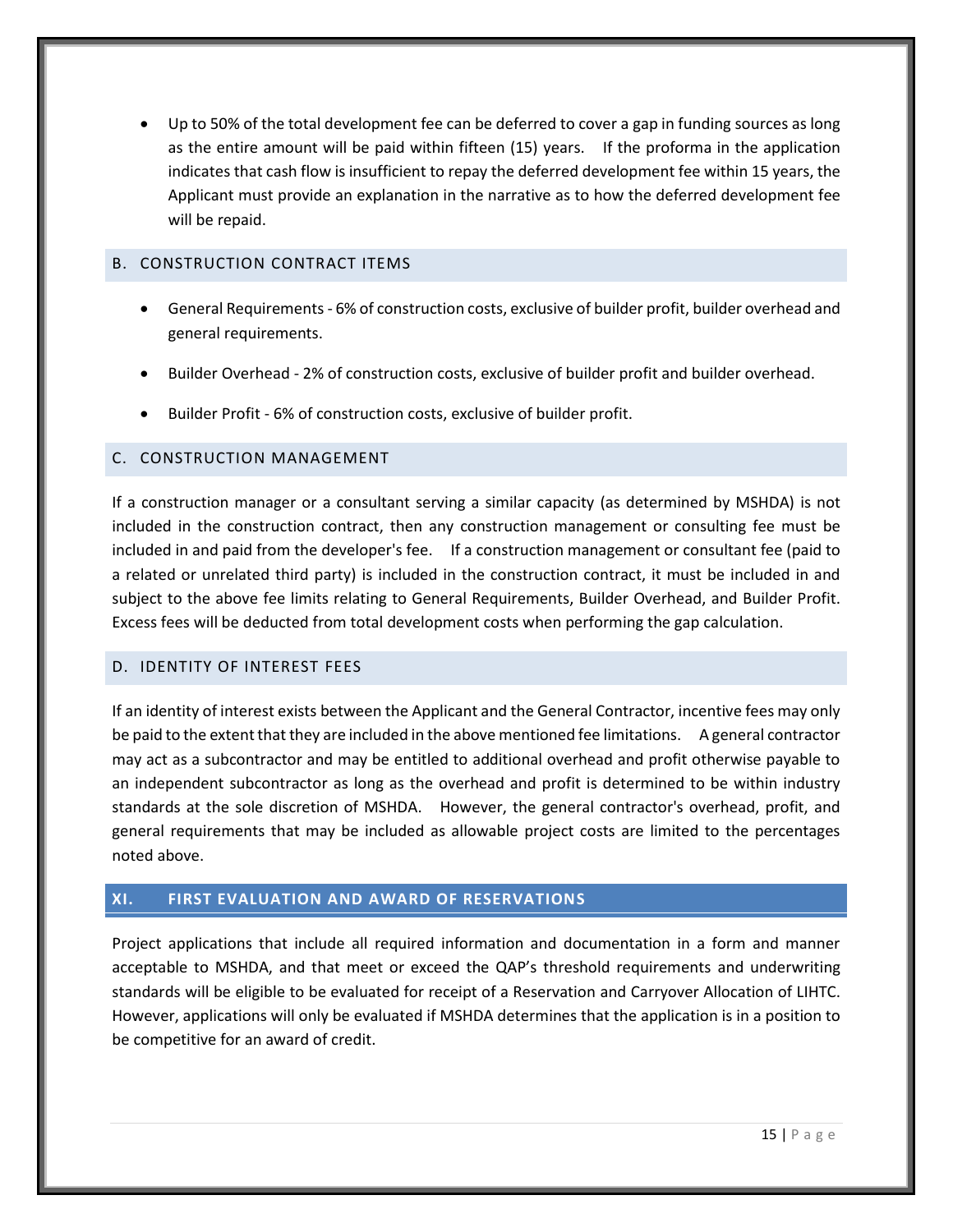Following the award of credit, projects are expected to move forward with closing on financing sources and commencement of construction in a timely manner. While a project will not need to demonstrate closing and commencement of construction until the 10% Certification deadline shown below, to allow MSHDA to monitor the progression of projects, owners will be required to submit progress reports to MSHDA regularly during this period of time. Failure to submit accurate progress reports on a timely basis may result in negative points on future projects or a loss of credit to the project.

## <span id="page-20-0"></span>**XII. SECOND EVALUATION**

All projects receiving an allocation of 9% LIHTC must provide evidence, acceptable to MSHDA and in accordance with any applicable federal regulations, from a Certified Public Accountant that more than 10% of the taxpayer's reasonably anticipated basis in the project (as of the close of the second calendar year following the calendar year of the allocation) is incurred within 12 months of the allocation date. Additionally, a second financial review of the project based on updated project sources and uses as well as updated project income and expenses will be conducted at the time this certification is submitted in accordance with the procedures described i[n Exhibit IV](#page-36-0) attached hereto.

In conjunction with the submission of the above items to satisfy the federal 10% Certification requirements, all Applicants, including those with projects with only 4% credits, must submit to MSHDA acceptable evidence of the following items which can be found in the [10% Certification](http://www.michigan.gov/mshda/0,4641,7-141-5587_5601-134725--,00.html) Exhibit Checklist on MSHDA's website. Failure to provide such documentation may result in the allocation being rescinded. The items required to be submitted are:

- Partnership Agreement or Operating Agreement.
- Documentation of the equity price to be paid to the owner, if not identified in the Partnership Agreement or Operating Agreement.
- For all projects that are relying on tax abatement for financial feasibility, a copy of the projectspecific resolution, if not provided at the time of application.
- Record of the disbursement of the equity or construction loan.
- Recorded notice of commencement (or evidence that the notice has been received for recording) unless on tribal land.
- Recorded deed to the property (or evidence that the deed has been received for recording) or longterm lease on tribal land.
- All building permits necessary to begin construction, or a letter from the municipality stating that the permits will be issued upon payment of fees.
- Appraisal for all projects having an acquisition cost as a part of the total project costs, consistent with Policy Bulletin #8 to ensure the most effective and efficient use of LIHTC. For scattered site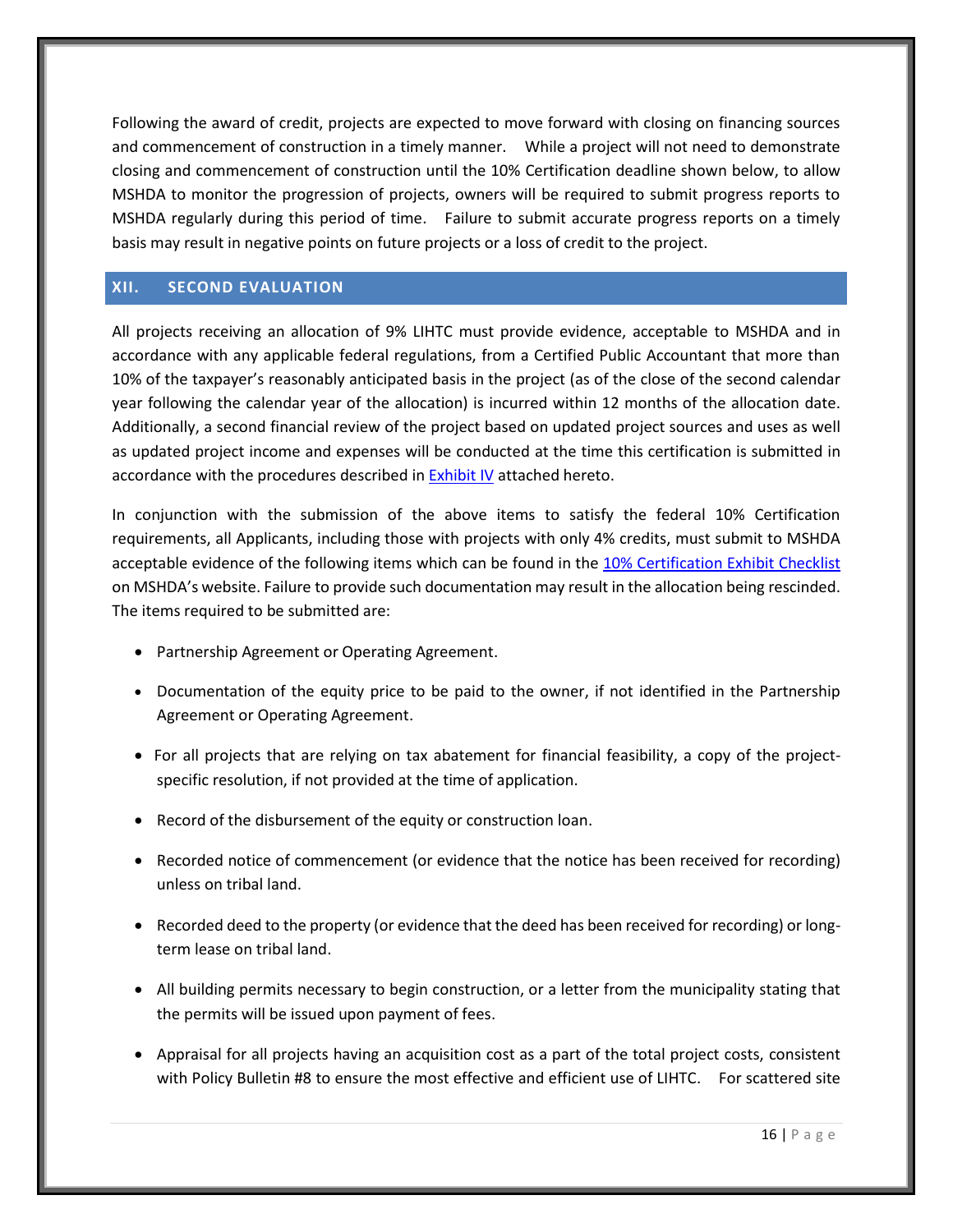projects, this requirement will be evaluated on a case-by-case basis.

- Capital Needs Assessment dated within 1 year of the 10% Test application due date. All Capital Needs Assessments must be completed in accordance with **Exhibit II** attached hereto, an[d Tab Z o](http://www.michigan.gov/documents/mshda/mshda_li_ca_35_tab_z_capital_needs_assess_183891_7.pdf)f MSHDA's Combined Application.
- Updated project schedule, pro-forma financial information, and sources and uses statement.
- Fully executed copy of the MSHDA Green Policy Certification and, if required by MSHDA Green Policy, proof of project registration with either Enterprise Green Community Partners or U.S Green Building Council.
- An Independent Accountant's Report on Applying Agreed-Upon Procedures, certifying that 10% of the project's costs will have been incurred by the due date. (Not applicable to projects financed with tax-exempt bonds utilizing 4% credits not subject to the annual housing credit ceiling)

# <span id="page-21-0"></span>**XIII. FINAL EVALUATION**

MSHDA will further evaluate the project following the date all of the buildings in a project are placed in service, including a site visit if deemed necessary by MSHDA, to ensure that all program requirements have been met and to review the project prior to issuance of IRS Form 8609. To begin this process, a request for a LIHTC Regulatory Agreement must be submitted to MSHDA no later than November 1st of the year a project places in service.

In addition to the issuance of the LIHTC Regulatory Agreement, when the project/building is placed in service and prior to the issuance of a Form 8609, the owner must submit to MSHDA acceptable evidence of the items listed below. The placed in service application must be submitted to MSHDA on or before February 1st of the year after the project is placed in service. Applicants are also encouraged to refer to the [LIHTC Placed in Service Exhibit Checklist](http://www.michigan.gov/mshda/0,4641,7-141-5587_5601-134727--,00.html), which can be found on MSHDA's website for further detail regarding these requirements. The documentation required is as follows:

- 1. Copy of executed and recorded deed to property showing partnership as owner (or long-term lease showing partnership as lessee if on tribal land), including correct property description.
- 2. Copy of updated ownership entity formation records approved by the Department of Licensing and Regulatory Affair's Corporations Division
- 3. [First Year Credit Statement](http://www.michigan.gov/mshda/0,4641,7-141-5587_5601-134727--,00.html)
- 4. Updated application.
- 5. Independent, third party final owner's and contractor's cost certifications for all projects.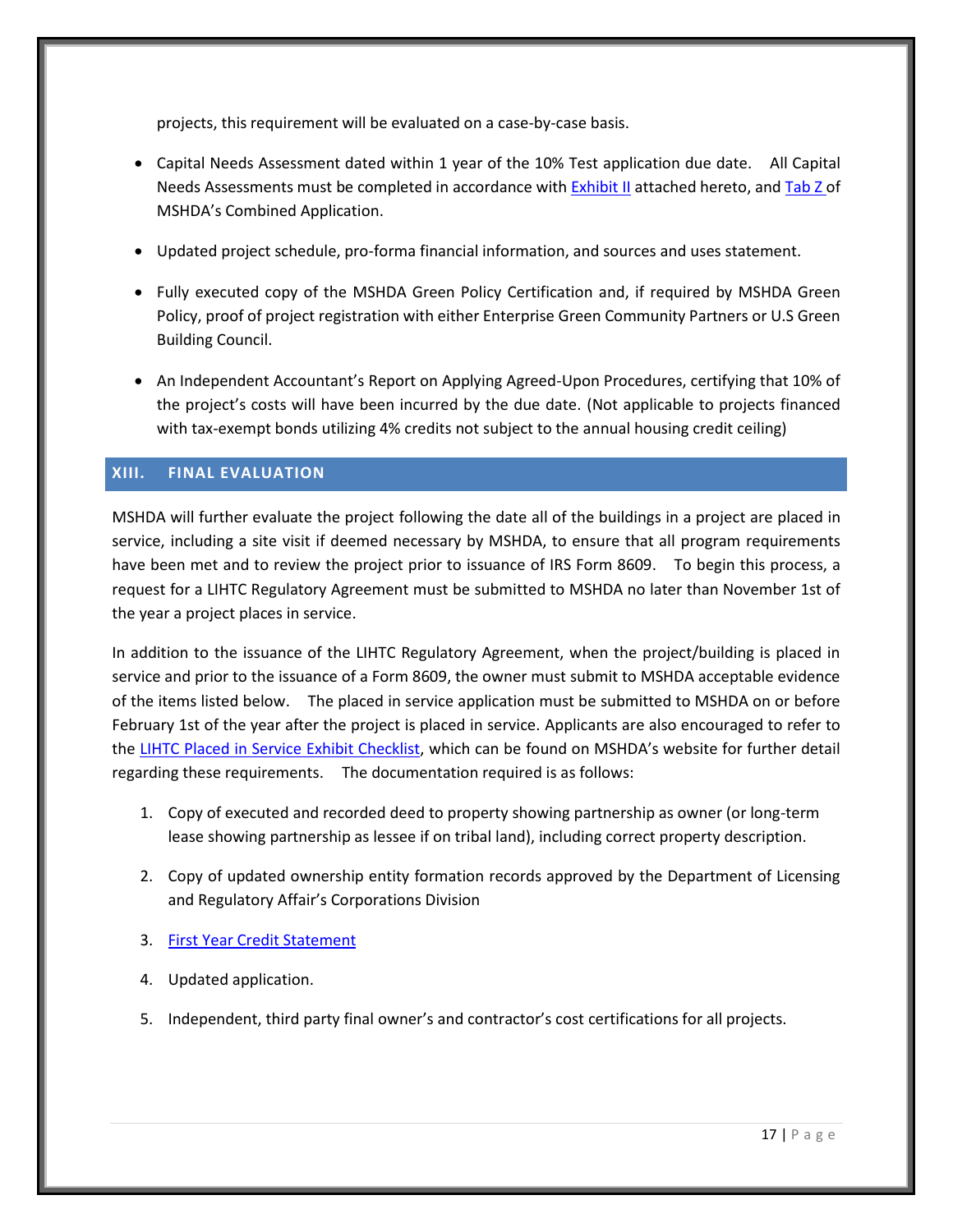- 6. Certificates of occupancy (or their equivalent for rehabilitation work). Additionally, owners must also submit a copy of the same to MSHDA Compliance for each building in the development within five (5) business days after each certificate becomes available.
- 7. Final executed limited partnership agreement or operating agreement and all attachments.
- 8. Copy of executed and recorded permanent mortgage and other permanent financing sources.
- 9. Color photograph of project.
- 10. [Form 8821,](http://www.michigan.gov/documents/mshda/mshda_li_af_q_irs_form_8821_204518_7.pdf) Tax Information Authorization naming MSHDA as the appointee to receive tax information.
- 11. A check for Compliance Monitoring Fees.
- 12. Assignment or transfer agreement of the rental subsidy that has been approved by the appropriate agency, if applicable.
- 13. A copy of the project's latest financial audit (if available).
- 14. Fully executed copy of the MSHDA Green Policy Certification and, if required by MSHDA Green Policy, proof of project Certification with either Enterprise Green Community Partners or U.S Green Building Council.
- 15. Updated Environmental and/or Marketing documentation, if applicable.
- 16. Fully executed Michigan Based Product certification, Visitable Units Certification, Barrier Free Units Certification, Total Project Square Footage Certification, and as-built drawings of the accessible community space.
- 17. Subsidy Layering Review application and HUD 2880 form (if applicable).

# <span id="page-22-0"></span>**XIV. HOUSING CHOICE VOUCHERS**

This QAP awards LIHTC through a competitive process that can also serve as a form of competitive selection for purposes of applications for project-based vouchers and other forms of assistance. In particular, MSHDA will continue to make project-based vouchers available on a case-by-case basis to projects that agree to set-aside at least five units for Permanent Supportive Housing.

# <span id="page-22-1"></span>**XV. PROJECT OR DEVELOPMENT TEAM CHANGES**

Owners will not be allowed to make changes to a project that would result in a change to any of the specific items for which points were awarded, unless extraordinary and well-documented circumstances would warrant it. Any such changes to a project that require a re-scoring or re-evaluation which causes the project's position to fall below its original position may cause the allocation of LIHTC to be rescinded or an assessment of negative points on future applications.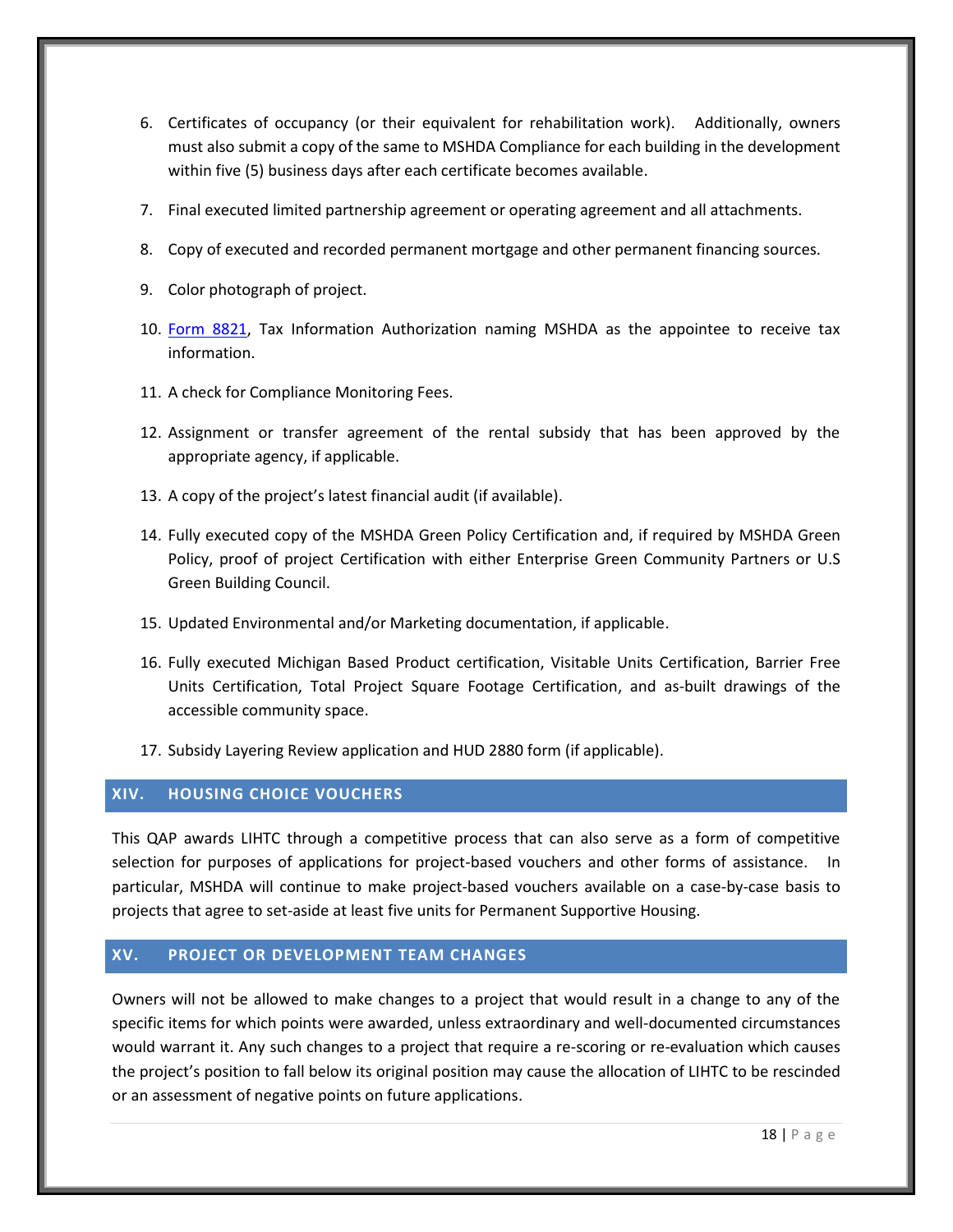Additionally, Reservations, and/or Carryover Allocations are non-transferable either to another entity or within the same entity where there is a change in control or general partner interests, except with the express written consent of MSHDA, it being the explicit intention of the QAP to prevent one party from obtaining such a Reservation and/or Carryover Allocation in order to sell or broker its interest in the proposal (except for syndication purposes). Because all representations made with respect to the owner, applicant, developer or related party or entity, or any member of the development team, their experience and previous participation are material to the evaluation made by MSHDA, it is not expected that MSHDA's consent will be granted for such transfers unless a new application is submitted and scores no less than the original application, and the transfer is a benefit for the project.

# <span id="page-23-0"></span>**XVI. EXCHANGE OF CREDIT**

In certain unusual circumstances, delays may occur which will prevent the project from being placed in service at the end of the second calendar year after the date of the Carryover Allocation. In extremely unusual circumstances that are beyond the control of the developer, MSHDA may allow the credit to be returned and may issue a Carryover Allocation in the year in which the credit is returned without the necessity of competing for funding provided certain conditions are met. Such a request will be evaluated as a facts and circumstances test. Requests for an exchange of credit may not be applied for prior to October  $1<sup>st</sup>$  of the year in which the project was required to place in service, unless the Authority determines that extenuating circumstances warrant an earlier exchange of credit. A fee equal to 10% of the annual credit award will be assessed in conjunction with an exchange of credit.

At no time will any project be allowed more than three calendar years from the date of initial allocation to project completion unless approved by MSHDA.

# <span id="page-23-1"></span>**XVII. FEES**

All applications must be accompanied by a check or money order in an amount equal to \$45 for each proposed low-income unit, with a \$2,500 maximum limit. This fee is non-refundable and must be paid in each funding round in which a project is seeking to be scored and/or evaluated. A fee of \$100 will be assessed each time a check is returned to MSHDA for non-sufficient funds.

For any project that receives an award of credit, MSHDA will charge a fee equal to 6% of the annual LIHTC dollar amount reserved for a project. A sum equal to 3% of the annual LIHTC dollar amount shall be submitted to MSHDA at the time of Reservation. The remaining 3% shall be paid at the time of the 10% Certification, which is one year following the issuance of the Reservation.

In addition to the fees listed above, MSHDA may establish such other fees as may be necessary to effectively administer the program. Such fees may include, but are not limited to, charges to process waiver requests, changes in ownership, and site visits. MSHDA shall publish a schedule of such fees 60 days prior to implementation (se[e Fee Schedule Policy Bulletin\)](http://www.michigan.gov/documents/mshda/mshda_li_ca_32_tab_w_lihtc_policy_bulletins_183888_7.pdf).

Compliance monitoring fees will be charged for the credit period as follows: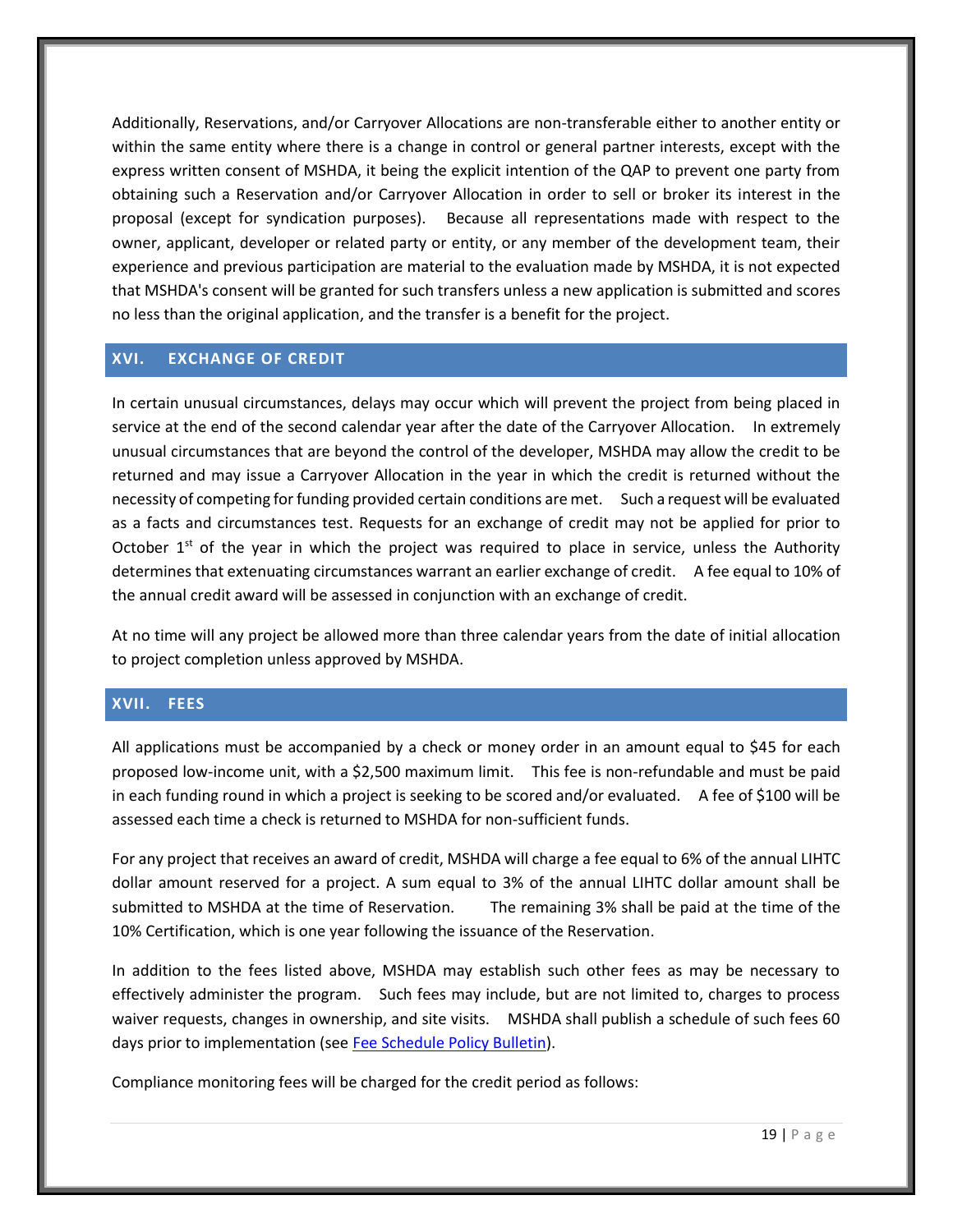- All units for which an allocation of credit was received on or after January 1, 2012 must pay the sum of \$475 per low income unit, which amount will cover the initial 15 year compliance monitoring period and is payable prior to issuance of Form 8609. Also, a fee of \$25 per LIHTC unit will be charged annually during the extended use period.
- All units for which an allocation of credit was received on or after January 1, 2011, but before January 1, 2012 must pay the sum of \$450 per low income unit, which amount will cover the initial 15 year compliance monitoring period and is payable prior to issuance of Form 8609. Also, a fee of \$20 per LIHTC unit will be charged annually during the extended use period.
- All units for which an allocation of credit was received on or after January 2008, but before January 1, 2011 must pay the sum of \$450 per low income unit, which amount will cover the entire 15 year compliance monitoring period and the extended use period and is payable prior to issuance of Form 8609.
- All units for which an allocation of credit was received on or after January 1, 2001 but before January 1, 2008 must pay the sum of \$300 per low income unit, which amount will cover the entire monitoring period and is payable prior to issuance of Form 8609.
- All units that received an allocation of credit prior to January 1, 1993, and all projects financed by MSHDA that received an allocation of credit before January 1, 1997, may elect to submit a sum equal to \$15 per low income unit on an annual basis for the remainder of the compliance period, or may opt to make one payment similar to that described above.
- With the exception of projects financed by Rural Development, all projects that received an allocation of credit prior to January 1, 2001 must pay an additional inspection fee of \$30 for each unit to be inspected once every three years. Projects financed by Rural Development must pay an additional fee of \$20 per each unit to be inspected once every three years. This fee shall be paid at the time of submission of the annual owner certifications.

## Noncompliance Fees

- MSHDA will assess a fee of \$100 if an owner fails to have a representative present for a scheduled tenant file audit and/or physical inspection which results in the inability to conduct the file audit and/or physical inspection.
- MSHDA will assess a fee of \$50 per unit for significant and repeated noncompliance issues.

Failure to submit any compliance or inspection fee will be considered non-compliance.

Compliance monitoring fees are subject to change based on changes in costs associated with administration of the compliance monitoring function by MSHDA and other changes in MSHDA and/or IRS mandated monitoring requirements.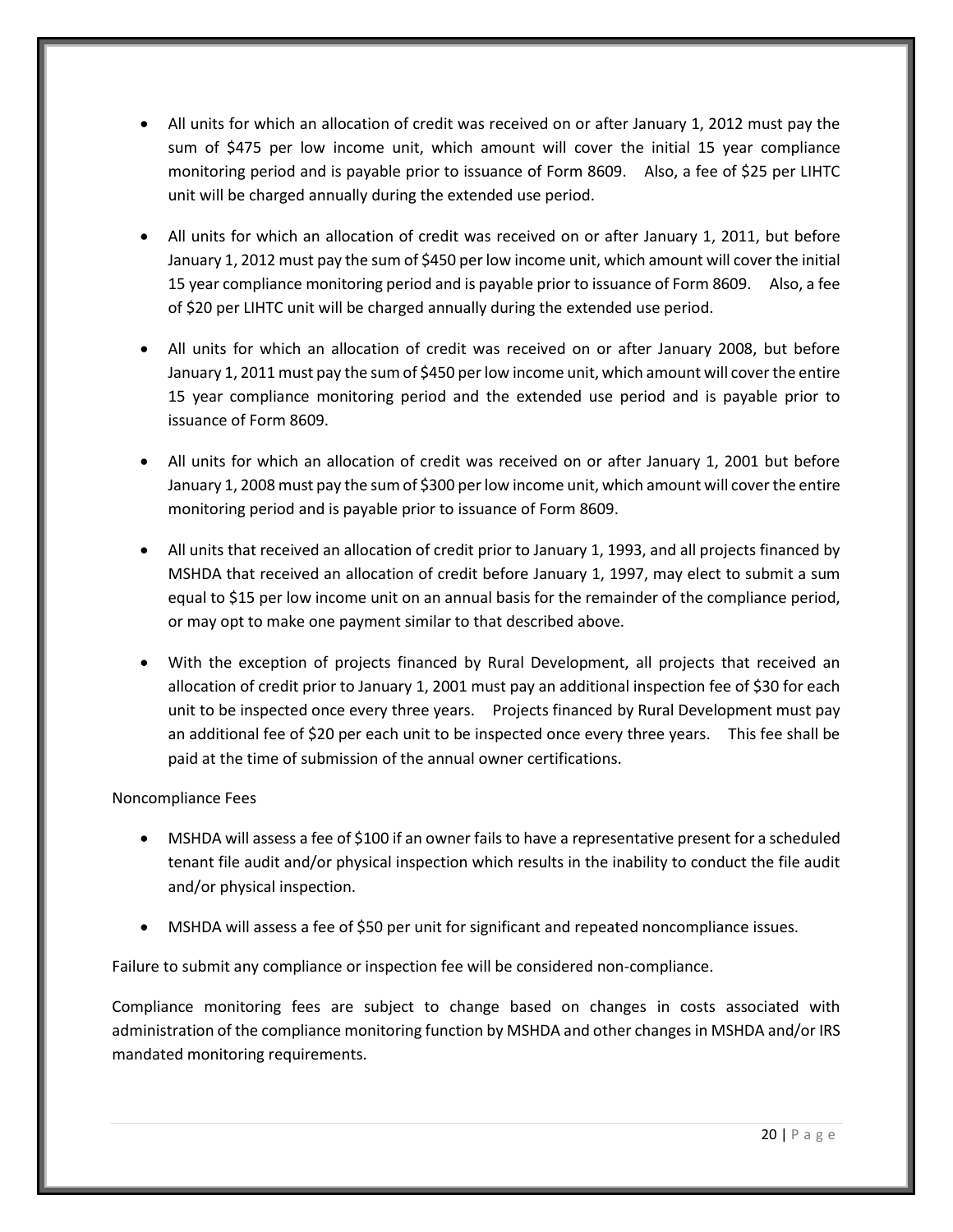# <span id="page-25-0"></span>**XVIII. COMPLIANCE MONITORING**

Owners receiving an allocation of LIHTC shall be required to meet minimum compliance requirements and to follow the requirements outlined in MSHDA's [LIHTC Compliance Manual,](http://www.michigan.gov/mshda/0,4641,7-141-8002_26576_26578---,00.html) which is available on MSHDA's website. Please see **[Exhibit VI](#page-39-0)** attached hereto for further compliance monitoring requirements.

## <span id="page-25-1"></span>**XIX. COMBINED APPLICATION, POLICY BULLETINS AND ADDENDA**

Additional program requirements are set forth in the Policy Bulletins, MSHDA's Combined Application, and the applicable Addenda. MSHDA reserves the right to modify the Combined Application, Policy Bulletins, and Addenda at its discretion following notice to the public.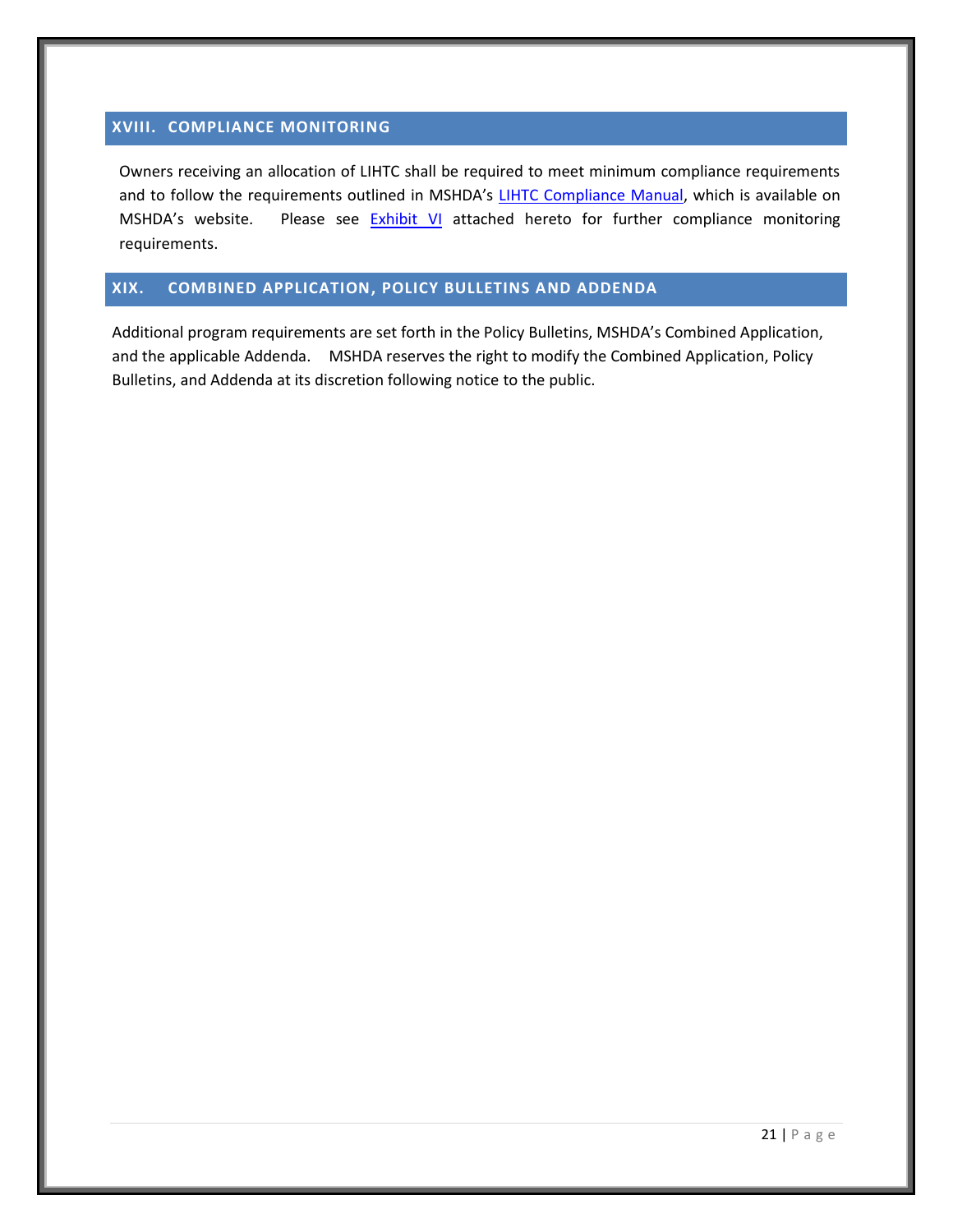## **EXHIBIT I – GENERAL THRESHOLD REQUIREMENTS**

## <span id="page-26-1"></span><span id="page-26-0"></span>I. APPLICATION COMPLETENESS

Submission of a complete and consistent application. This includes, but is not limited to, a fully completed LIHTC Excel Application prepared in accordance with application instructions, submission of the required application fee, and submission of all applicable exhibits. MSHDA will reject applications with multiple material errors in documentation, incomplete information, and/or general inconsistencies found within the entire application submission. Decisions for rejection under this threshold requirement are intentionally made on a subjective basis and are entirely under MSHDA's discretion.

#### <span id="page-26-2"></span>II. PROJECT NARRATIVE

A detailed and complete narrative description of the project which includes, at a minimum, the type of project; location; prior LIHTC status, if any; type of financing; tenants served; bedroom mix; local, federal or state subsidies, if any; number of jobs created, including an explanation/analysis for how this number was determined; tenant relocation strategy and budget, if applicable; and any other relevant descriptive information. Additionally, applicants should submit a map and site plan detailing the proposed project site. Applicants are encouraged to provide as much additional detail and background information about the proposed project as possible; particularly for describing areas in the application involving unusual or complex elements.

## <span id="page-26-5"></span><span id="page-26-3"></span>III. SITE CONTROL

Evidence of site control by the Applicant, as evidenced by an option to purchase, land contract, offer to purchase, purchase agreement, long-term lease or other appropriate documentation, and ability to keep same for 120 days from the date of application due date, with the ability to provide additional extensions as necessary to accommodate application processing timelines. If site control is vested in an entity other than the anticipated owner, the control must be unilaterally assignable to the proposed owner. Site control documents must clearly identify the physical location of the property (i.e. property address, full legal description or plat map identifying street names) and be consistent with the rest of the development information provided in the application including the title insurance commitment. If the site control documentation does not clearly identify a detailed breakdown of the components of the purchase price to be paid to the seller, a written narrative from the applicant providing additional detail may be submitted to accompany the site control documentation.

#### <span id="page-26-6"></span><span id="page-26-4"></span>IV. ZONING

Evidence from the municipality of the property's current zoning designation and what, if any, steps are in process to obtain proper zoning for the proposed development, if it is not already properly zoned.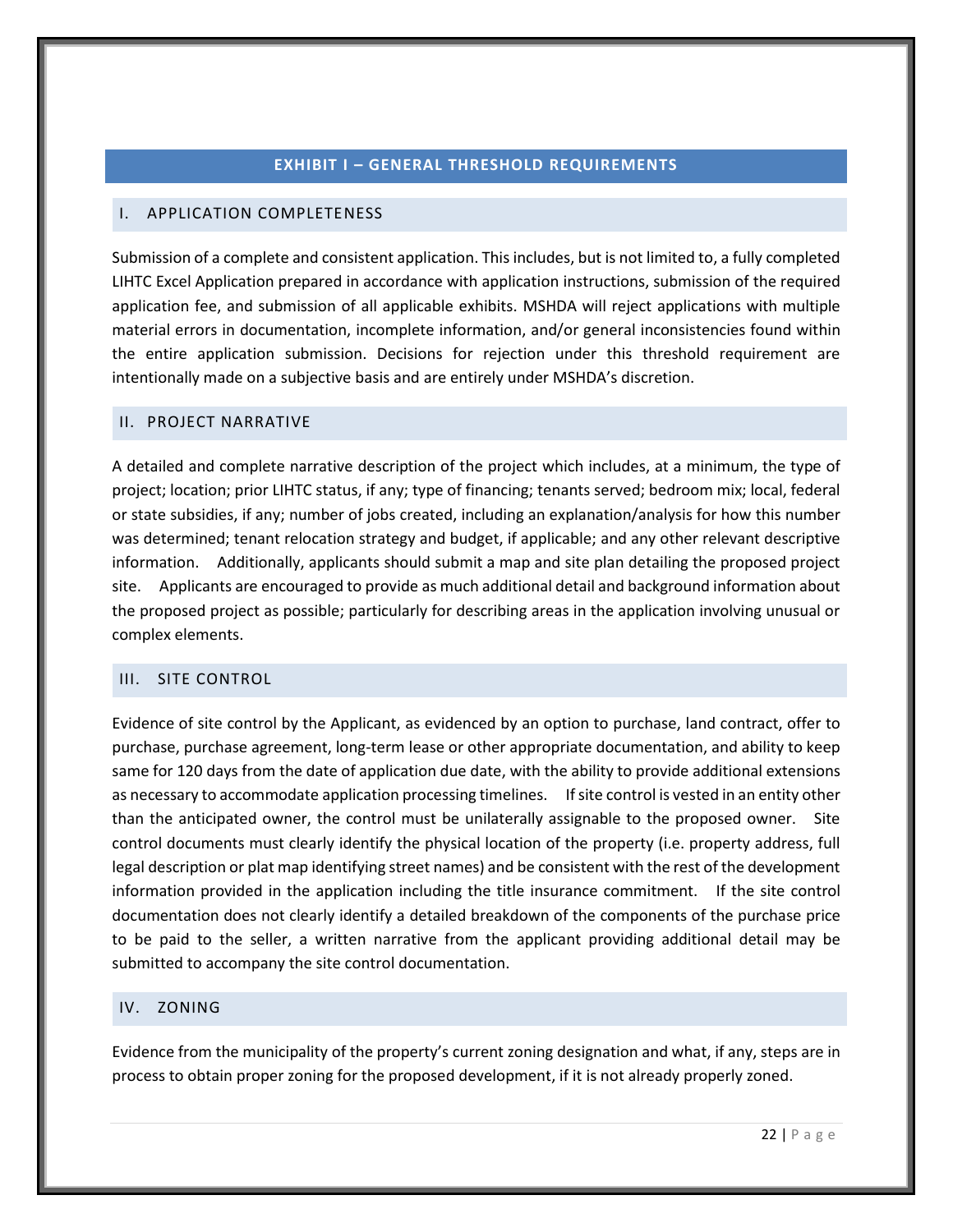## <span id="page-27-4"></span><span id="page-27-0"></span>V. UTILITIES

Evidence from the municipality and/or utility companies regarding the availability of all utilities and confirming they will have the capacity to serve the property – electricity, gas, water and sewer.

## <span id="page-27-5"></span><span id="page-27-1"></span>VI. MARKET STUDY

A market study completed in accordance with MSHDA's guidelines (see [Tab C](http://www.michigan.gov/mshda/0,4641,7-141-5587_5601-60010--,00.html) of MSHDA's Combined Application) that indicates the housing needs of low-income individuals in the area to be served. A completed market study must be submitted with the application and dated within six months of the application deadline. It is anticipated that it will take approximately 5 weeks from the time the market study is ordered through MSHDA's process to receive a completed study. Potential applicants should be aware of this timing when planning to submit an application as part of a competitive funding round.

## <span id="page-27-6"></span><span id="page-27-2"></span>VII. ENVIRONMENTAL

Submission of an environmental review in accordance with the current MSHDA Environmental Review Standards (se[e Tab D](http://www.michigan.gov/mshda/0,4641,7-141-5587_5601-60010--,00.html) of MSHDA's Combined Application) together with a remediation plan, if necessary, with estimated costs outlined in detail and accounted for in the Sources and Uses Statement. Projects may be rejected if the environmental review and/or supporting documentation do not meet MSHDA's standards or if MSHDA determines additional testing or modifications to a remediation plan are necessary. Environmental studies must be dated within six months of the application deadline.

#### <span id="page-27-3"></span>VIII. TITLE INSURANCE COMMITMENT

All projects will be required to submit a title insurance commitment, dated within six months of the application due date, at the time the application is submitted. For projects located on federally recognized American Indian reservations, MSHDA may accept, in lieu of the title insurance commitment, an attorney's opinion letter describing chain of title and land control.

Applicants must assure that the name of the entity that owns the property matches with the site control documents, that the entity to be insured is correct, and that all parcels of property under land control exactly match up, are properly identified, and agree with the application that was submitted. The title insurance commitment must contain a signature of the authorized title insurance company agent or employee, must indicate the availability of a title insurance underwriter, and must otherwise be complete and without defect.

NOTE: For proposed projects that contain multiple sites, Applicants must submit the Property Identification form found in the **LIHTC Application** to accompany the title insurance documentation. The title insurance documentation submitted must be organized in the same order as shown on this form.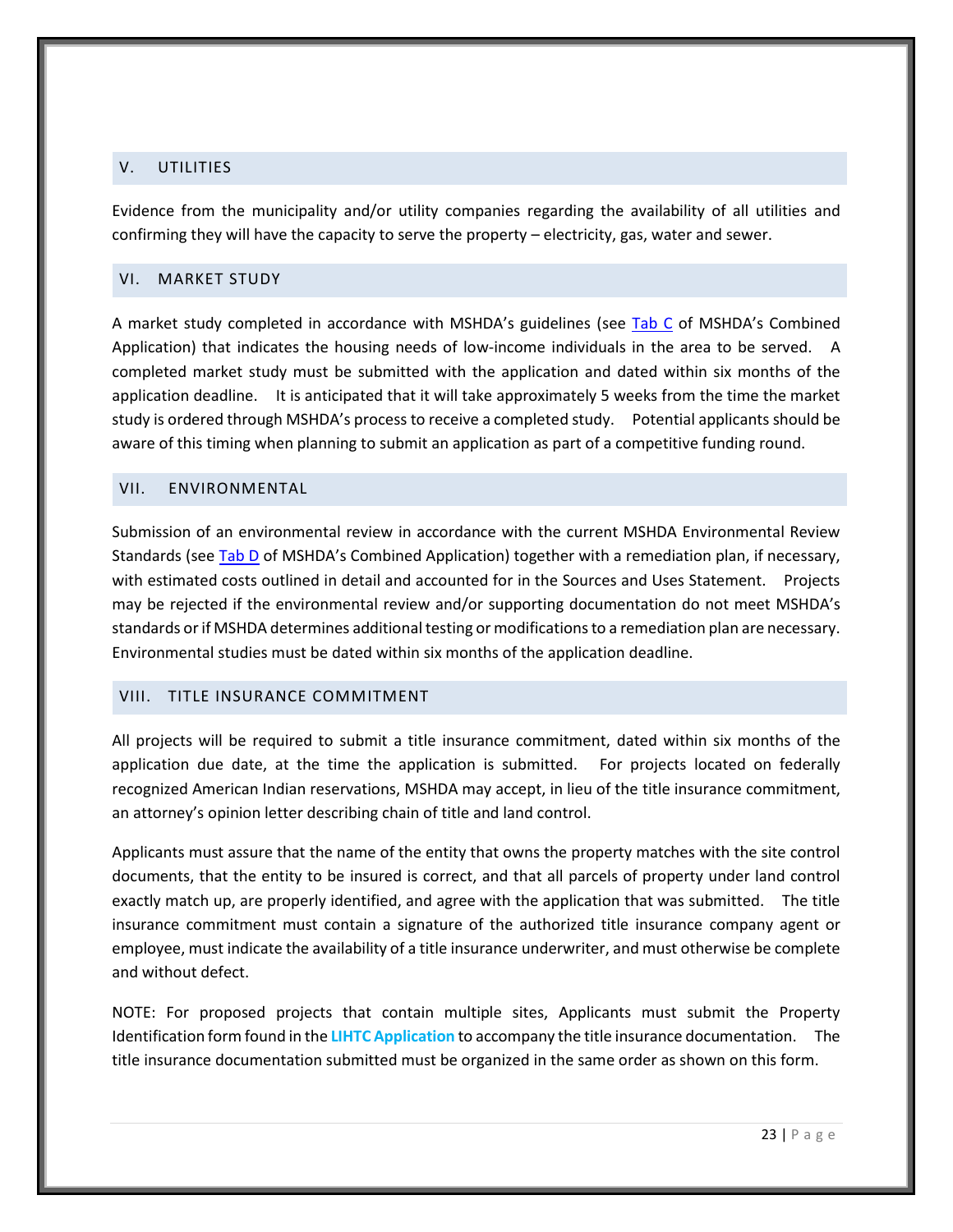## <span id="page-28-2"></span><span id="page-28-0"></span>IX. FINANCING

All projects will be required to leverage a reasonable amount of financing sources, in addition to the LIHTC being requested, based on what each project can support. Applicants should not plan on using solely LIHTC equity financing. If MSHDA determines that a project is not appropriately leveraging available sources of financing, the project may be (1) rejected for not meeting threshold requirements, (2) required to secure a reasonable amount of financing before the project is eligible to proceed, and/or (3) subject to a reduction in the amount of credit that the project is awarded.

All projects are required to submit evidence of submission of application(s) to a mortgage lender(s) stating the amount of the loan, terms, interest rate, and guarantors for all sources of financing. In the case of a Rural Housing Service (RHS) project, an original letter signed by an official of RHS; in the case of conventional financing, original documentation from the lender(s) stating that a formal application for construction and permanent financing has been submitted and is under serious consideration; in the case of Federal Historic tax credit, documentation indicating that Part I of the required application has been made; and in the case of an Authority financed project, evidence that the project has passed initial determination.

The Authority understands that due to differing schedules of funding rounds for various government financing sources, including but not limited to AHP or HOME funds, limited documentation or confirmation of funding awards may be available at the time of LIHTC application. Because of the unique timing of these types of sources of funding, the Authority is committed to being as flexible as possible. Accordingly, MSHDA will accept and process LIHTC applications that are proposing to apply for funding sources that are only available as part of a funding round held by another entity. If, at the time LIHTC awards are made, it cannot be determined that the specific funding source has been applied for and that there is a strong likelihood of funding availability, the funding source will not be considered, which may result in the disqualification of the application. Applications submitted that are planning on the use of these types of competitive funding in this way should also identify a contingency plan as a part of the submission to demonstrate how the project will proceed in the event the competitive funding in not received. Contingency plans may include the deferral of developer fee if the deferral is within the limits outlined in the 2019-2020 QAP. In this way, applicants are encouraged to take note of this flexibility, but are also cautioned to list only those funding sources in their initial application that they are confident will meet the requirements noted above prior to the LIHTC award.

## <span id="page-28-1"></span>X. ACQUISITION TRANSFER

<span id="page-28-3"></span>For acquisition/rehabilitation involving properties currently regulated by another government body (including HUD, RHS, or MSHDA), statement from the Applicant of the requirements for such approval and how the Applicant intends to meet them consistent with the LIHTC timetables.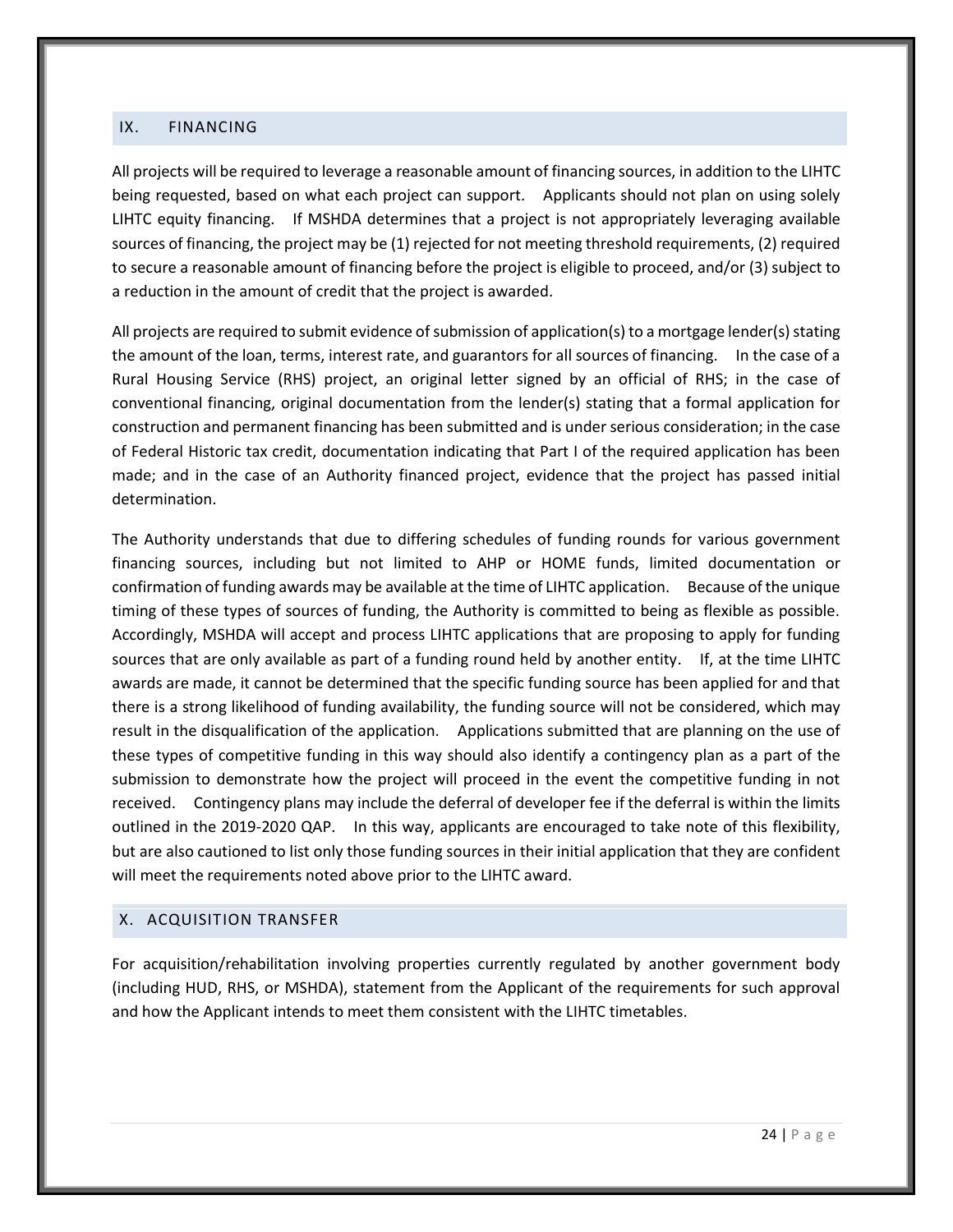## <span id="page-29-0"></span>XI. EQUITY INVESTOR LETTER

At the time of application, the applicant must submit an equity investor letter from the proposed syndicator or investor that includes all of the following:

- The amount, price, and terms of the investment.
- The planned equity pay-in schedule.
- Investment underwriting and financial forecast pages compiled by investor (sources and uses of funds, development budget, draw schedules, rental income and operating expenses, cash flow analysis, lease-up schedule, tax credit analysis, capital account analysis, etc.).
- Certification that investor has conducted financial review of development team, including identification of which entities and/or individuals will be providing guarantees.
- Clear statement of any conditions for investment that need to be met.

Failure to provide sufficient and thorough documentation from the equity investor as outlined above may result in disqualification of the application.

## <span id="page-29-3"></span><span id="page-29-1"></span>XII. GREEN POLICY

All projects applying for and receiving LIHTC will be required to incorporate one of three available green standards referenced in the Green Policy which can be found i[n Tab M](http://www.michigan.gov/mshda/0,4641,7-141-5587_5601-60010--,00.html) of the Combined Application.

## <span id="page-29-2"></span>XIII. DEVELOPMENT TEAM CAPACITY

Each Applicant shall submit information regarding its entire Development Team. The Development Team is defined as any of the following (without limitation): (i) the Applicant entity, (ii) the proposed owner, (iii) principal(s) of the owner or Applicant, (iv) the developer, (v) the general contractor, (vi) the property management company, (vii) any third party development consultant, (viii) any related party(ies) or entity(ies) in the seller of any land or property. For this purpose, a related party or entity is considered to be related if one party or entity directly or indirectly has the ability to control the other party or exercise significant influence over the other party in making financial and operating decisions.

The Development Team must demonstrate professional and financial capacity to plan, build, market, and operate the proposed development. The performance record of the Applicant, consultant, architect, management agent and contractor will be measured by the quality and quantity of previous development(s); design, construction and property management efforts; and affirmative action records. Each team member is expected to demonstrate satisfactory prior experience on projects of similar scale and complexity; to have satisfactory professional references; and to devote sufficient staffing and resources, including financial resources, to complete the proposed development. To demonstrate capacity, the Development Team will be evaluated based on the following: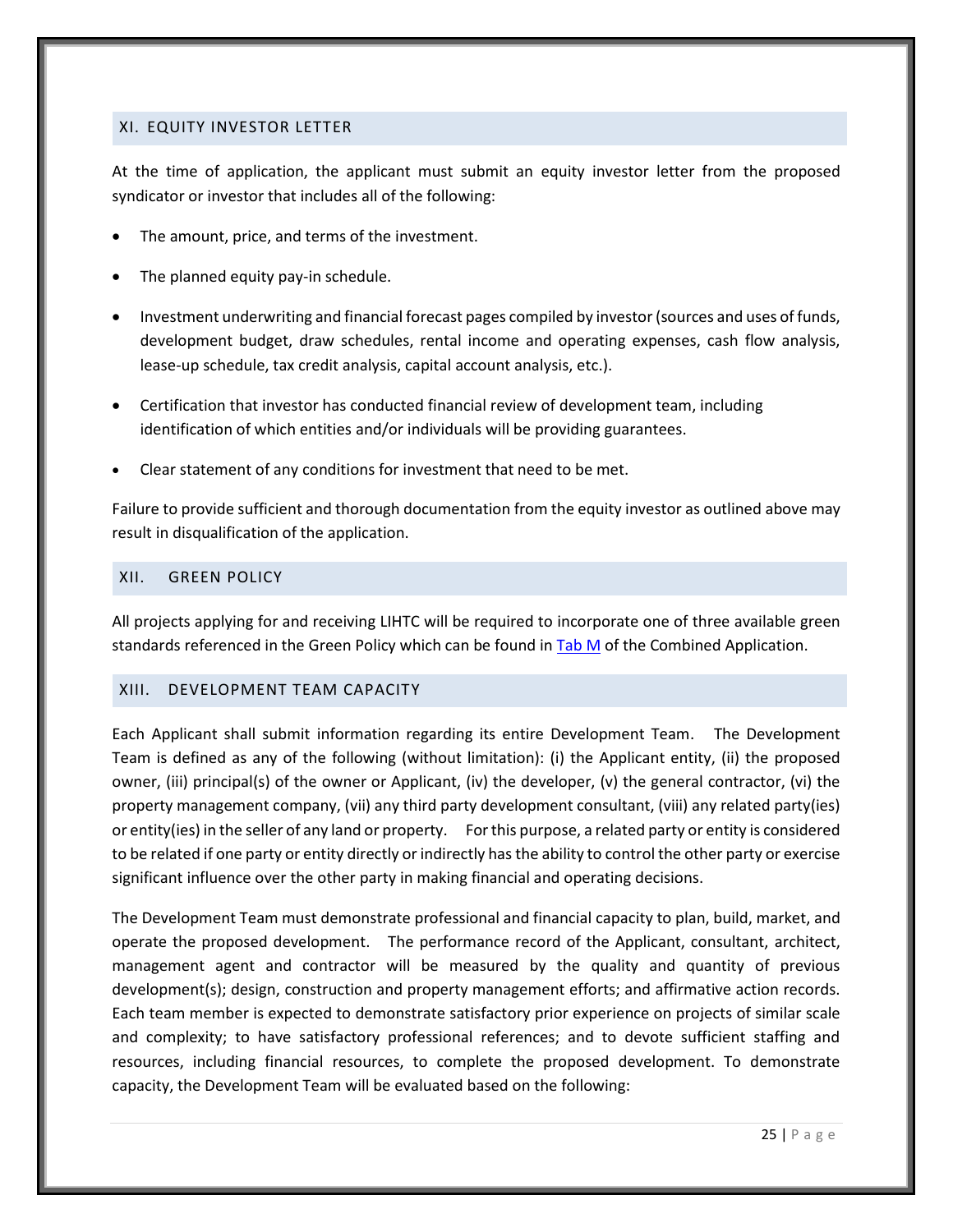- Applicants will be required to submit a certification regarding their previous experience in the development and ownership of affordable housing, which includes at a minimum: (a) a list of all affordable housing developments the Development Team has participated in during the three (3) years preceding the application, and (b) a statement concerning any felony criminal convictions, indictments, and pending criminal investigations of all Development Team members, and details of each circumstance, unless otherwise prohibited by court order, statute or regulation.
- The Applicant and contractor will be evaluated for creditworthiness and financial capacity. Specifically, financial statements will need to be submitted for the Applicant and contractor that meet the requirements of **[MSHDA Policy Bulletin #7](http://www.michigan.gov/documents/mshda/mshda_li_ca_32_tab_w_lihtc_policy_bulletins_183888_7.pdf)** and demonstrates adequate professional and financial capacity.

If a Development Team member does not have satisfactory prior experience or adequate financial capacity, a written plan must be submitted for review by MSHDA to outline how these deficiencies in experience and financial capacity will be rectified.

Proposals submitted wherein any member of the Development Team (v) has failed to pay any fee or expense due to the Authority in connection with any Authority-sponsored program (w) has been determined to be in default or in major non-compliance with LIHTC or any other MSHDA program, (x) has been debarred or suspended from any MSHDA, HUD, or Rural Housing programs, (y) is in foreclosure or been foreclosed, or (z) is under felony investigation, indicted or been convicted of a felony, will automatically be disqualified until the event or events of default, debarment, suspension, foreclosure, non-compliance, or other legal action are corrected or resolved. To assist in its evaluation of these criteria, MSHDA may contact other local, state, and/or federal housing agencies to solicit feedback related to a specific development team member.

MSHDA has the sole and absolute discretion to determine those parties ineligible for LIHTC due to lack of capacity, non-compliance, or disqualification status.

## <span id="page-30-0"></span>XIV. AFFIRMATIVE FAIR HOUSING MARKETING PLAN

Submission of an Affirmative Fair Housing Marketing Plan consistent with MSHDA requirements (see Tab [P](http://www.michigan.gov/mshda/0,4641,7-141-5587_5601-60010--,00.html) of MSHDA's Combined Application).

## <span id="page-30-1"></span>XV. OWNERSHIP FORMATION DOCUMENT

<span id="page-30-2"></span>Copy of the most recent version of the certificate of limited partnership (or limited liability company) and any amendments on file with the Department of Licensing and Regulatory Affairs, Corporations Division, which accurately reflects the entities involved in the project ownership shown in the application. Outof-state entities must submit a copy of an endorsed application for certificate of authority to transact business or conduct affairs in Michigan, along with the supporting documentation submitted with the application.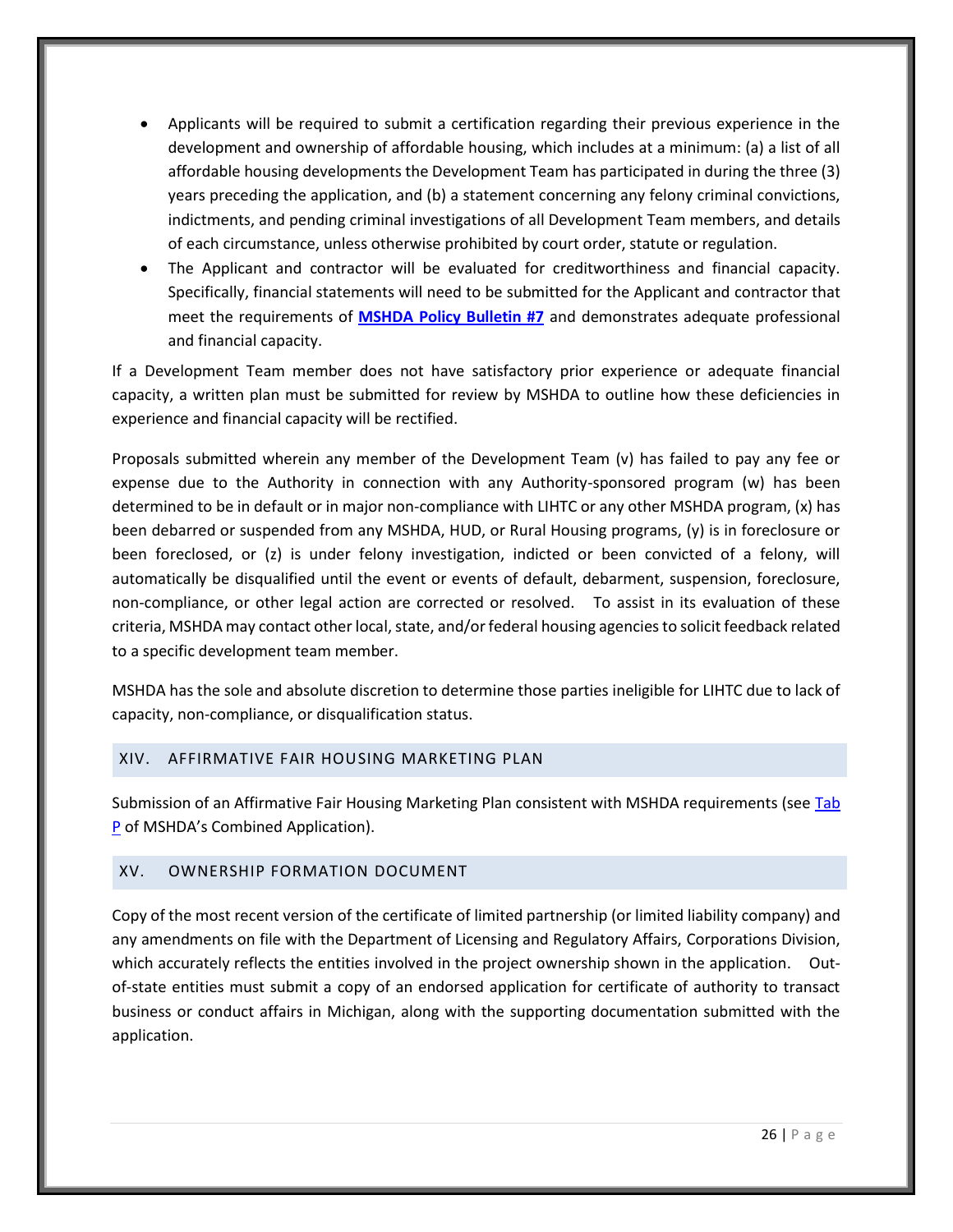# <span id="page-31-0"></span>XVI. WAIVER OF QUALIFIED CONTRACT

By submitting an application for LIHTCs, all Applicants waive the right to request a qualified contract under Section 42(h)(6)(E)(i) of the Internal Revenue Code. Thus, MSHDA's required extended use commitment shall not terminate at the end of the compliance period, but is instead a minimum of 30 years.

## <span id="page-31-1"></span>XVII. VOUCHERS AND PUBLIC HOUSING

A written statement signed by the Applicant stating:

- it will give priority to persons whose names are on appropriate Public Housing or Housing Choice Voucher waiting lists maintained by a Public Housing Commission (PHC) or Public Housing Authority (PHA) in the area in which the project is located, and
- it will make ongoing efforts to request that the PHC and/or the PHA make referrals to the project, or place the relevant project information on any listing the PHC or PHA makes available to persons on their waiting lists.

A copy of the written statement and documentation of ongoing efforts as evidenced by a referral agreement or other appropriate memorandum of commitment must be kept on file at the development's office and available for compliance inspection and review at all times.

## <span id="page-31-2"></span>XVIII. MSHDA FINANCING SIGNAGE

A statement of certification that if the Applicant is awarded LIHTC it shall post signage at the project construction site listing MSHDA as a financing source.

## <span id="page-31-3"></span>XIX. MINIMUM HARD CONSTRUCTION COSTS

All applications for 9% credit must indicate a need for at least \$20,000 per unit in hard rehab or construction costs (including both building and site costs, but excluding allowable amounts for General Requirements, Builder Overhead, Builder Profit, contingencies, etc.) and must include this amount in the construction budget. Projects seeking 4% credit to be used in conjunction with tax-exempt bond financing will only need to meet the minimum requirements found in Section 42 of the Internal Revenue Code.

## <span id="page-31-4"></span>XX. MAXIMUM TOTAL DEVELOPMENT COST PER UNIT LIMIT

All projects will be subject to a maximum Total Development Cost per unit that cannot be exceeded. The Maximum Total Development Cost per unit limit is determined by multiplying the average of the Construction Cost Index for 2017, published by Engineering News-Record, by a conversion factor of 33. Applicants seeking more information or clarification on this calculation are encouraged to view the Cost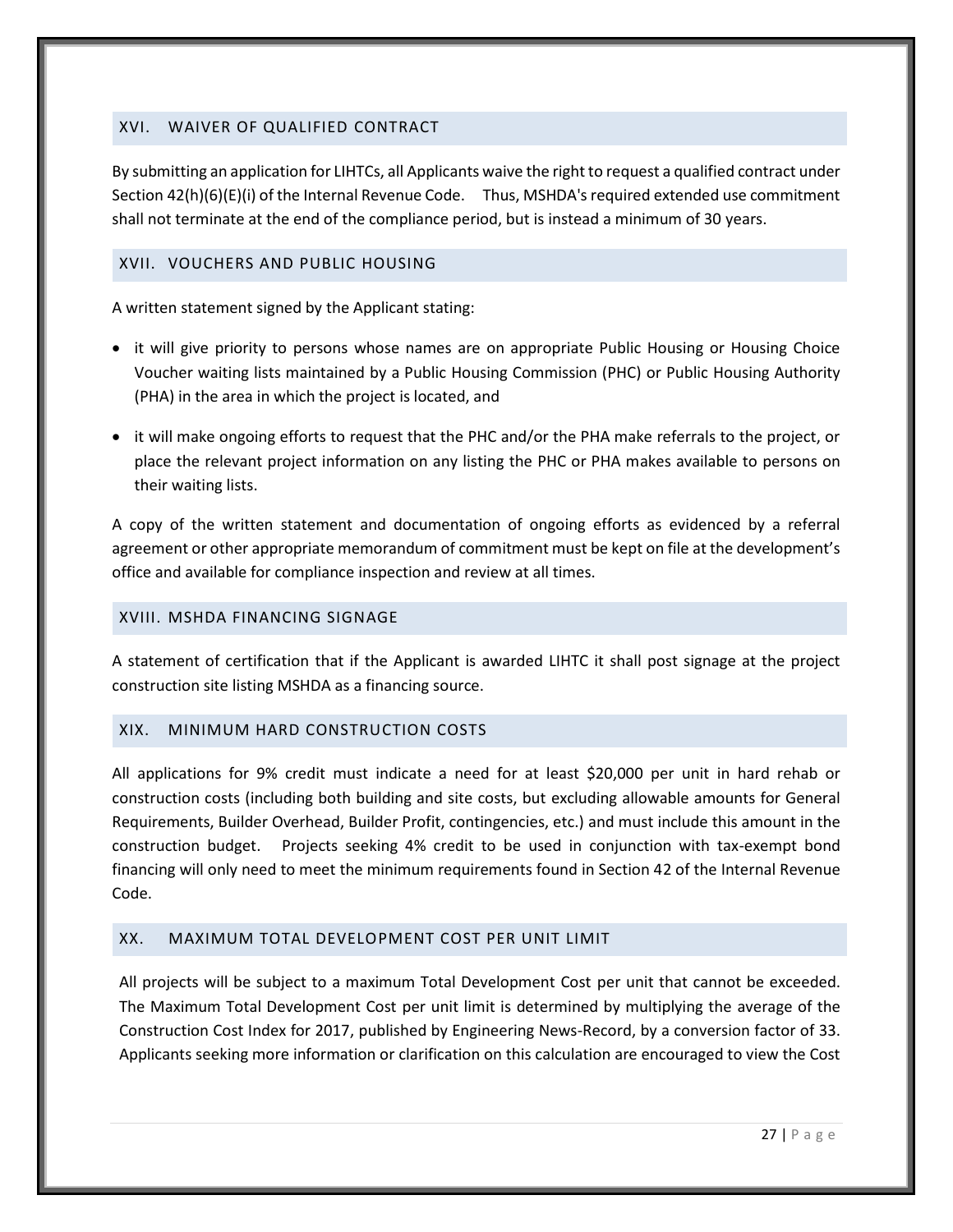Reasonableness with Credit Efficiency section of the Scoring Criteria where projects will be evaluated to determine whether they meet this test based on the information entered in the form.

# <span id="page-32-0"></span>XXI. MICHIGAN PRODUCTS

All projects must demonstrate the use of products and goods that are manufactured by Michigan-based corporations and incorporate them into the proposed development. (Submit certification from architect; [See Tab HH\)](http://www.michigan.gov/mshda/0,4641,7-141-5587_5601-60010--,00.html)

## <span id="page-32-1"></span>XXII. PHASED PROJECTS IN THE SAME BUILDING

<span id="page-32-2"></span>Developments that are proposing multiple 9% LIHTC phases within the same building will be required to present a plan of financing in the event that only one of the phases is in a position to be funded in the 9% LIHTC funding round. Developments will be required to show a solid plan to avoid the situation where 9% credits are allocated to a phase of a building that cannot begin construction until other financing is secured or a 9% credit award can be obtained on the other phase(s) of the building. If the plan is dependent on all phases receiving 9% LIHTC funding in the same funding round, then singular phases will only be eligible for 9% LIHTC if all phases are in a position to be funded in the funding round. The plan cannot be dependent on any phases receiving a 9% LIHTC award in future funding rounds. If, in MSHDA's sole discretion, a solid and realistic plan is not presented, the development will not be eligible for a 9% LIHTC award. Please note that this section only pertains to phased projects that are located in the same building and does not pertain to phased developments that are spread out over a particular site.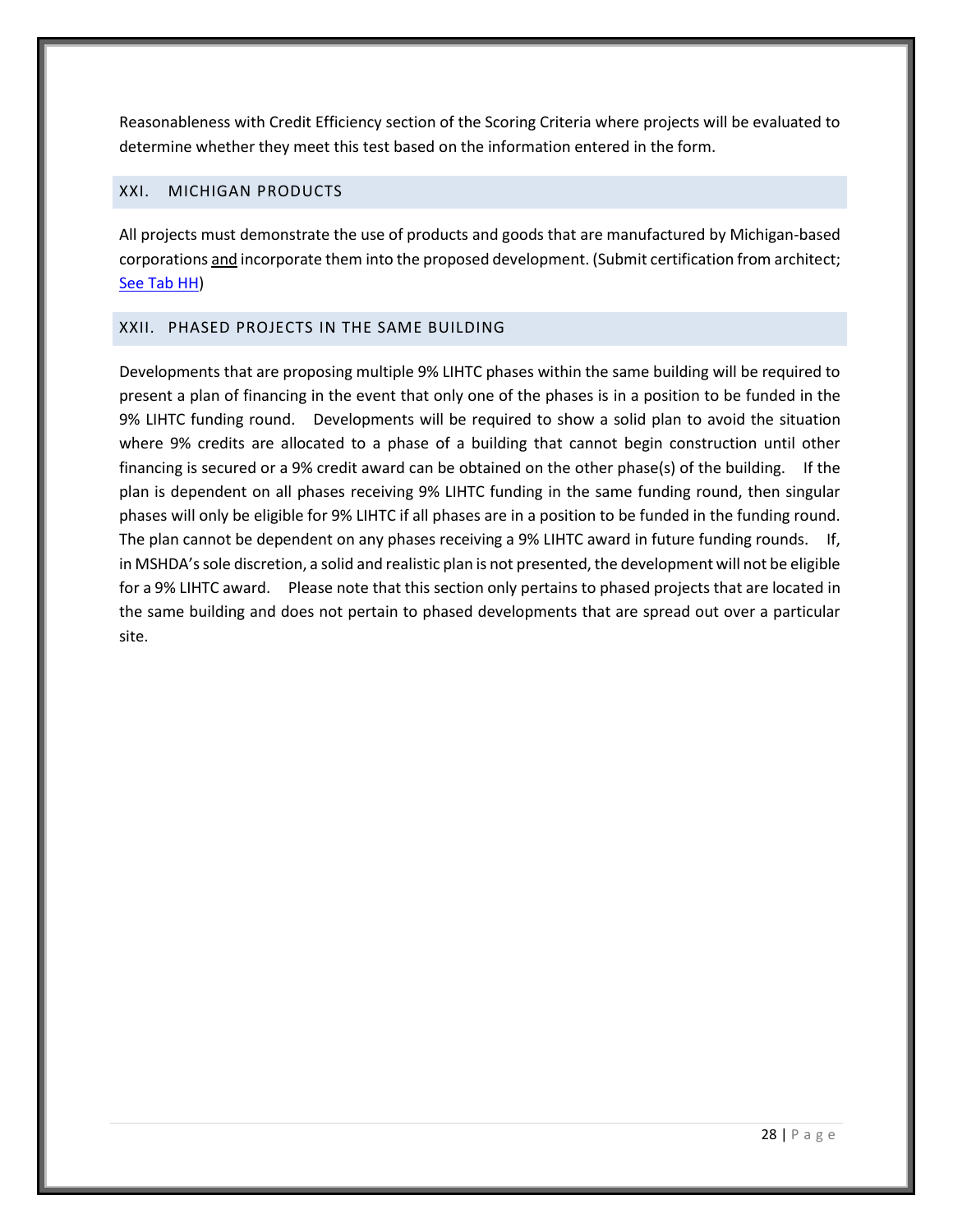## **EXHIBIT II – PRESERVATION THRESHOLD REQUIREMENTS**

## <span id="page-33-1"></span><span id="page-33-0"></span>I. ELIGIBLE PRESERVATION PROJECTS

Eligible Preservation projects include those with any of the following elements:

- a. *Government financing* from HUD (including Section 236, Section 8, and Section 202), USDA Rural Development (including 515), or MSHDA;
- b. *Other below-market financing,* defined as a below market federal loan as defined in Section 42 of the IRC;
- c. *Rehabilitation of existing public housing* provided the project will involve rehabilitation of existing units, and not demolition and construction of new units; or
- d. *Year 15 LIHTCs*.

Projects with federal assistance must retain the assistance. Prepayment of a HUD loan and conversion to enhanced vouchers may qualify as retainer of assistance if the applicant demonstrates to MSHDA's satisfaction that such conversion is necessary to enhance the property's long-term affordability and if the property will remain viable even after normal attrition of enhanced vouchers.

## <span id="page-33-2"></span>II. MSHDA GAP FINANCING PROGRAM SUBMISSION

As outlined in Section [V.B.1.](#page-9-1) of the QAP, an applicant will not be able to submit a preservation project for 9% credit unless the project has first been submitted to MSHDA in order to evaluate whether the project is likely to be competitive under the MSHDA Gap Financing Program, using the available gap funding paired with a tax-exempt bond loan. Based on MSHDA's determination, if a preservation project is unlikely to be competitive in the Gap Financing Program, the project will be eligible to submit for consideration as part of a 9% competitive funding round under the Preservation Category. Additionally, applications for preservation projects that are ultimately eligible to be submitted for the Preservation Category may not materially differ from the same project application that was submitted as part of the Gap Financing Program; otherwise MSHDA, in its sole discretion, may determine the project to be ineligible for an award of 9% LIHTC.

#### <span id="page-33-3"></span>III. PROJECT MUST BE 'AT RISK'

Projects must either:

- a. Be within five years of any permitted prepayment or equivalent loss of low income use restrictions; or
- b. Preserve occupied and restricted low income units provided the rehabilitation will repair or replace components that are: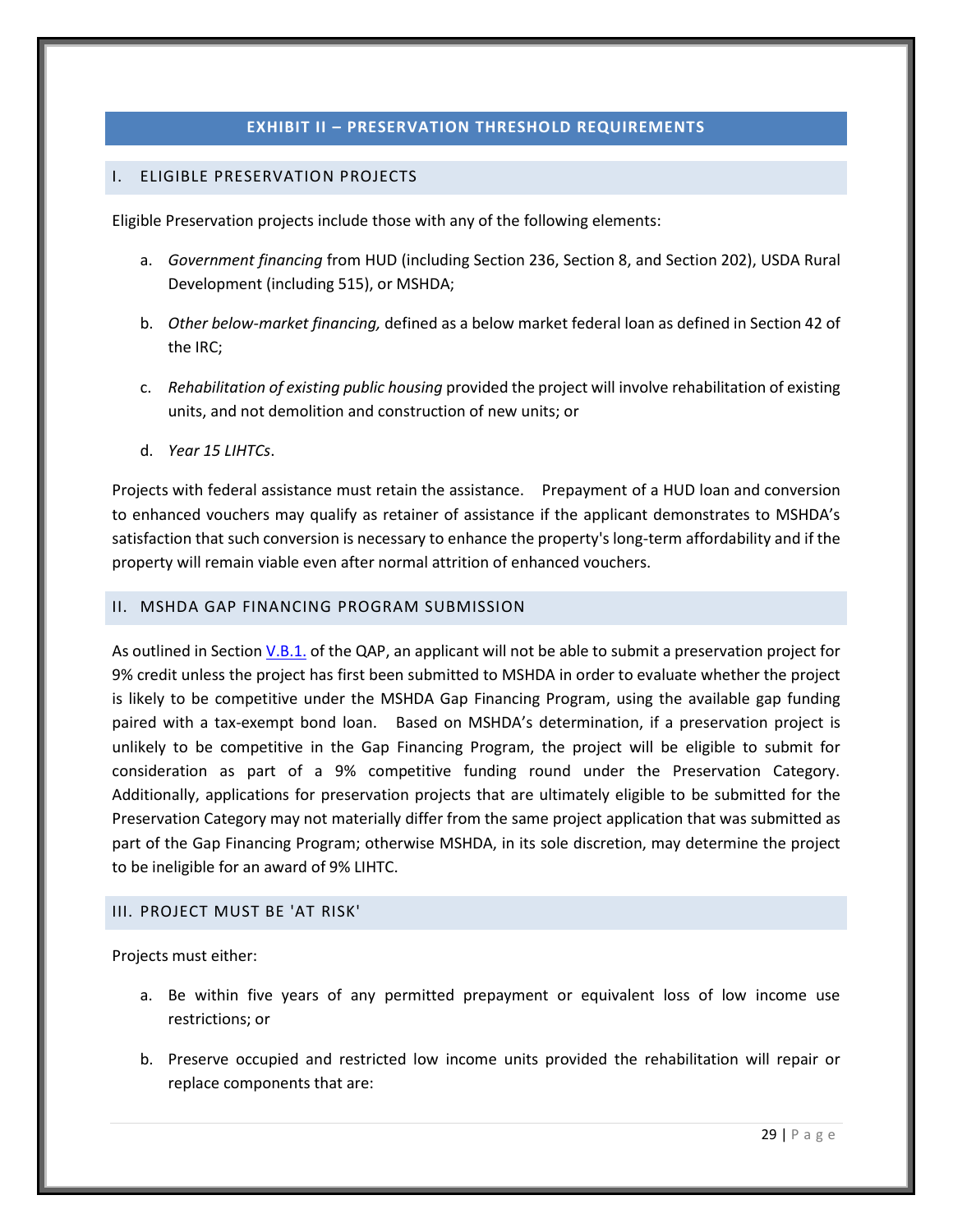- i. In immediate need of repair or replacement; or
- ii. Either substantially functionally obsolete or being improved to provide modifications or betterments consistent with new building code requirements and MSHDA's Design Requirements.

## <span id="page-34-0"></span>IV. PROPERTIES INELIGIBLE FOR PRESERVATION

Preservation projects are ineligible if they:

- a. Are deteriorated to the point of requiring demolition, or
- b. Have completed a full debt restructuring under the Mark to Market process within the last five (5) years.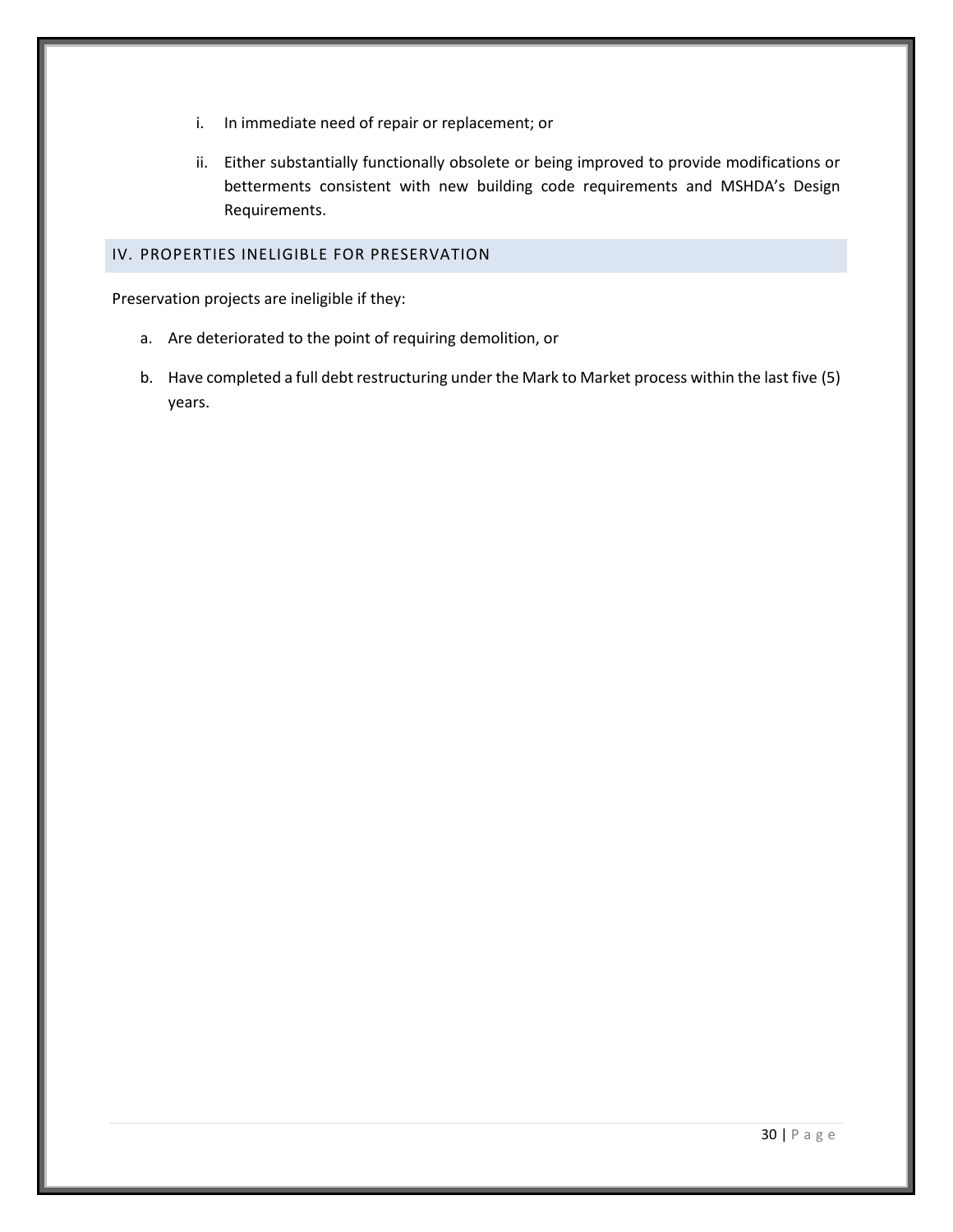## **EXHIBIT III – STRATEGIC INVESTMENT CATEGORY REQUIREMENTS**

<span id="page-35-0"></span>There may be extraordinary circumstances where the evaluation of an application by the standard review process outlined in the Qualified Allocation Plan does not necessarily take into consideration the contribution that a development would make to the state's overall economic and community development strategy. These situations may include, but are not limited to, applications that demonstrate transformative neighborhood revitalization, and/or unique financial funding and leveraging opportunities, and/or the opportunity to promote significant job growth in proximity to such housing. The Strategic Investment Category has been created to attempt to address these circumstances.

As part of its review for projects submitting an application for the Strategic Investment Category, MSHDA will give consideration to the following:

- Level of community impact, including economic and social impact
- Unique financing opportunities
- Job growth
- Coordination with other site amenities to enhance the overall neighborhood
- Coordination with an overall community revitalization effort

In addition to the usual threshold requirements, at a minimum, to qualify for this Category, the application must include:

- Evidence of a Neighborhood Plan adopted by the municipality that delineates target properties (new construction, rehabilitation, demolition, for example) and that explains how housing related amenities such as transportation and community services are or will be incorporated
- Evidence of significant municipal and/or state funding commitment(s) not including housing tax credits – and any other unique sources of financing.
- Evidence of substantial outside private investment, within the past two years and/or planned and committed in the following two years - not including investment in housing tax credits
- Demonstration of proximity to job growth/new sources of employment

Projects applying in any of the three Categories outlined in the QAP can also apply in this Strategic Investment Category. MSHDA, in its sole discretion, will make the determination of which, if any, applications shall receive an award from this Category. It is anticipated that very few applications will meet the criteria to apply in this Category, and that there may, in fact, be none in a given funding round.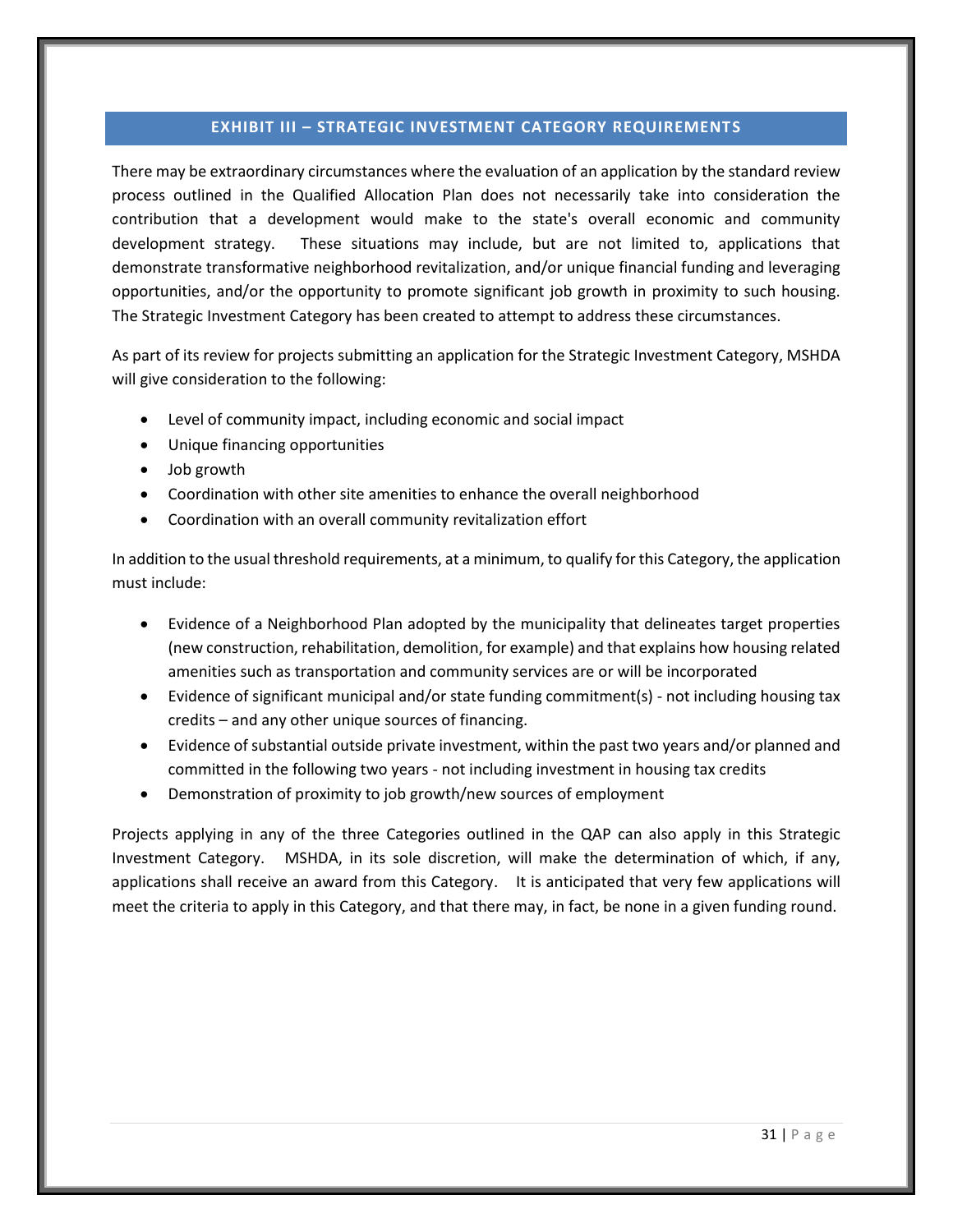# **EXHIBIT IV – UNDERWRITING STANDARDS**

## <span id="page-36-1"></span><span id="page-36-0"></span>I. PROJECT FEASIBILITY

In determining the feasibility of a project over the compliance period, MSHDA has established minimum standards for operating expenses, vacancy rates, increases in operating costs and expenses, project income, debt service coverage ratio, operating reserves, and replacement reserves. Requests for use of alternative standards other than those established by MSHDA must be supported by written explanation and appropriate documentation. For developments seeking only competitively allocated 9% credits without financing from MSHDA, applicants may request waivers from these standards based on the submission of written documentation indicating that the alternative underwriting standards have been reviewed and approved in advance by both the debt and equity providers for the project. The use of the MSHDA minimum standards or any alternative standards for determining financial feasibility of a project is at the sole discretion of MSHDA. If MSHDA determines that the project is not financially feasible using MSHDA's minimum standards or the alternative standards at the time of initial application review, the project will not be eligible for an allocation of LIHTC.

In addition to reviewing a project to assess its feasibility, MSHDA will also evaluate each project to ensure there is no over-subsidization and that the appropriate amount of resources are being used, in particular the amount of LIHTC being allocated. In conducting this analysis, MSHDA will consider the amounts and terms of other funding sources being planned for the project and the amount of cash flow generated by the project, among other things. MSHDA, in its sole discretion, may allocate fewer credits if the determination is made that the project could be completed by adjusting one or more of the other components of the underwriting (e.g. more hard debt could be supported resulting in fewer credits needed for feasibility).

MSHDA will review a project's feasibility over the 15 year compliance period at three different stages as required by Section 42 of the Internal Revenue Code: 1) prior to making an award of credit, 2) at 10% Certification, and 3) at Placed in Service. The following is a breakdown of how this provision will apply to each of the underwriting stages in the allocation process and what this provision will mean in practice:

- **Initial Application/Prior to LIHTC Award –** In order to receive an initial award of credit, the project must be financially feasible for the 15-year compliance period utilizing the underwriting standards as applied to the proforma.
- **10% Certification –** MSHDA will review the sources and uses of funds and the total financing planned for the project to ensure that the amount of credit being allocated to the project does not exceed the amount necessary for the project to be financially feasible during the entire initial 15-year compliance period. MSHDA will continue to monitor a project's income and expenses during this phase of the allocation process, but will not hold up the issuance of Carryover documentation because of this portion of the review.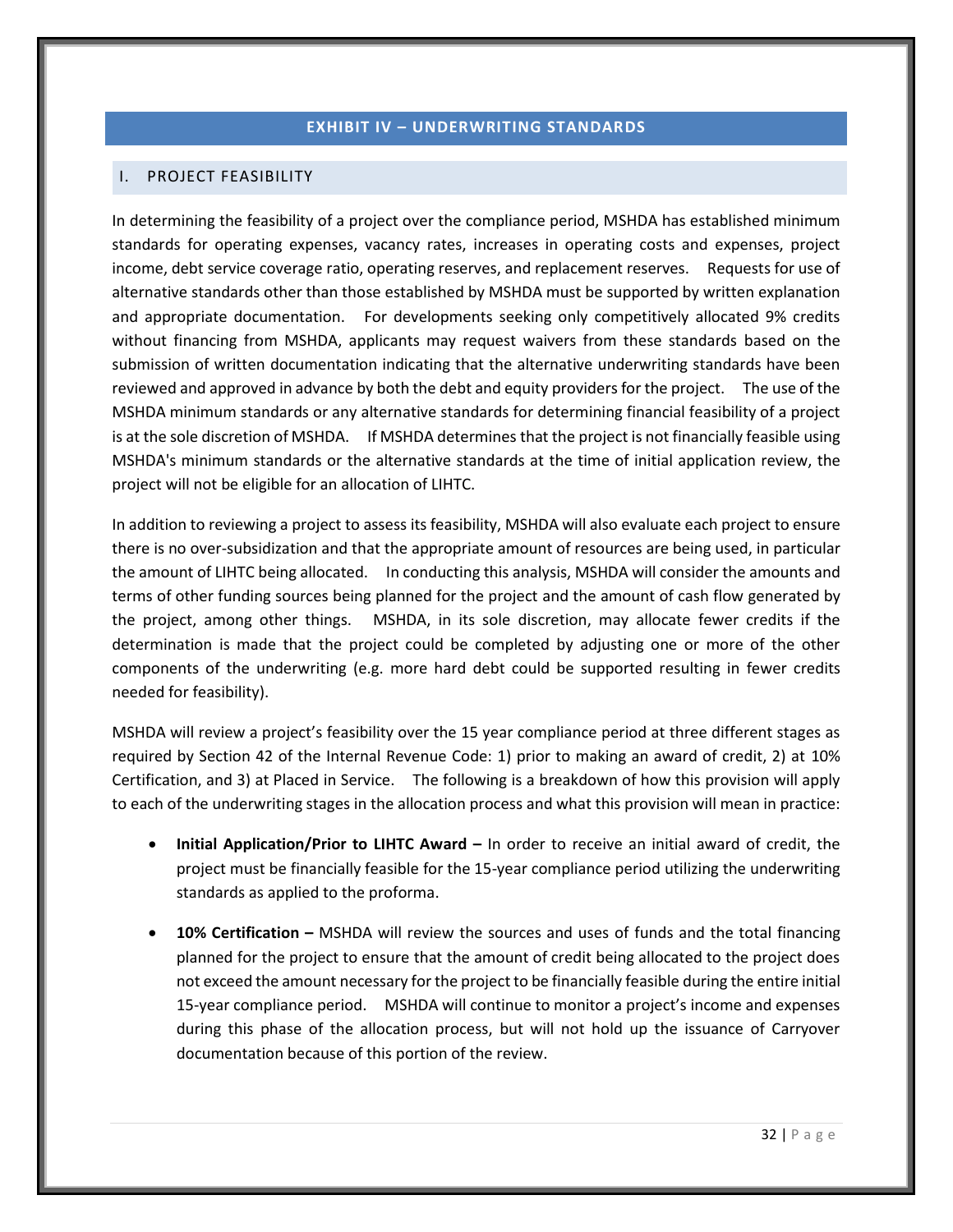**Placed in Service/Issuance of 8609 –** MSHDA will review the sources and uses of funds and the total financing planned for the project to ensure that the amount of credit being allocated to the project does not exceed the amount necessary for the project to be financially feasible for the 15-year compliance period. MSHDA will continue to monitor a project's income and expenses during this phase of the allocation process, but will not hold up the issuance of 8609s to a project because of this portion of the review.

For projects relying upon project-based rental assistance for financial feasibility – If the project-based rental assistance ends due to events outside the owner's control, any rent and income restrictions on the property that the owner agreed to for points as part of a competitive funding round will revert to the 50% or 60% AMI level as selected by the owner.

The amount of credit awarded to a project will be that for which the value is the lesser of 1) the equity gap calculation; 2) the amount of credit calculated based on using a 3.4% credit rate (used for acquisition costs and for tax-exempt bond financing) or a 9%<sup>1</sup> credit rate (used for rehabilitation or new construction costs), the credit pricing identified in the Equity Investor Letter, and on its qualified basis; or 3) the amount of LIHTC requested by the Applicant. If MSHDA, in its sole discretion, determines that the equity pricing shown in the application and the Equity Investor Letter is unreasonable based on current market conditions, MSHDA may use an alternative equity pricing that is more indicative of current market conditions.

Applicants should note that the tax credit rates outlined above may not be the exact monthly rate in effect and that the actual tax credit rate may differ from this. The rates shown above are intended to allow for some flexibility due to fluctuating monthly rates, while not allocating more credit to the project than is needed for feasibility.

## <span id="page-37-0"></span>II. RENT INCREASES

 $\overline{a}$ 

Rent increases on the tenant-paid portion of rent, for occupied units will be limited to no more than 5% per year for the first three years. This limitation does not apply to occupied units protected by projectbased rental assistance or enhanced vouchers.

 $1$  MSHDA will use the greater of the credit rates shown or the floating monthly credit rate published as of the time of application submission in its determination of the amount of credit to award.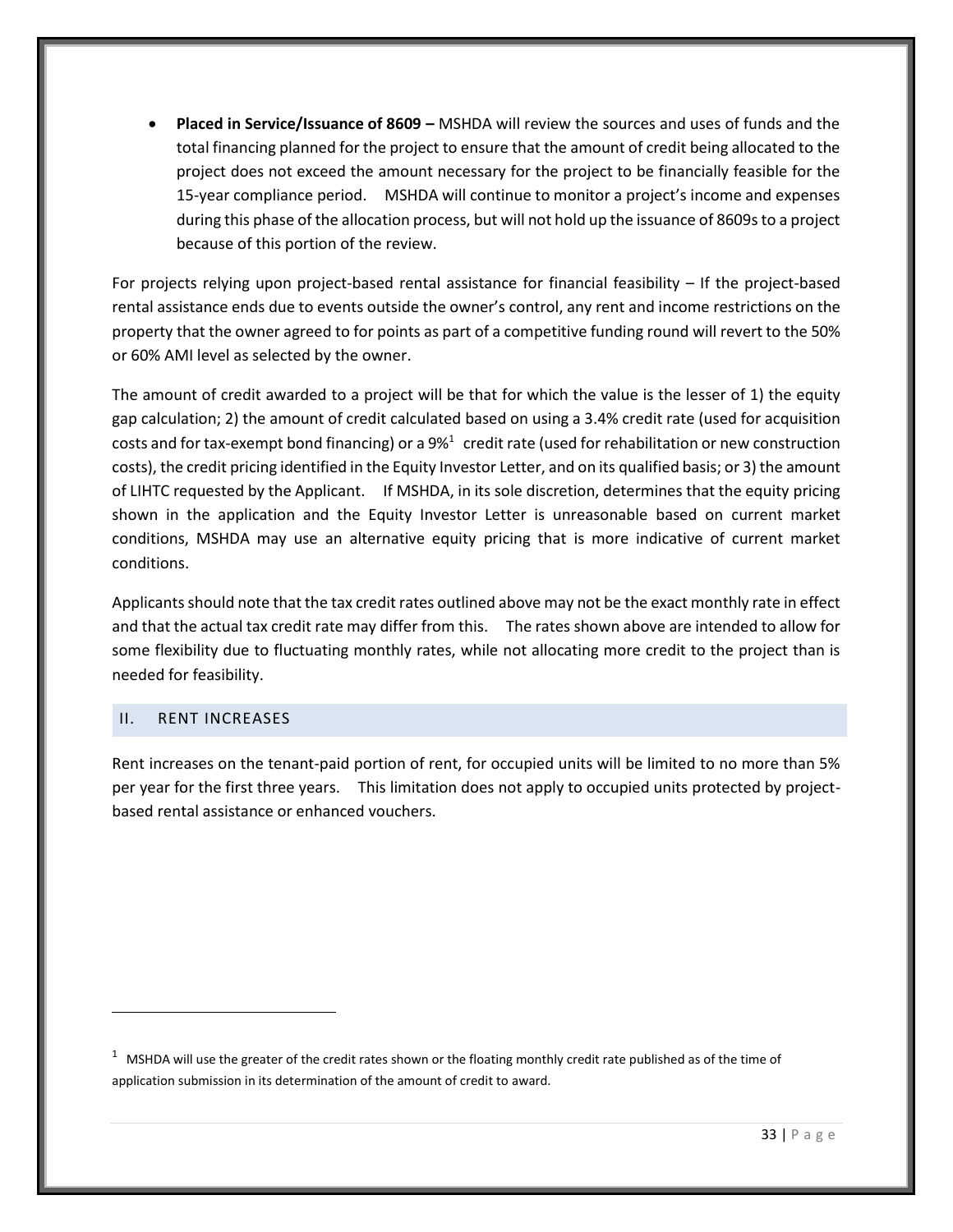## **EXHIBIT V – STATE-DESIGNATED BASIS BOOST CRITERIA**

<span id="page-38-0"></span>Pursuant t[o Section IX.A.,](#page-17-1) MSHDA will use the following criteria in awarding the basis boost.

# **For projects financed with tax-exempt bonds eligible for 4% credit, the following basis boost will be available:**

1. Projects located in a QCT or DDA will be eligible for up to a 30% basis boost

# **For projects eligible for 9% LIHTC, the following basis boost will be available:**

# **Up to 20% Basis Boost:**

- 2. Projects located in a QCT or DDA
- 3. Permanent Supportive Housing projects
- 4. Deep income targeting Projects restricting 20% of the total units to 30% AMI or less (in order to be eligible for the boost under this criteria, the 30% AMI units must not also have project based rental assistance associated with them)
- 5. Projects that receive points under the Developments near Downtowns or Corridors section of the Scoring Criteria
- 6. Rural set-aside projects
- 7. Historic Projects Projects that are completing a certified rehabilitation of an existing certified historic property listed, either individually or as part of a district, on the National or State Historic Register; or that the State Historic Preservation Office expects to be listed on the National or State Historic Register. Project must also incorporate the use of the Historic Credit.
- 8. Affordable Assisted Living developments that qualify for the Affordable Assisted Living points in the Scoring Criteria
- 9. Projects that are located within an Opportunity Zone (as enacted under the 2017 Tax Cuts and Jobs Act) and/or a Rising Tide Community

Please note that MSHDA reserves the right to modify the State-Designated Basis Boost Policy on an asneeded basis, should market conditions dictate the necessity for a revision. Should a revision be necessary, MSHDA will work with stakeholders to come up with potential changes, with the objective of ensuring the criteria allow for feasible transactions in the current market, and will post a notice of the revision on its website in advance of the revision becoming active. This streamlined approach will allow for a quicker response to market forces and the changes to be effectuated in a timely manner.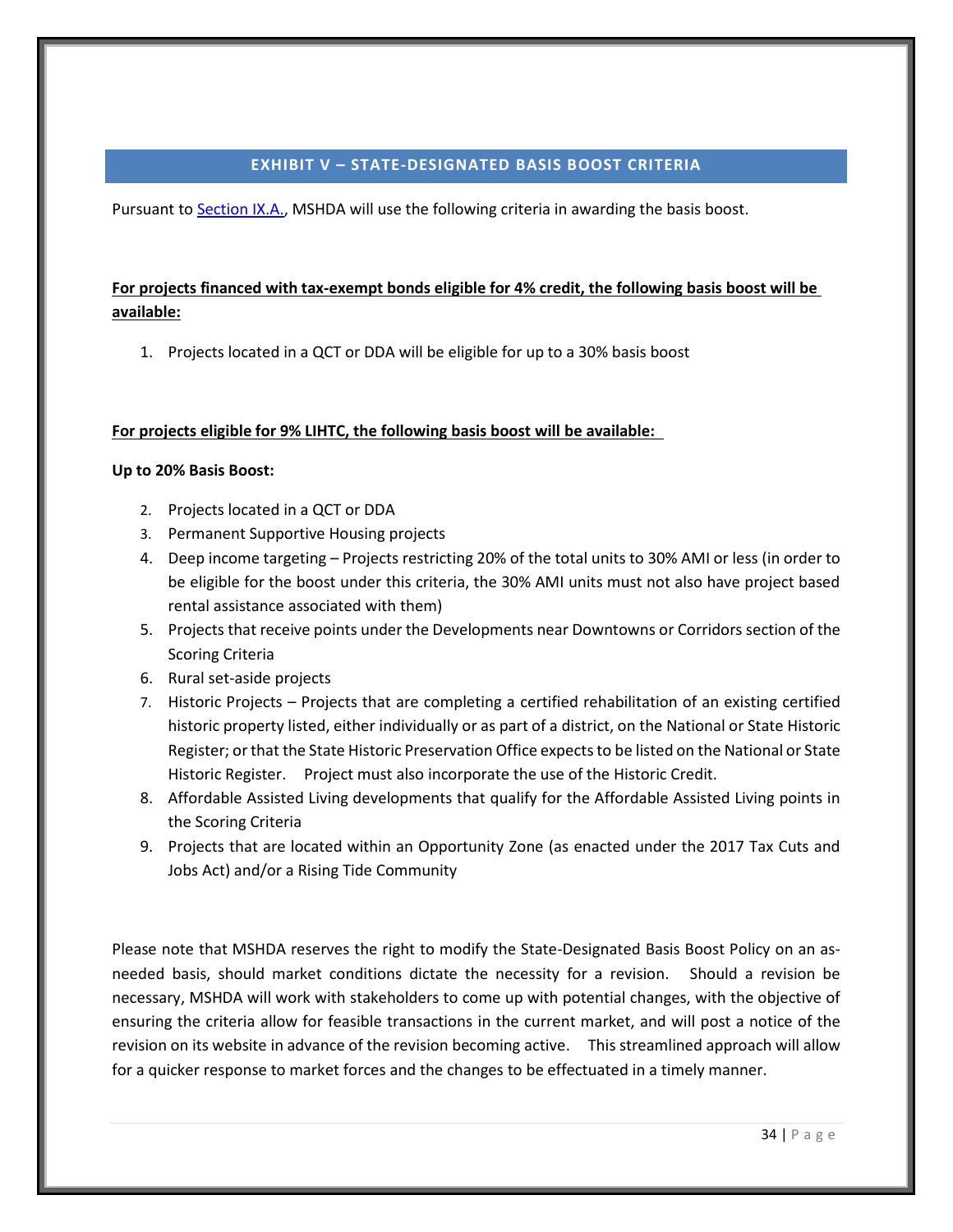# <span id="page-39-0"></span>**EXHIBIT VI – COMPLIANCE MONITORING & NOTIFICATION OF NONCOMPLIANCE**

Owners (Applicants) receiving a LIHTC allocation shall be required to follow the requirements outlined in MSHDA'[s LIHTC Compliance Manual](http://www.michigan.gov/mshda/0,4641,7-141-8002_26576_26578---,00.html) (Compliance Manual or Manual) (available on MSHDA's website).

## <span id="page-39-1"></span>1. OWNER RESPONSIBILITIES

Within thirty (30) days of completion of Part II of the Form 8609 and filing of the form with the Internal Revenue Service, a completed copy must be sent to MSHDA for its records. Failure to send a copy of the completed form to MSHDA within the required timeframe shall be deemed as noncompliance.

The records for the first year of the credit period must be kept for six years after the due date (with extensions) for filing the federal income tax return for the last year of the compliance period (a total of 21 years). Owners must keep subsequent records on file for six years after the due date (with extensions) for filing the federal income tax return for that year. These records must include:

- The total number of residential rental units in the building (including the number of bedrooms and the size in square feet of each unit);
- The percentage of residential rental units in the building that are low-income units;
- The rent charged and utility allowance for each residential rental unit in the building;
- The number of occupants in each low-income unit;
- The low-income unit vacancies in the building and information that shows when and to whom the next available units were rented;
- Income certifications of each low-income tenant and the documentation to support the certification;
- The eligible basis and qualified basis of the building at the end of the first year of the credit period;
- The character and use of the nonresidential portion of any building included in the project's eligible basis; and
- Documentation regarding calculation of utility allowances.

Owners must submit to MSHDA Compliance on an annual basis the following:

- An Owner Certification of Continuing Program Compliance (Owner Certification) Form certifying that for the preceding twelve month period the project met conditions outlined in Section 42;
- The original local health, safety or building code violation reports or notices that are issued by the state or local government unit. Copies of these reports or notices must also be kept on-site at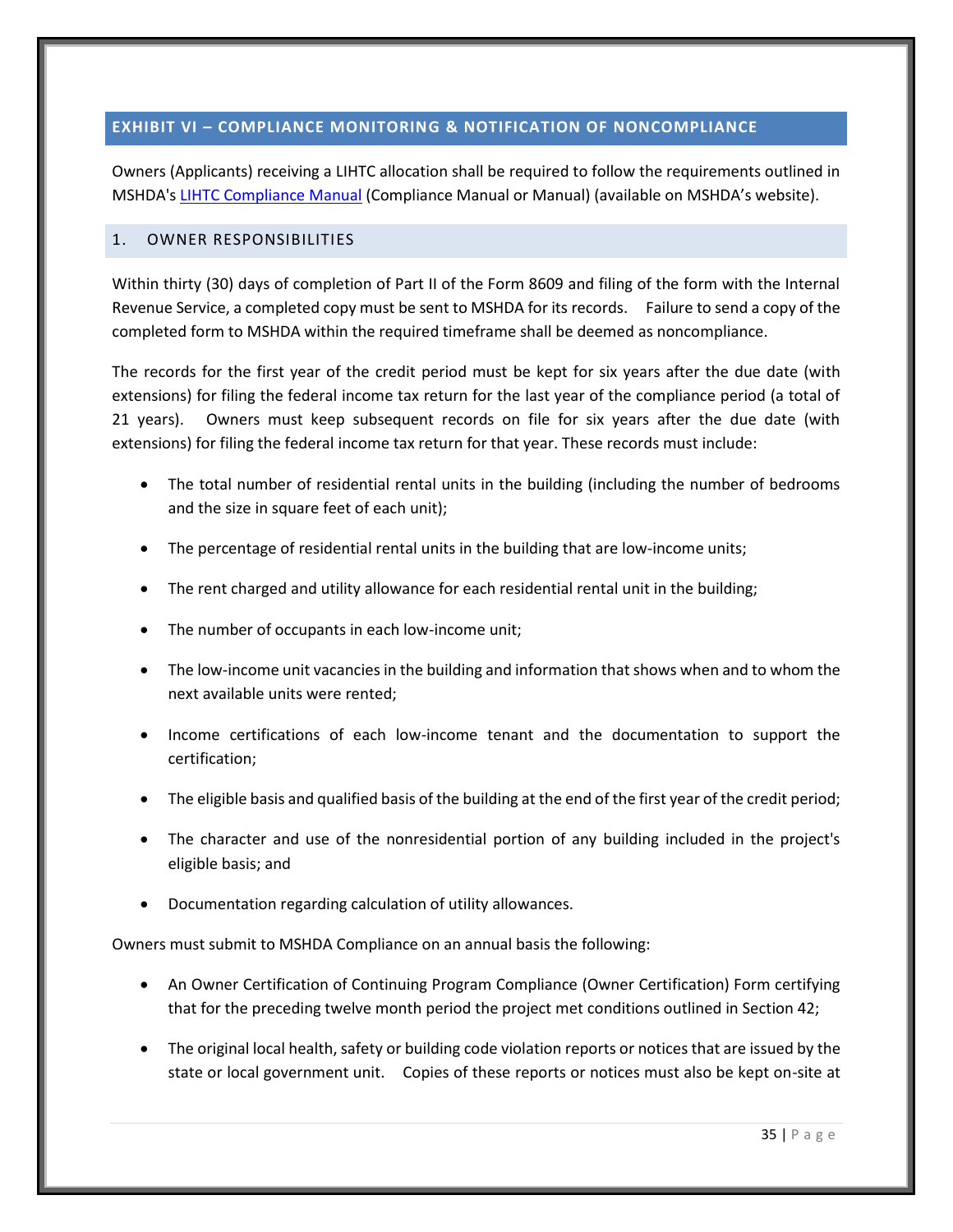the development for review by MSHDA during the physical inspection. These reports may be destroyed following a MSHDA inspection and the owner's notification to MSHDA that the violations have been corrected. Code violation reports must be retained for uncorrected violations.

Owners must submit to MSHDA electronically, on an on-going basis, data stating the number of qualifying units, number of bedrooms in each unit, information on each low-income tenant household (including income, rent amount, utility allowance, number of occupants, AMI % designation, etc.), and any other information as set forth on the MSHDA website and in the Manual. The tenant income and rent information must be provided in the format required by MSHDA, which includes electronic submission via a web-based reporting system.

Owners must submit to MSHDA in writing, responses to the physical inspections and tenant file audits conducted, unless no inspection or file audit noncompliance findings are identified.

Owners must notify MSHDA in writing (Notice of Change in Management form) within five (5) business days of any changes in the management of the project, including changes in the company managing the project or in the address, telephone number or email address of the management agent company and/or contact person.

Owners must notify MSHDA in writing (Notice of Change in Ownership form) within five (5) business days of any changes in the ownership of the project, including a foreclosure, deed in lieu of foreclosure, or any other sale or disposition of the project or any portion of the project and any changes in the ownership entity, including any changes in the name of the entity, address and telephone number of the entity, percent of ownership changes, and changes in the principals comprising the ownership entity.

Owners must notify MSHDA immediately in writing (Notice of Building Casualty Loss or Damage form) of any unit(s) or building(s) in the project that are anticipated to be unavailable for occupancy either permanently or temporarily for a period of time anticipated to exceed 30 calendar days due to casualty loss, damage, or any other reason.

## <span id="page-40-0"></span>2. MSHDA RESPONSIBILITIES

MSHDA will review the Owner Certification Forms and tenant data and income and rent reporting for compliance with program requirements.

MSHDA, or its authorized agent, will conduct a physical inspection of all buildings, common areas, and at least 20% of the low-income units in a project. MSHDA, or its authorized agent, will conduct tenant file audits consisting of a review of the low-income certification, the documentation the owner has received to support that certification, and the rent record for 20% of the low income units.

Physical inspections and tenant file audits of LIHTC projects will commence no later than the end of the second calendar year following the year the last building in the project is placed in service and will be conducted at least once every 3 years thereafter throughout the initial 15 year compliance period.